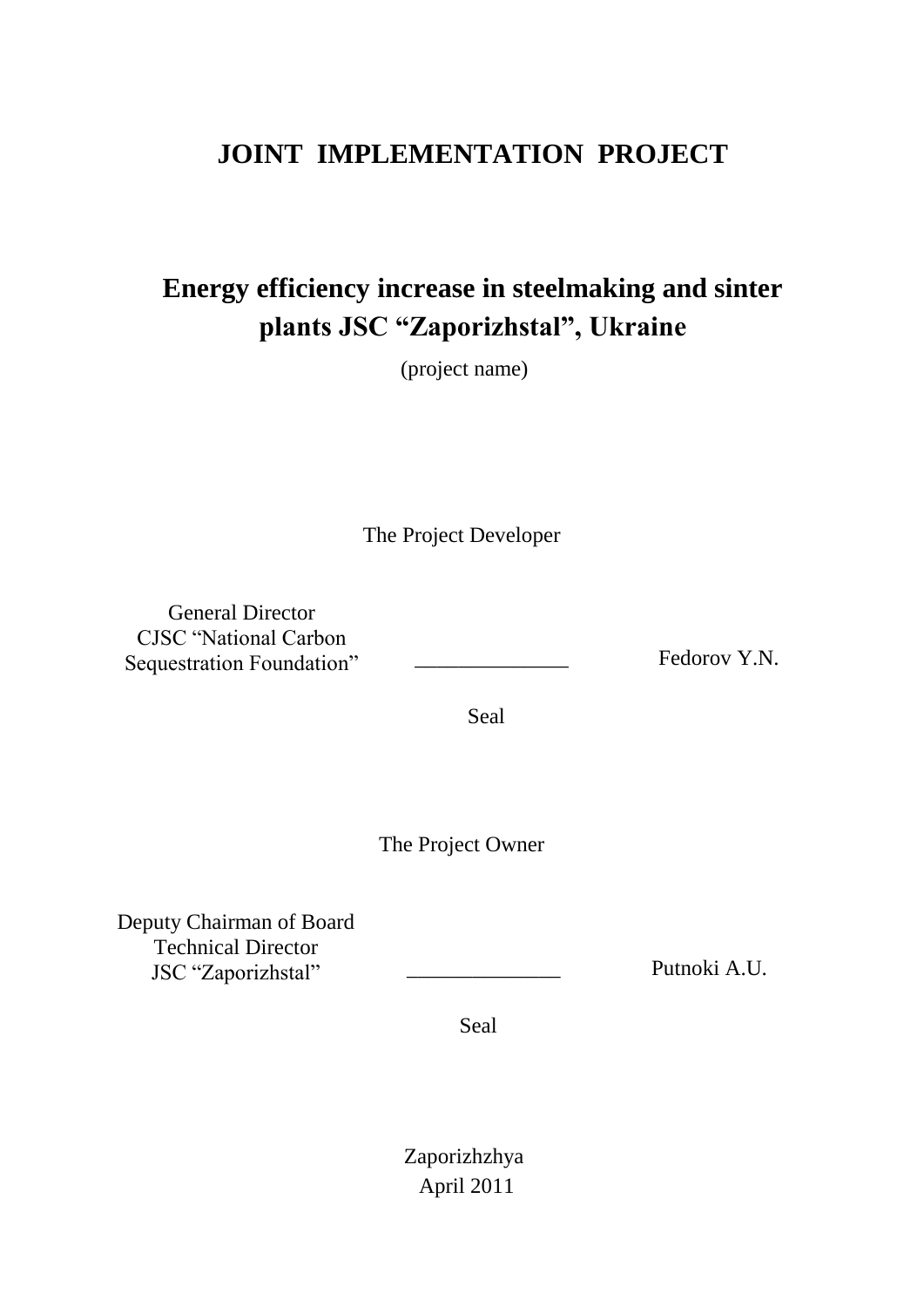

**UNFCCO** 

#### **JOINT IMPLEMENTATION PROJECT DESIGN DOCUMENT FORM Version 01 - in effect as of: 15 June 2006**

# **CONTENTS**

- A. General description of the project
- B. Baseline
- C. Duration of the project / crediting period
- D. Monitoring plan
- E. Estimation of greenhouse gas emission reductions
- F. Environmental impacts
- G. Stakeholders' comments

#### **Annexes**

- Annex 1: Contact information on project participants
- Annex 2: Baseline information
- Annex 3: Monitoring plan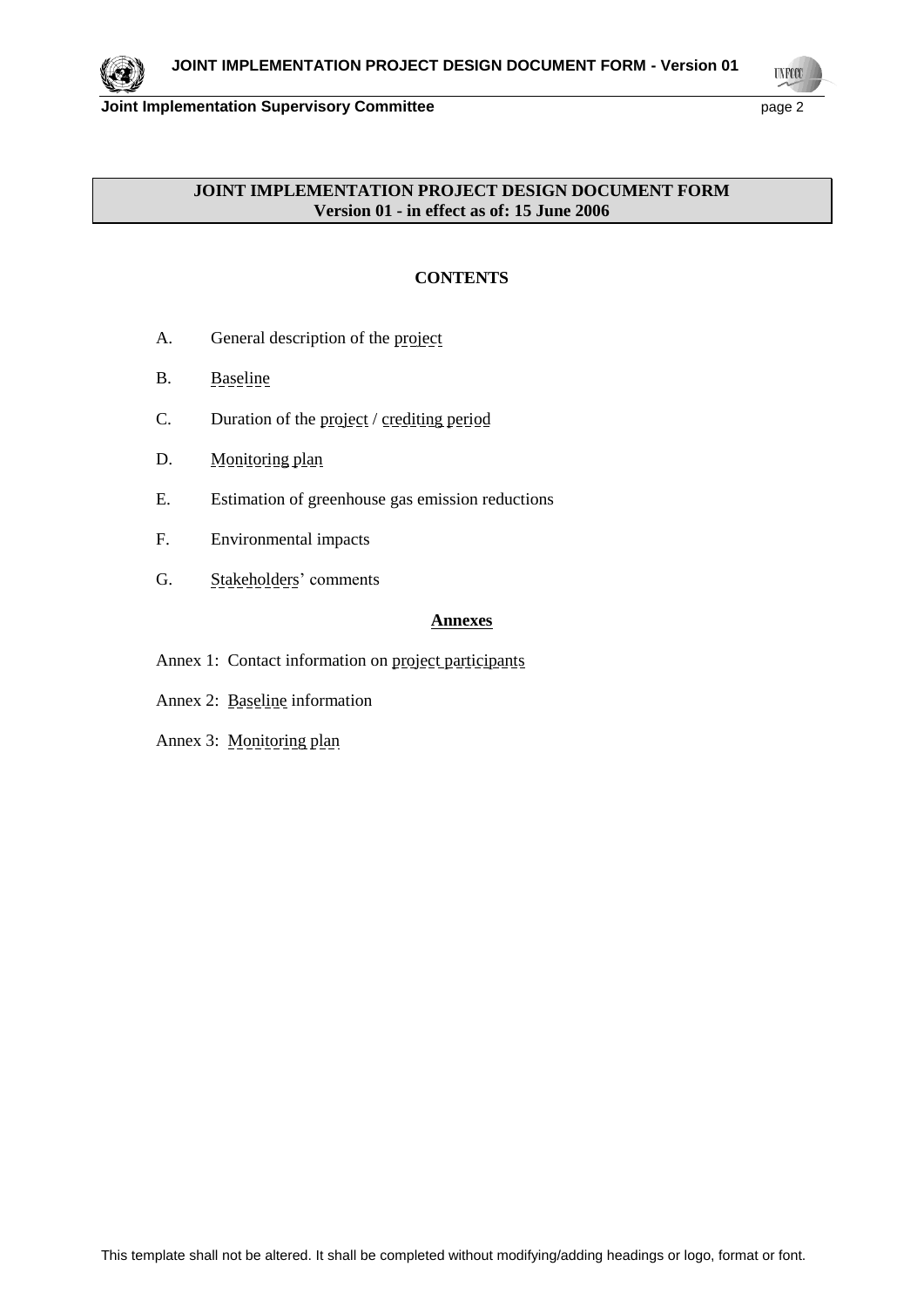#### **Joint Implementation Supervisory Committee Access 2008 2012 12:33 April 2013**

**UNFOCO** 

#### **SECTION A. General description of the project**

#### **A.1. Title of the project:**

Energy efficiency increase in steelmaking and sinter plants JSC "Zaporizhstal", Ukraine

Sectoral scope: (3) Energy demand, (9) Metal production

Version: 02

Date: 15/03/2011

#### **A.2. Description of the project:**

The JSC "Zaporizhstal" is one of the largest metallurgical works in Ukraine. The JSC "Zaporizhstal" is a manufacturer of high-quality metal products – pig iron, steel, flat products of carbon, low-alloyed, alloyed and stainless steel, joist webs, tinplate, construction materials and consumer goods. The main metallurgical plants at the JSC "Zaporizhstal" are sinter plant, blast-furnace plant, steelmaking (openhearth) plant, foundry plant, slabbing mill, hot-rolling mill and cold-rolling mill

JSC "Zaporizhstal" is implementing project for energy efficiency increase in steelmaking and sinter plants by introduction of new gas burners with spay and niche technology (SNT). Project implementation provides to the decrease of natural gas consumption for steel and sinter production and as a result to GHG emissions reductions.

#### **Situation existing prior to the starting date of the project:**

Natural gas is used in steelmaking plant for metal heating by steel smelting and in sinter plant for firing of sinter charge by sinter production. Efficiency of fuel burning depends on technological parameters and fuel burners.

Before project implementation the following burners were used: in steelmaking plant – gas burners with oxygen conversion designed by IChM, in sinter plant – twin-lead multiple-jet gas burners designed by PKO-0180.096.0 JSC "Zaporizhstal". The main indicators of steel and sinter production before project implementation are presented in the Annex 2.

#### **Project scenario**

Project includes installation of gas burners with spray and niche technology designed by CJSC "ZPK "Specgazprom" on aggregates in steelmaking and sinter plant in amount of 58 pcs. The gas burners with spray and niche technology have same construction qualities that provide to more effective use of fuel and less air pollutant emissions in comparison with other types of burners. The project scenario has same significant investment and technological barriers that prevent the project implementation in the absence of additional financing from joint implementation mechanism of Kyoto protocol.

#### **History of the project**

The decision to implement the project on the installation of gas burners with spray and niche technology in sinter and steelmaking plants at the JSC "Zaporizhstal" was taken in 2005. The replacement of gas burners is implemented stepwise in 2005-2009. The work documentation is elaborated for each aggregate for new gas burners installation in period of installation works. The final replacement of traditional burners in the burner with spray and niche technology is made in 2009. The decision about the project implementation and financing was done with accounting of possible additional investments to the project by using joint implementation mechanism of Kyoto protocol.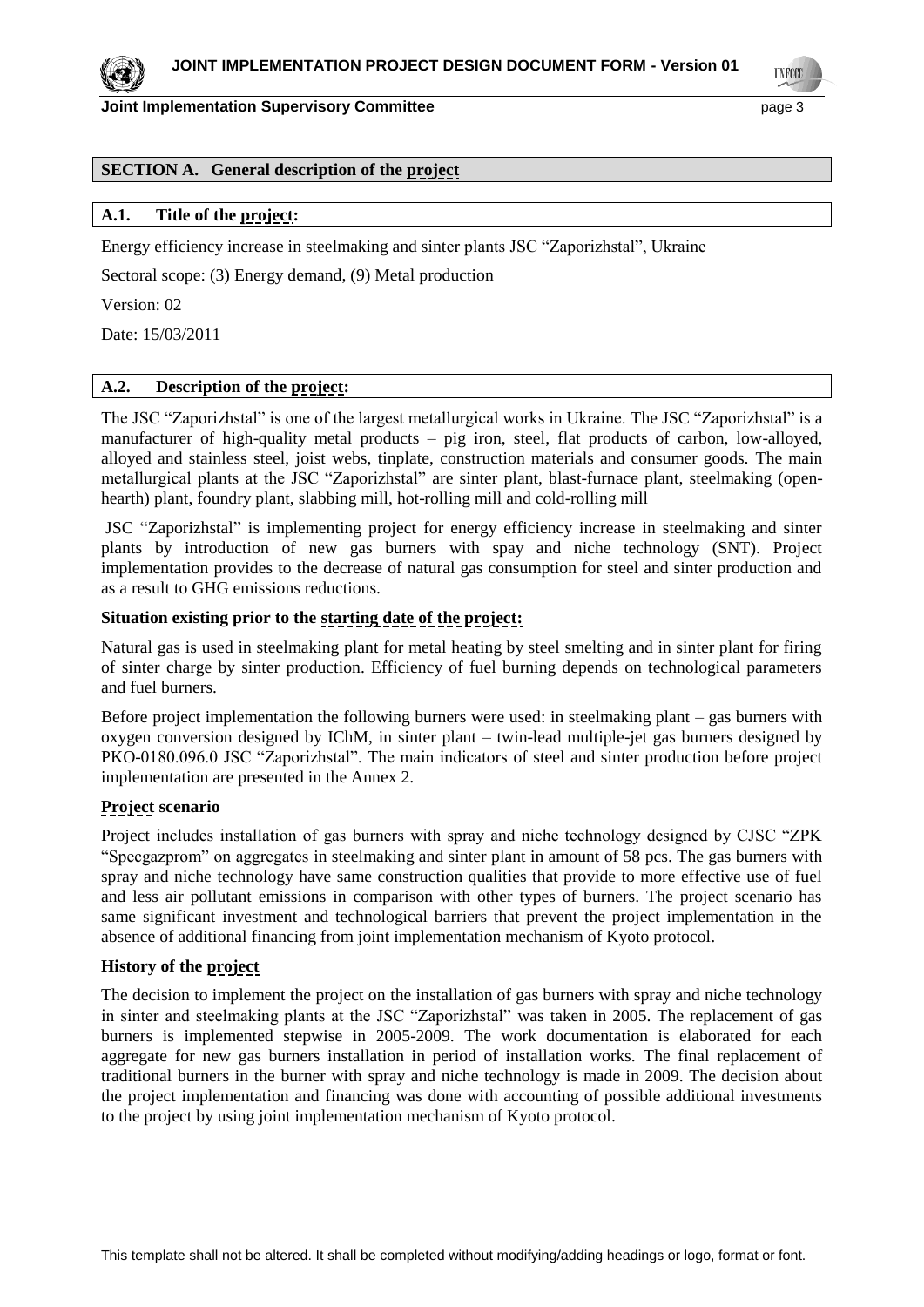

**Joint Implementation Supervisory Committee Figure 10 and 10 and 10 and 10 and 10 and 10 and 10 and 10 and 10 and 10 and 10 and 10 and 10 and 10 and 10 and 10 and 10 and 10 and 10 and 10 and 10 and 10 and 10 and 10 and** 

**INFOR** 

## **Baseline scenario**

In the absence of the project the traditional gas burners are to be used in steelmaking and sinter plants at the JSC "Zaporizhstal" (the same as in the situation existing prior to the starting date of the project): in steelmaking plant – gas burners with oxygen conversion designed by IChM, in sinter plant – twin-lead multiple-jet gas burners designed by PKO-0180.096.0 JSC "Zaporizhstal". The traditional burners are produced in the mechanical plant JSC "Zaporizhstal", meet the technological requirements of steel and sinter production, have confirmed its reliability long-term use.

#### **Reduction of greenhouse gases emissions**

GHG emission reductions are achieved by project implementation because of natural gas consumption decrease by production in steelmaking and sinter plant at JSC "Zaporizhstal" as result of gas burners with spray and niche technology installation. The estimated GHG emission reductions due to the energy efficiency increase in steelmaking and sinter plants JSC "Zaporizhstal" is about 461,300 tCO<sub>2</sub> equivalent in 2008-2012 or in average  $92,260$  tCO<sub>2</sub> equivalent per year.

|  | <b>Project participants:</b> |
|--|------------------------------|
|--|------------------------------|

| Party involved       | Legal entity project participant<br>(as applicable) | Please indicate if<br>the Party involved<br>wishes to be<br>considered as<br>project participant<br>(Yes/No) |
|----------------------|-----------------------------------------------------|--------------------------------------------------------------------------------------------------------------|
| Ukraine (Host Party) | JSC "Zaporizhstal"<br>$\bullet$                     | N <sub>0</sub>                                                                                               |
| Party B              | Not determined <sup>1</sup>                         |                                                                                                              |

#### **A.4. Technical description of the project:**

# **A.4.1. Location of the project:**

The project is located on the territory of the JSC "Zaporizhstal", city of Zaporizhzhya, Zaporizhzhya region, Ukraine.

# **A.4.1.1. Host Party(ies):**

Ukraine

 $\overline{a}$ 

#### **A.4.1.2. Region/State/Province etc.:**

Zaporizhzhya region

<sup>1</sup> Party B is not determined on the moment of PDD elaboration and will be determined later after the project approval by the Host Party (Ukraine).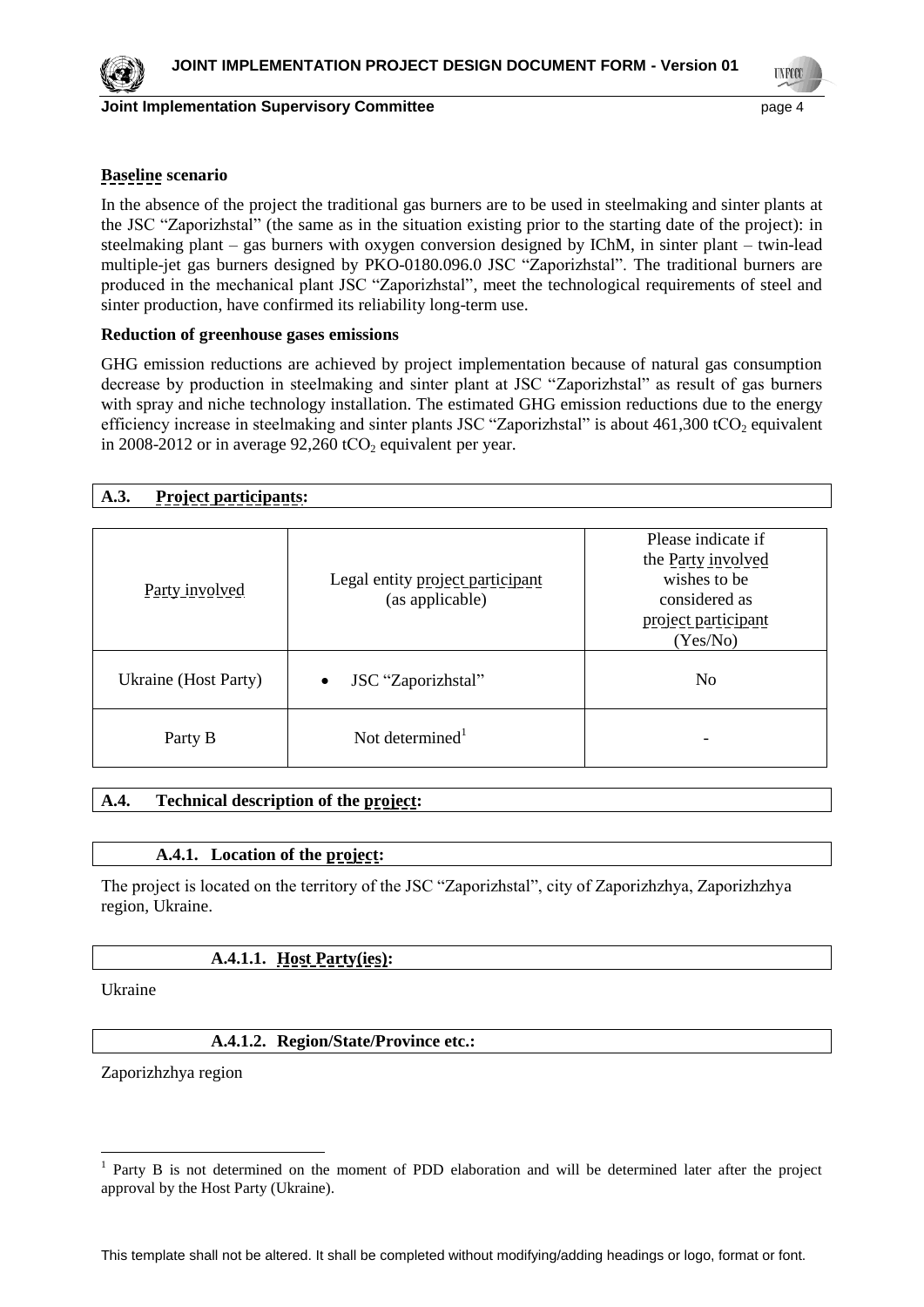

**Joint Implementation Supervisory Committee Access 2008 12 and 2009 12 and 2009 12 and 2009 12 and 2009 13 and 2009 13 and 2009 13 and 2009 13 and 2009 13 and 2009 13 and 2009 13 and 2009 13 and 2009 13 and 2009 13 and 200** 

#### **A.4.1.3. City/Town/Community etc.:**

Zaporizhzhya

#### **A.4.1.4. Detail of physical location, including information allowing the unique identification of the project (maximum one page):**

The project is being implemented within the integrated iron-and-steel works of the JSC "Zaporizhstal" located in the city of Zaporizhzhya, Zaporizhzhya region, Ukraine. The site co-ordinates are: 47°52' N, 35°09' E.

Ukraine is situated in the south-eastern part of Central Europe. It occupies an area of 603,000 sq. km. Ukraine stretches for 1,316 km from the west to the south and for 893 km from the north to the south. In the south Ukraine is washed by the Black Sea and the Sea of Azov. In the north Ukraine borders Belarus, in the east and north-west Russia, in the south-west Hungary, Romania and Moldova and Poland and in the west Slovakia. Ukraine comprises 24 administrative districts.

Zaporizhzhya region: it is situated in the south-east of Ukraine. The area of the Zaporizhzhya region is 27,200 sq. km  $(4.5\%$  of the area of Ukraine). Population  $-2,023,800$  people  $(4\%$  of the population of Ukraine). The Zaporizhzhya region borders Dnipropetrvsk, Kherson and Donetsk regions and in the south-east its coast is washed by the waters of the Sea of Azov.

The Zaporizhzhya region is one of the most developed industrial regions of Ukraine. Over 90% of total industrial production is in heavy industry, the electric power industry and machine-construction. Over 160 large manufacturing corporations operate in the region.

The city of Zaporizhzhya is the administrative capital of the Zaporizhzhya region situated on the Dnieper river. The population of the city of Zaporizhzhya is about 855,500 people (2007).



Figure А.4.1-1. Ukraine, Zaporizhzhya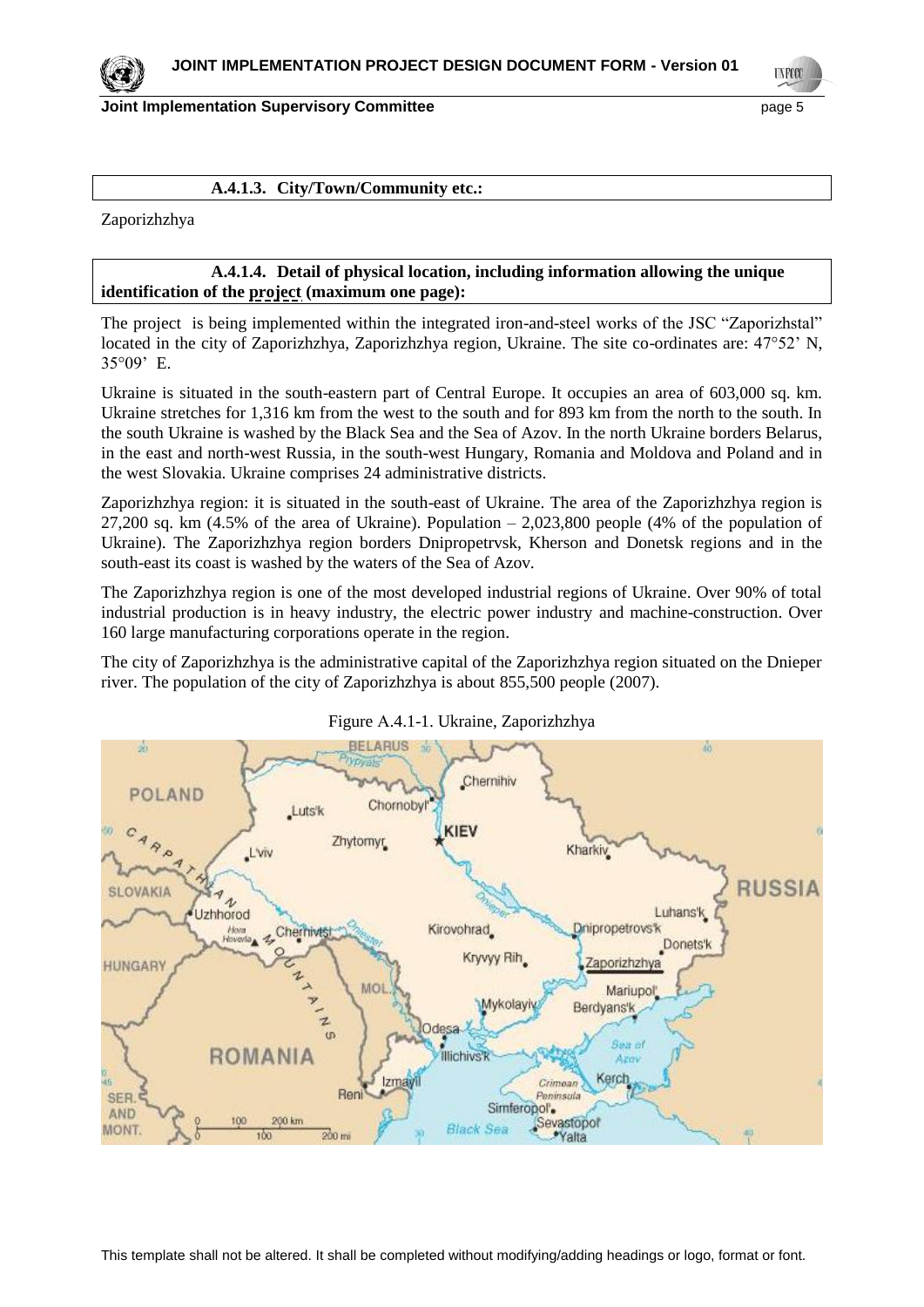#### **Joint Implementation Supervisory Committee Access 2008 12 and 2009 12 and 2009 12 and 2009 12 and 2009 12 and 2009 12 and 2009 12 and 2009 12 and 2009 12 and 2009 12 and 2009 12 and 2009 12 and 2009 12 and 2009 12 and 200**

**UNFOCO** 

#### **A.4.2. Technology(ies) to be employed, or measures, operations or actions to be implemented by the project:**

The project "Energy efficiency increase in steelmaking and sinter plants JSC "Zaporizhstal", Ukraine" is implemented for the purpose of natural gas consumption decrease and GHG emission reductions by steel and sinter production. The energy efficiency is achieved in steelmaking and sinter plants as result of the installation of new gas burners with spray and niche technology instead of traditional gas burners.

Description of gas burners with spray and niche technology (SNT):

**1. Gas burners design.** The gas burner with SNT technology consist of the following parts: case of square section, pylon with gas-ports in bottom and upper part for flame stabilization, two gas chambers, air conduit.



Figure А.4.2-1. Principle scheme of gas burners with SNT

**2. Technology of fuel combustion.** Gas through the gas supply pipe enters the gas chambers, from which comes the inner cavity of the pylons-stabilizers. Gas is fed by gas-directional channels to the gas port, from which the gas sprays, all along the front burner, served in the zone between the pylons, perpendicular to the flow of air from the blowing fan to be sent through a air conduit. Spray of gas mixed with air, forming a gas-air mixture is moving along the plane of the nozzle bar pylon, forming a butt pylon short-torch flame along the entire front burner inside the furnace unit.

**3. Technological features and benefits.** The design of gas burner with SNT and implemented technology for gas combustion ensure homogenization of gas-air mixture, low aerodynamic drag, increase the intensity of combustion at a moderate speed and low excess air ratio, increase the efficiency of fuel combustion. In the burner flame creates an ordered structure, which provides to stability of combustion pressure oscillations in the gas network, increasing the heat in the firebox of the unit, complete combustion of gas and a uniform temperature in the combustion space of heat-technical aggregate.

Design and technological advantages of gas burners with SNT provide a reduction in fuel consumption compared with other types of burners that can reduce emissions of GHG resulting from combustion of natural gas in the sinter and steelmaking plants of JSC "Zaporizhstal". The main indicators of steel and sinter production using the gas burners with SNT are presented in the section A.4.3.

The project includes the installation of gas burners with spray and niche technology on aggregates in steelmaking and sinter plants. The table demonstrated the main stage of project implementation is provided below.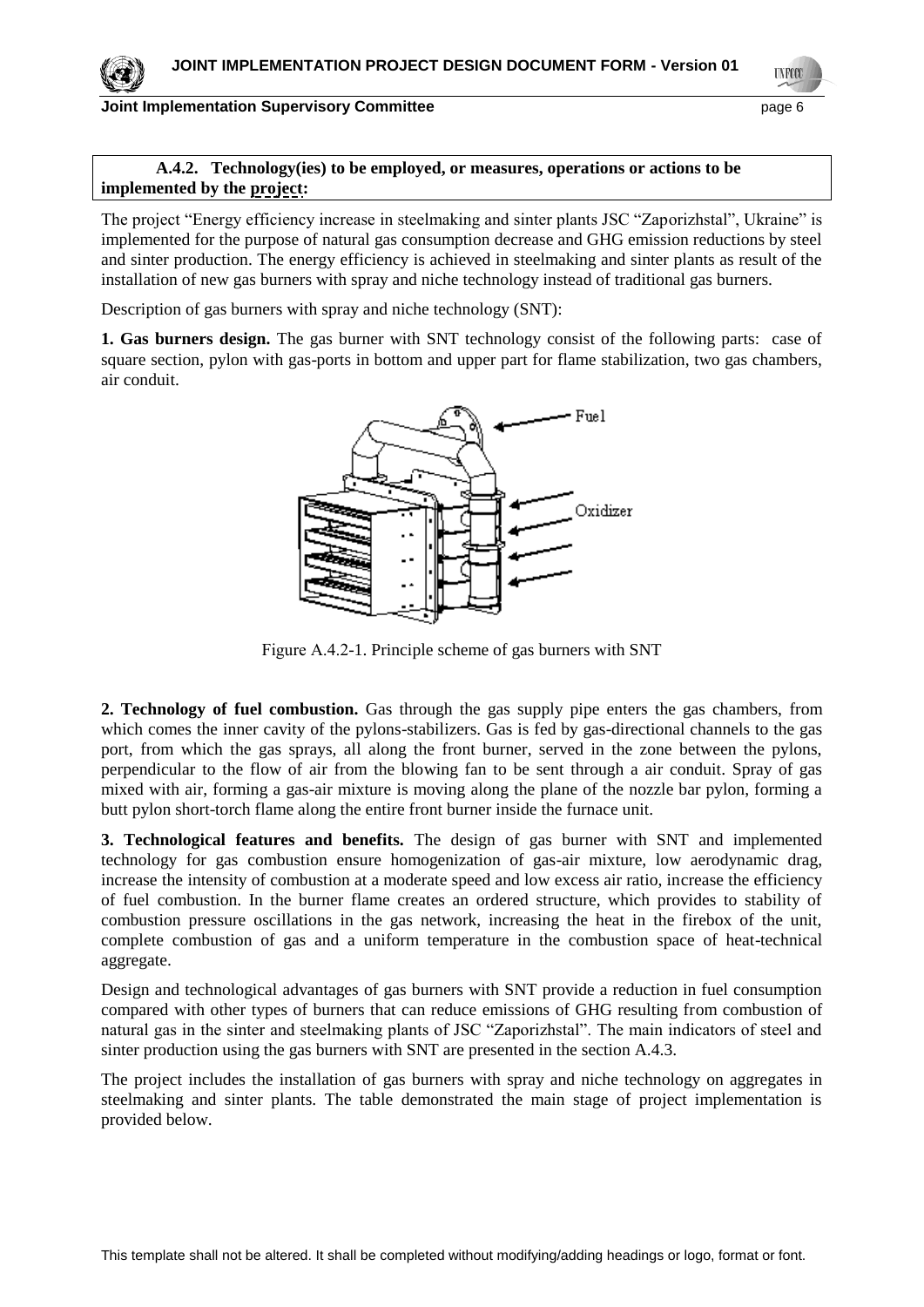

**UNFCO** 

| $N_2$ | Aggregate                           | Type of burner       | Number              | Data of installation              |
|-------|-------------------------------------|----------------------|---------------------|-----------------------------------|
| 1.    | Two-bath steel melting aggregate #1 | SNG-33M              | $\overline{4}$      | September 2005                    |
| 2.    | Open-hearth furnaces #2             | SNG-33VS<br>SNG-55SV | 3<br>$\overline{2}$ | January 2006<br>January 2009      |
| 3.    | Open-hearth furnaces #5             | SNG-33VS<br>SNG-55SV | 3<br>$\overline{2}$ | December 2005<br>March 2009       |
| 4.    | Open-hearth furnaces #6             | SNG-33VS<br>SNG-55SV | 3<br>$\overline{2}$ | February 2006<br><b>July 2009</b> |
| 5.    | Open-hearth furnaces #7             | SNG-33VS<br>SNG-55SV | 3<br>$\overline{2}$ | February 2006<br>February 2009    |
| 6.    | Open-hearth furnaces #8             | SNG-33VS<br>SNG-55SV | 3<br>$\overline{2}$ | December 2005<br>March 2009       |
| 7.    | Open-hearth furnaces #10            | SNG-33VS<br>SNG-55SV | 3<br>$\overline{2}$ | January 2006<br>February 2009     |
| 8.    | Open-hearth furnaces #11            | SNG-33VS             | 3                   | December 2005                     |
| 9.    | Open-hearth furnaces #12            | SNG-33VS<br>SNG-55SV | 3<br>$\overline{2}$ | January 2006<br>May 2009          |
| 10.   | Sinter machines # $2^2$             | SNG-22AG             | $\overline{4}$      | <b>June 2006</b>                  |
| 11.   | Sinter machines #3                  | SNG-22AG             | $\overline{4}$      | April 2007                        |
| 12.   | Sinter machines #4                  | SNG-22AG             | $\overline{4}$      | August 2006                       |
| 13.   | Sinter machines $# 5$               | SNG-22AG             | $\overline{4}$      | October 2006                      |
| 14.   | Sinter machines #6                  | SNG-22AG             | $\overline{4}$      | November 2007                     |

| Table A.4.2-1. The gas burners installed on aggregates in steelmaking and sinter plants |  |  |  |  |  |  |  |  |  |  |
|-----------------------------------------------------------------------------------------|--|--|--|--|--|--|--|--|--|--|
| of JSC "Zaporizhstal"                                                                   |  |  |  |  |  |  |  |  |  |  |

The operation time of gas burners with spray and niche technology on aggregates of metallurgical works is about one year in steelmaking plant and about five years in sinter plant.

The project's technology and equipment corresponds to the good practice of gas burners using in the metallurgical works as they ensure the high efficiency of fuel combustion in metallurgical aggregates.

The technical maintenance of the gas burners with SNT is provided by properly trained and qualified staff of JSC "Zaporizhstal" in accordance with actual regulations.

**A.4.3. Brief explanation of how the anthropogenic emissions of greenhouse gases by sources are to be reduced by the proposed JI project, including why the emission reductions would**  not occur in the absence of the proposed project, taking into account national and/or sectoral **policies and circumstances:**

 $\overline{a}$ 

<sup>&</sup>lt;sup>2</sup> The gas burners with spray and niche technology (SNG-22AG) were not installed on the sinter machine #1 because the sinter machine #1 is to replace with new sinter machine.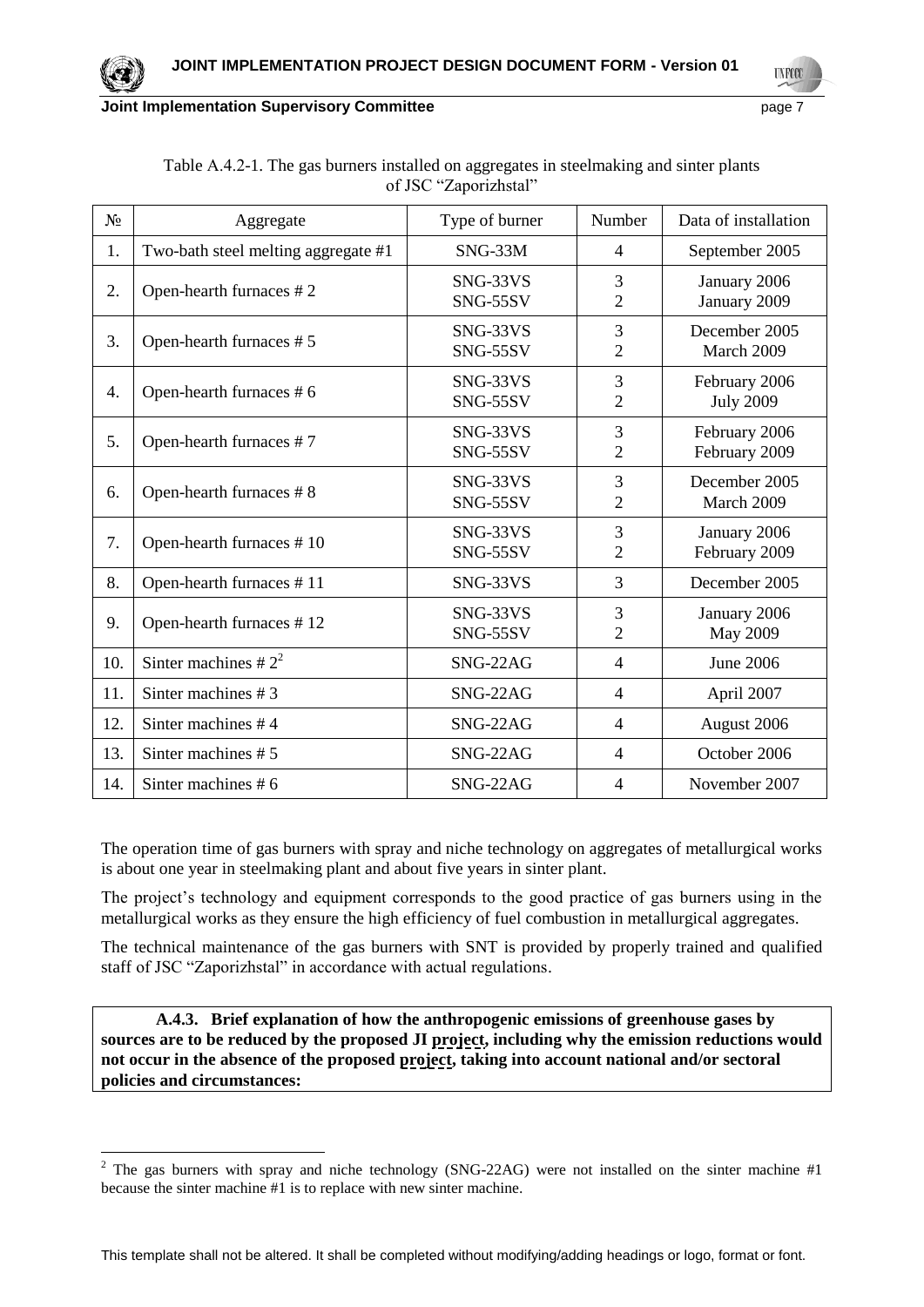

GHG emission reductions are achieved in steelmaking and sinter plant at JSC "Zaporizhstal" as result of gas burners with spray and niche technology installation. The using of gas burners with SNT provides to more efficiency fuel burning in comparison with the situation in the absence of the project. Therefore are achieved the decrease of natural gas consumption and accordingly GHG emission reductions arising by natural gas combustion.

The estimated GHG emission reductions due to the project implementation is about  $461,300$  tCO<sub>2</sub> equivalent in 2008-2012 or in average  $92,260$  tCO<sub>2</sub> equivalent per year.

The main indicators of GHG emission reduction by steel and sinter production are presented in the table A.4.3-1. The detailed description of GHG emissions in project and baseline scenario is provided in the section B and E.

Table А.4.3-1. GHG emissions by steel and sinter production in the project and baseline scenario (average value for  $2008-2012$ )<sup>3</sup>

| $N_2$ | Parameter                                        | Measurement<br>units          | <b>Baseline</b><br>scenario | Project<br>scenario | Change           |
|-------|--------------------------------------------------|-------------------------------|-----------------------------|---------------------|------------------|
| 1.1.  | Steel production                                 | t / year                      | 3,594,776                   | 3,594,776           | $\boldsymbol{0}$ |
| 1.2.  | Specific $CO2$ emissions in<br>steelmaking plant | $tCO2$ equivalent<br>/t       | 0.127                       | 0.104               | $-0.023$         |
| 1.3.  | $CO2$ emissions in<br>steelmaking plant          | $tCO2$ equivalent<br>/ $year$ | 457,323                     | 374,222             | $-83,101$        |
| 2.1.  | Sinter production                                | t / year                      | 5,035,718                   | 5,035,718           | $\Omega$         |
| 2.2.  | Specific $CO2$ emissions in<br>sinter plant      | $tCO2$ equivalent<br>/t       | 0.009                       | 0.008               | $-0.001$         |
| 2.3.  | $CO2$ emissions in sinter<br>plant               | $tCO2$ equivalent<br>/ $year$ | 47,090                      | 37,931              | $-9,159$         |
| 3.    | Total $CO2$ emissions                            | $tCO2$ equivalent<br>/ year   | 504,413                     | 412,153             | $-92,260$        |

The current legislation of Ukraine does not restrict activities causing GHG emissions in the field of control of anthropogenic GHG emissions. Thus the project of energy efficiency increase in steelmaking and sinter plants at the JSC "Zaporizhstal" may be developing according to any possible scenario. In case there is no possibility to attract the additional investments to implement the project with the help of the mechanisms of the Kyoto protocol, the project would develop in compliance with the baseline scenario (the choice and justification of the baseline scenario are provided in the section B.1. and В.2.). The baseline scenario does not contradict the national and the branch policy in the field of the GHG emissions regulations and could be implemented in the absence of the proposed project but that would not allow reducing the GHG emissions.

 $\overline{a}$ 

<sup>&</sup>lt;sup>3</sup> The provided data is based on Technical reports of steelmaking and sinter plants JSC "Zaporizhstal" for 2008-2009, forecast of steel and sinter production for 2010-2012 (prepared by Planning and economic department of JSC "Zaporizhstal") and GHG emissions estimation provided in the section E.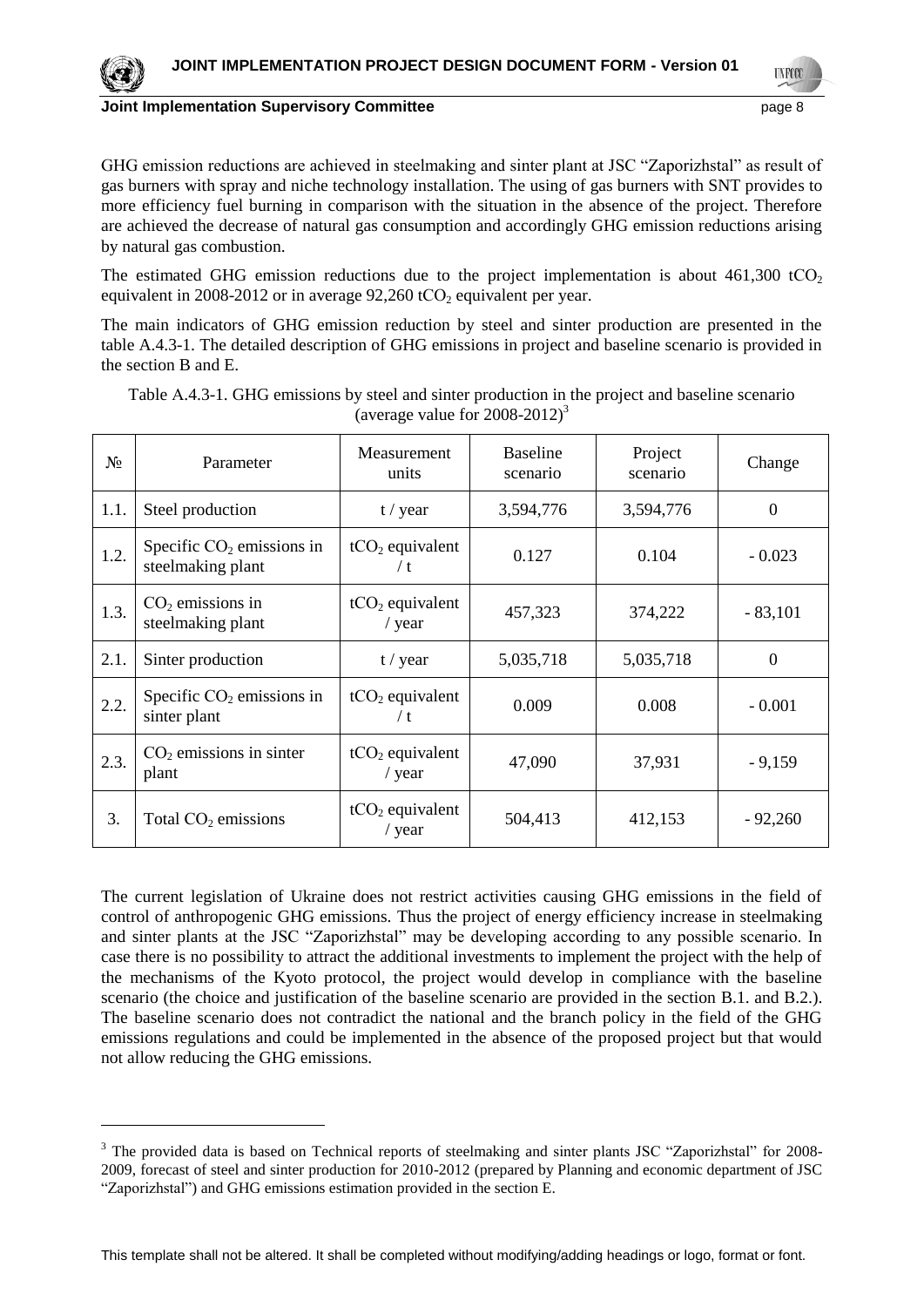**UNFCC** 

#### **A.4.3.1. Estimated amount of emission reductions over the crediting period:**

|                                                                                                              | Years                                                                    |
|--------------------------------------------------------------------------------------------------------------|--------------------------------------------------------------------------|
| Length of the crediting period                                                                               | 5 years (60 months)                                                      |
| Year                                                                                                         | Estimate of annual emission reductions in<br>tonnes of $CO2$ equivalent. |
| 2008                                                                                                         | 90,778                                                                   |
| 2009                                                                                                         | 99,797                                                                   |
| 2010                                                                                                         | 85,145                                                                   |
| 2011                                                                                                         | 89,449                                                                   |
| 2012                                                                                                         | 96,131                                                                   |
| Total estimated emission reductions over the<br>crediting period<br>(tonnes of $CO2$ equivalent)             | 461,300                                                                  |
| Annual average of estimated emission reductions<br>over the crediting period<br>(tonnes of $CO2$ equivalent) | 92,260                                                                   |

Table A.4.3-2. Estimated amount of emission reductions during the first commitment period<sup>4</sup>

Table А.4.3-3. Estimated amount of emission reductions before the first commitment period

|                                | Years                                                                    |
|--------------------------------|--------------------------------------------------------------------------|
| Length of the crediting period | 2 years (24 months)                                                      |
| Year                           | Estimate of annual emission reductions in<br>tonnes of $CO2$ equivalent. |
| 2006                           | 98,483                                                                   |
| 2007                           | 127,256                                                                  |

l

<sup>4</sup> Estimation of GHG emission reductions (stated in tables А.4.3-2, А.4.3-3, А.4.3-4) is provided for 2006-2009 based on actual data of steelmaking and sinter plants JSC "Zaporizhstal" (data source: monthly technical reports) and forecast of steel and sinter production for 2010-2016 (prepared by Planning and economic department of JSC "Zaporizhstal") using the formulae provided in the section D.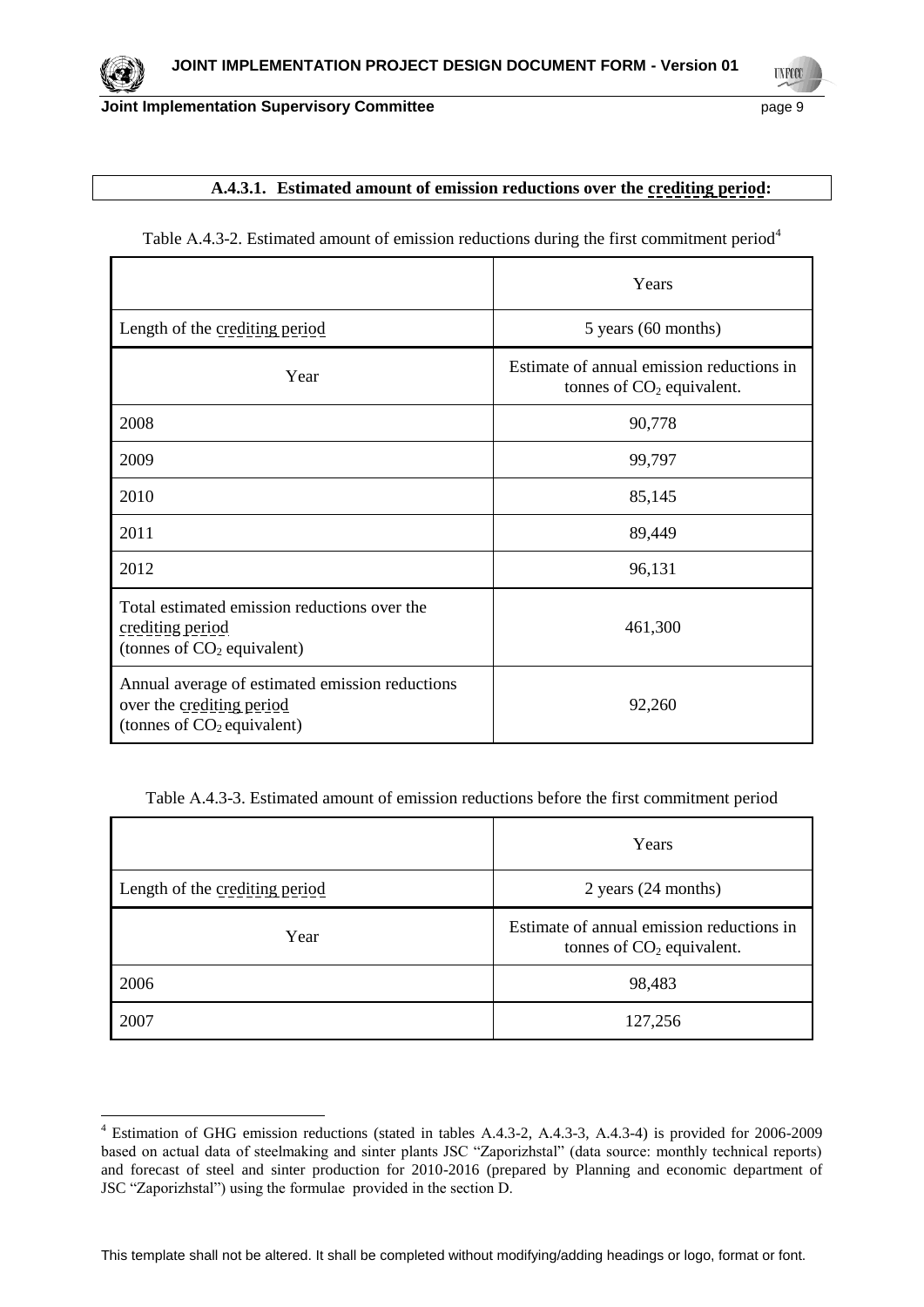| paye |  |
|------|--|
|      |  |

| Total estimated emission reductions over the<br>crediting period<br>(tonnes of $CO2$ equivalent)             | 225,739 |
|--------------------------------------------------------------------------------------------------------------|---------|
| Annual average of estimated emission reductions<br>over the crediting period<br>(tonnes of $CO2$ equivalent) | 112,870 |

| Table A.4.3-4. Estimated amount of emission reductions after the first commitment period <sup>5</sup> |  |  |  |  |  |  |  |
|-------------------------------------------------------------------------------------------------------|--|--|--|--|--|--|--|
|-------------------------------------------------------------------------------------------------------|--|--|--|--|--|--|--|

|                                                                                                              | Years                                                                    |
|--------------------------------------------------------------------------------------------------------------|--------------------------------------------------------------------------|
| Length of the crediting period                                                                               | 4 years (48 months)                                                      |
| Year                                                                                                         | Estimate of annual emission reductions in<br>tonnes of $CO2$ equivalent. |
| 2013                                                                                                         | 97,732                                                                   |
| 2014                                                                                                         | 97,732                                                                   |
| 2015                                                                                                         | 97,732                                                                   |
| 2016                                                                                                         | 97,732                                                                   |
| Total estimated emission reductions over the<br>crediting period<br>(tonnes of $CO2$ equivalent)             | 390,928                                                                  |
| Annual average of estimated emission reductions<br>over the crediting period<br>(tonnes of $CO2$ equivalent) | 97,732                                                                   |

# **A.5. Project approval by the Parties involved:**

 $\overline{a}$ 

The Letter of Approval will be received after project determination. This is in consistent with Host Party legislation: Procedure of Drafting, Review, Approval and Implementation of Projects Aimed at Reduction of Anthropogenic Emissions of Greenhouse Gases, approved by the Decree of the Cabinet of Ministers of Ukraine No. 206 dated February 22, 2006 (as restated by the Decree of the Cabinet of Ministers of Ukraine No. 718 dated August 20, 2008).



<sup>&</sup>lt;sup>5</sup> The period of GHG emission reductions calculation is limited by lifetime of open-hearth plant operation. The open-hearth furnaces will be decommissioned in 2017 after construction of new oxygen converter plant.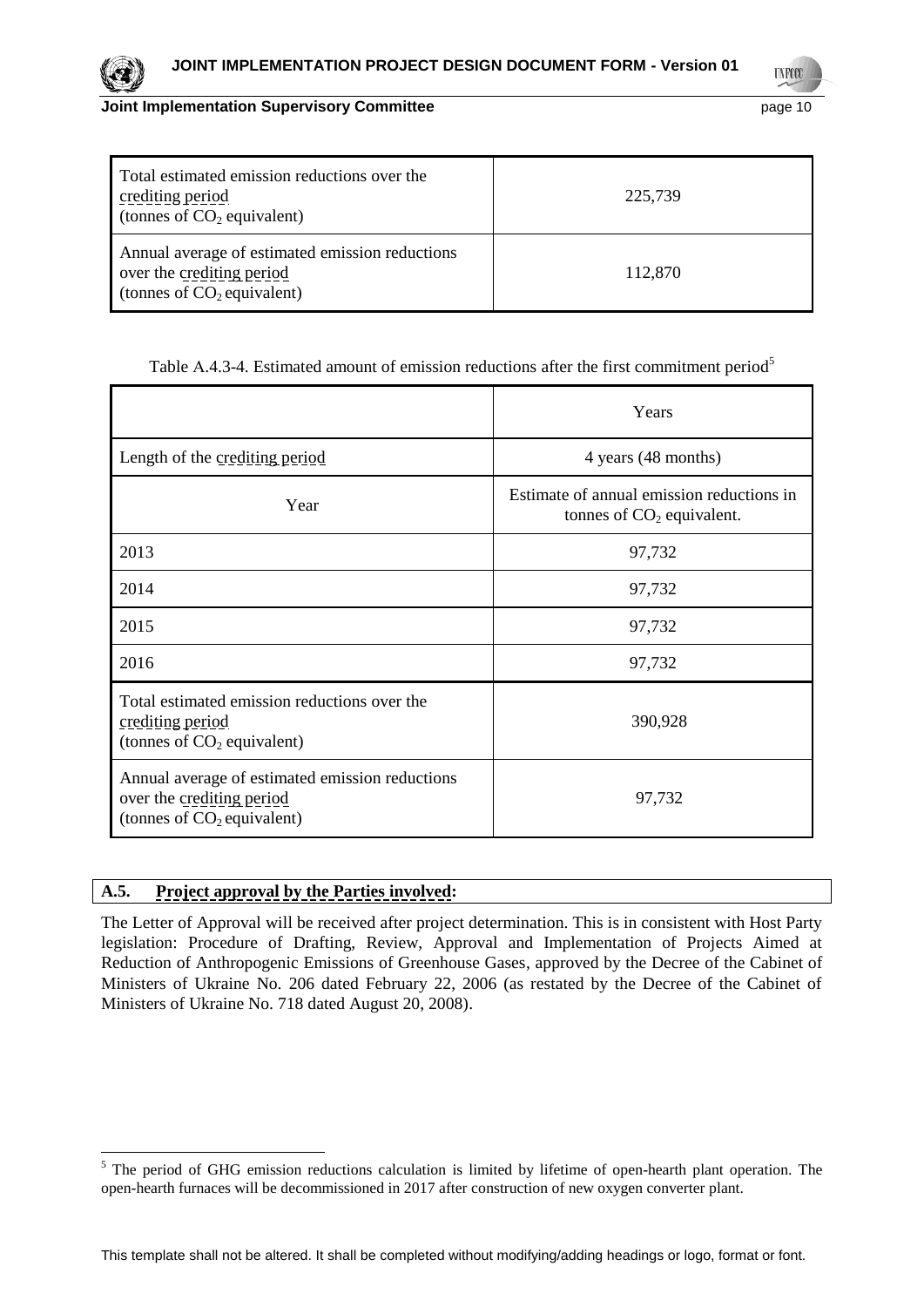**INFOR** 

#### **SECTION B. Baseline**

#### **B.1. Description and justification of the baseline chosen:**

Description and justification of the baseline chosen is provided in accordance with Guidance on criteria for baseline setting and monitoring (Version 02).<sup>6</sup>

The **JI specific approach**<sup>7</sup> is used for description and justification of the baseline chosen that includes the following steps:

- 1. Indication and description of the approach chosen regarding baseline setting
- 2. Application of the approach chosen

#### **Step 1. Indication and description of the approach chosen regarding baseline setting**

The JI specific approach for baseline setting is elaborated in accordance with Appendix B of the JI guidelines<sup>8</sup> and paragraph 23 through 29 of the Guidance on criteria for baseline setting and monitoring (Version 02). The baseline is identified by listing and describing plausible future scenarios on the basis of conservative assumptions and selecting the most plausible one taking into account the key factors that affect a baseline.

The **following steps** are implemented for baseline setting:

1. Identification and description of plausible future scenarios

At this stage the plausible future scenarios are defined and checked if they are in line with the current legislation and if they are available to the project participants.

2. Analysis of the key factors that affect the implementation of the plausible future scenarios

The key factors are directly or indirectly factors to the plausible future scenarios that affect their implementation. The following factors considered as the key factors that affect the plausible future scenarios implementation: technological barriers, financial barrier (the description and application of the mentioned key factors are provided by Step 2 of the approach chosen). The other factors stated in paragraph 25 of the Guidance on criteria for baseline setting and monitoring (Version 02) can not be considered as the key factors that affect the baseline.

3. Selecting the most plausible scenario

This stage results in defining of the baseline. The baseline is the most attractive plausible future scenario.

#### **Step 2. Application of the approach chosen**

#### **1. Identification and description of plausible future scenarios**

The list of the plausible future scenarios shall be developed according to the following terms:

- − all plausible future scenarios shall be available to the project participants;
- − all plausible future scenarios shall be provide outputs in comparable quantities and with comparable quality and properties.

<sup>&</sup>lt;sup>6</sup> Source: http://ji.unfccc.int/Ref/Documents/Baseline setting and monitoring.pdf

<sup>&</sup>lt;sup>7</sup> In accordance with paragraph 9(a) "Guidance on criteria for baseline setting and monitoring", (Version 02). The approved CDM methodologies are not used for choice, justification and setting of the baseline.

<sup>&</sup>lt;sup>8</sup>Source:<http://unfccc.int/resource/docs/2005/cmp1/eng/08a02.pdf#page=2>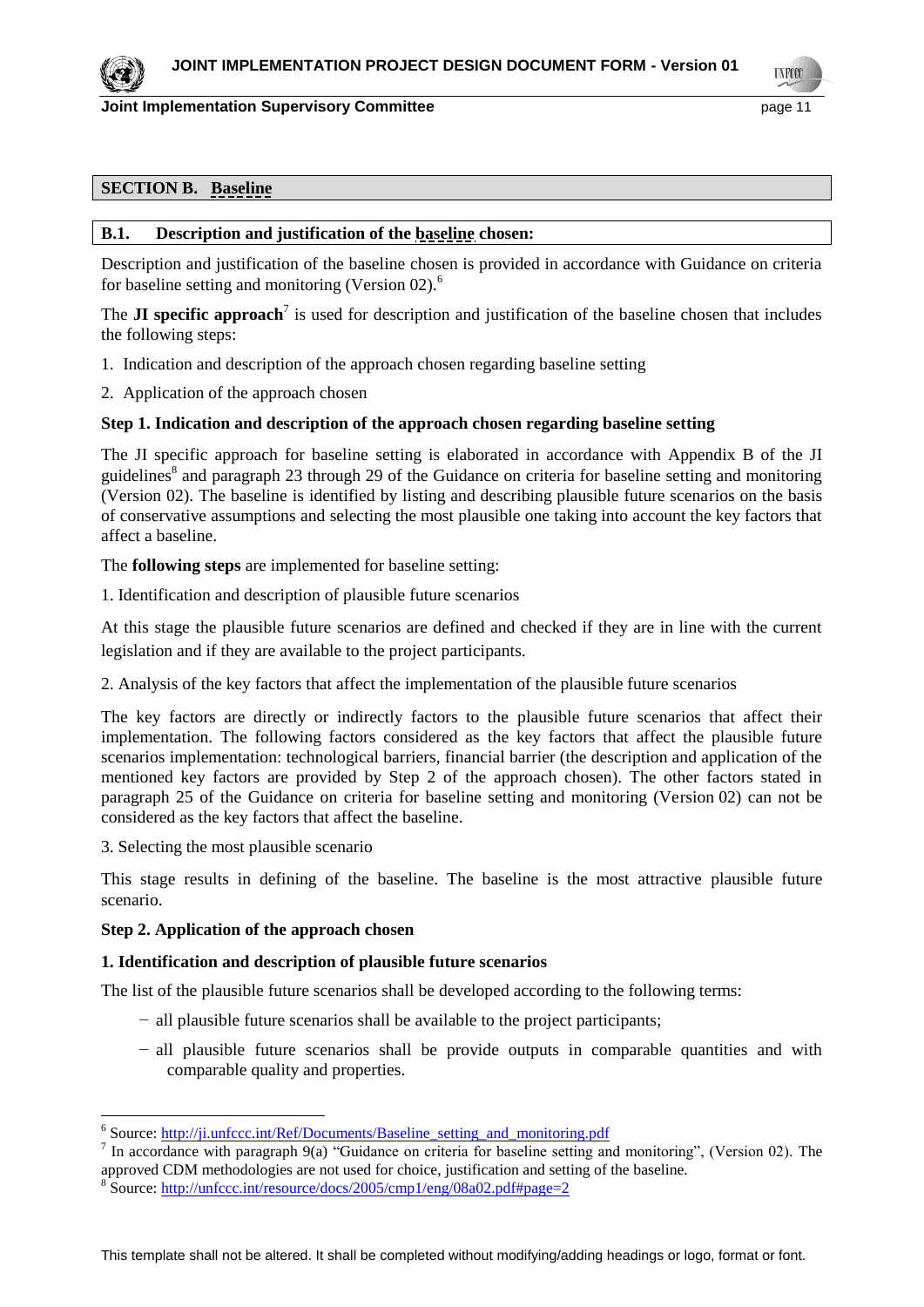

**INFOR** 

#### **The list of plausible future scenarios:**

Plausible future scenario 1. Project implementation without registration as a JI project. Installation of gas burners with spray and niche technology on aggregates in steelmaking and sinter plants.

Plausible future scenario 2. Continuation of the current situation. Use of traditional gas burners on aggregates in steelmaking and sinter plants: in sinter plant – twin-lead multiple-jet gas burners, in steelmaking plant – gas burners with oxygen conversion.

Plausible future scenario 3. Installation of new gas burners in steelmaking and sinter plants different from traditional gas burners and from gas burners with spray and niche technology.

#### **Description of plausible future scenarios:**

#### Plausible future scenario 1

Plausible future scenario 1 includes installation of gas burners with spray and niche technology designed by CJSC "ZPK "Specgazprom" on aggregates in steelmaking and sinter plants in amount of 58 pcs. Gas burners are used for natural gas combustion for metal heating by steel smelting in steel-smelting furnaces and for firing of sinter charge by sinter production in sinter plant. The operation time of gas burners with spray and niche technology is about one year. The specificity of these burners is the need of compressed air provision for natural gas distribution and burners cooling. The plausible future scenario 1 is the scenario of project implementation without registration as a JI project.

#### Plausible future scenario 2

Continuation of the current situation includes the use of traditional burners: in sinter plant – twin-lead multiple-jet gas burners, in steelmaking plant – gas burners with oxygen conversion. The traditional burners are produced in the mechanical plant JSC "Zaporizhstal". Gas burners is used for natural gas combustion for metal heating by steel smelting in steel-smelting furnaces and for firing of sinter charge by sinter production in sinter plant. The operation time of traditional gas burners is about five years.

#### Plausible future scenario 3

l

Plausible future scenario 3 includes installation of new gas burners in steelmaking and sinter plants different from gas burners in plausible future scenario 1 and plausible future scenario 2. Gas burners is used for natural gas combustion for metal heating by steel smelting in steel-smelting furnaces and for firing of sinter charge by sinter production in sinter plant.

The plausible future scenario 3 is not available to the project participants as the basic type of the gas burners used on aggregates in steelmaking and sinter plants are the gas burners included in the plausible future scenario 2. The possibility of alternative burners use in steelmaking plant was considered before project implementation<sup>9</sup> but the alternative burners were not in consistent with operation conditions of steel-smelting furnaces. The long term use of traditional burners (plausible future scenario 2) without each replacement with alternative gas burners confirms that the appropriate alternative burners were not available to the project participants until first testing of burners with spray and niche technology in JSC "Zaporizhstal".

The plausible future scenarios 1 and 2 are available to the project participants and comply with the operation conditions of steel and sinter production in JSC "Zaporizhstal".

#### **Compliance of the chosen scenarios with the current legislation and regulations**

The gas burners in the plausible future scenarios 1 and 2 are in compliance with the current legislation and regulations in area of burners operation on aggregates in steelmaking and sinter plants.

<sup>&</sup>lt;sup>9</sup> Protocol of alternative burners' consideration at JSC "Zaporizhstal" is available.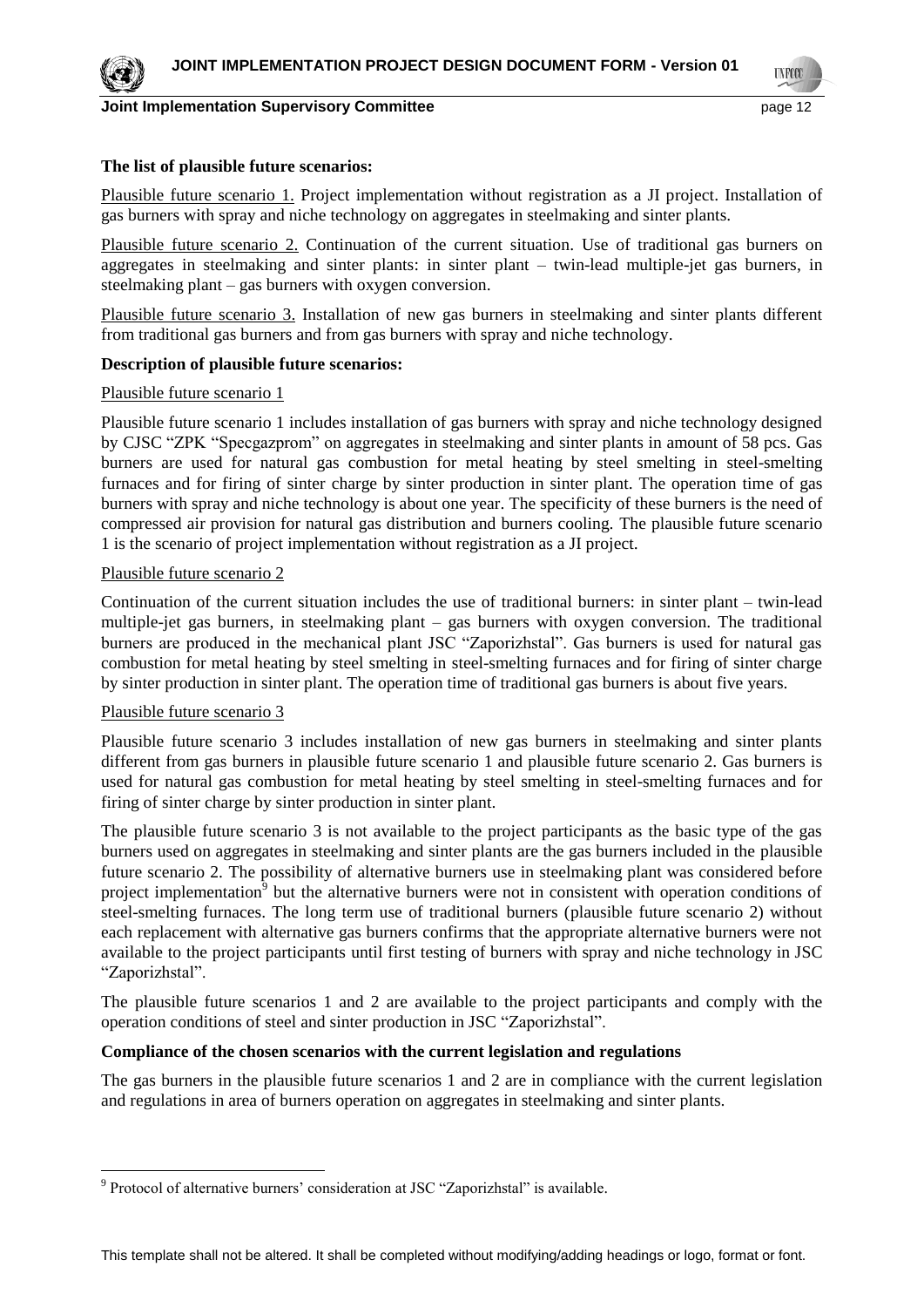

#### **Joint Implementation Supervisory Committee According to the Control of the Control of the Control of the Page 13**

**INFOR** 

# **2. Analysis of the key factors that affect the implementation of the plausible future scenarios**

The key factors are directly or indirectly factors to the plausible future scenarios that affect their implementation.

#### **The list of the key factors that affect the implementation of the plausible future scenarios:<sup>10</sup>**

- 1) Technological barriers.
- 2) Financial barrier (cost efficiency).

#### **Definition of key factors**

#### Technological barriers.

Technological barrier is the application of technology and equipment for natural combustion on heating aggregates in metallurgical works that can provide to malfunction of basic technological processes of steel and sinter production.

#### Financial barrier (cost efficiency).

The presence of a financial barrier for a specific scenario means that economic parameters of the scenario are not acceptable for the project participants.

*The presence of the above barriers for implementation of plausible future scenarios means that they may not be implemented if there is a more profitable scenario or there is no possibility of overcoming them.*

#### **Analysis of the key factors that affect the implementation of the plausible future scenarios**

#### Technological barriers.

 $\overline{a}$ 

*Plausible future scenario 1* includes installation of gas burners with spray and niche technology designed by CJSC "ZPK "Specgazprom" on aggregates in steelmaking and sinter plants JSC "Zaporizhstal". These gas burners were not used in other metallurgical works before the project implementation, $11$  in this connection there are some technological barriers to their use.

The operation time of gas burners with spray and niche technology on aggregates of metallurgical works is about one year in contrast to the traditional gas burners with operation time about five years. The short operation time provides to the additional operational costs for purchase and installation of gas burners with spray and niche technology.

The gas burners with spray and niche technology are produced by CJSC "ZPK "Specgazprom" only. Therefore by need of gas burners replacement at JSC "Zaporizhstal" is it required the involvement of the burners' producer. In case of urgent need of replacement of the out of service burners may be a delay with the delivery of burners from producer on independent from JSC "Zaporizhstal" grounds, that can provide to the malfunction of basic technological processes of steel and sinter production.

The additional technological barrier for use of burners with spray and niche technology is the need of compressed air provision for natural gas distribution and burners cooling in contrast to the traditional gas burners with water cooling. Taken into account that the gas burners are used in the aggregates with a working temperature of 1500 °C (steel-smelting furnaces) the compressed air for cooling is a key factor in the maintenance of burners. The problem with compressed air provision leads to the gas burners failure in a short time and the impossibility of its recovery. Furthermore a violation of compressed air,

<sup>&</sup>lt;sup>10</sup> The factors that are not provided in the list of the key factors (including factors provided in the paragraph 25 of Guidance on criteria for baseline setting and monitoring (Version 02)) have not an influence on plausible future scenarios implementation.

<sup>&</sup>lt;sup>11</sup> The gas burners with spray and niche technology were installed for the first time at JSC "Zaporizhstal". Source: Letter from CJSC "ZPK "Specgazprom" dated on 08/11/2010.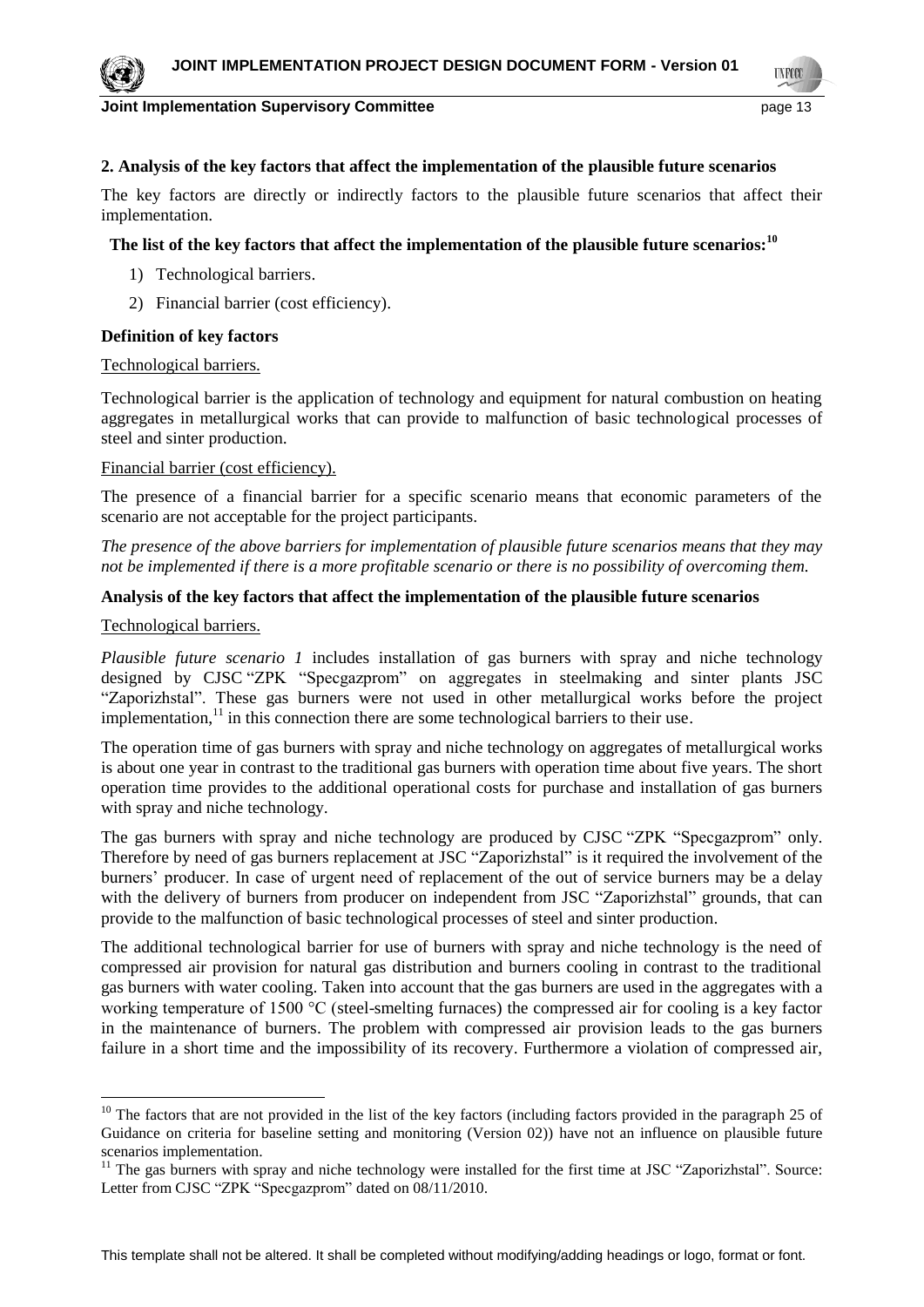

**Joint Implementation Supervisory Committee According the Committee of the Committee of the Committee Committee According to the Committee According to the Committee According to the Committee According to the Committee Ac** 

**INFO** 

including pressure fall, leads to the outage of natural gas distribution in the aggregates and possible fuel leakage in the building plant, which is unacceptable on rules of safety.

The compressed air is produced in the compressor plant of JSC "Zaporizhstal". Experience of the compressor plant operation shows that the violation of supplying consumers with compressed air may occur by the following reasons: de-energization, disruption of water supplies, oil pressure fall, violation of the mechanical and electrical characteristics of the equipment.<sup>12</sup> The time required to restore a compressed air provision due to these reasons, exceeds the limit of the possible operation of burners without cooling.

Therefore the plausible future scenario 1 implementation is affected by significant technological barriers because of the technology and equipment application that were not used in other metallurgical works before the project implementation. The identified barriers can provide to malfunction of basic technological processes of steel and sinter production as the steel smelting and charge sintering cannot be provided without natural gas burning or by gas burners malfunction. The overcoming of technological barriers to plausible future scenario 1 is associated with the financial costs. The analysis of cost efficiency in the plausible future scenario 1 is provided below in description of the financial barrier.

*Plausible future scenario 2* includes the use of traditional gas burners. These burners are used in the sinter and steelmaking plant for a long time, produced in the mechanical plant JSC "Zaporizhstal", have a long lifetime (4-5 years) and meet the requirements of basic technological processes. Therefore the technological barriers do not affect the implementation of the plausible future scenario 2.

#### Financial barrier (cost efficiency).

l

In order to assess the impact of the financial barrier on the defined plausible future scenarios it is provided the economic efficiency analysis of the investment costs.

The most relevant financial index for the analysis of the plausible future scenarios is the average unit cost of steel production by use of defined gas burners. The results of cost efficiency analysis are shown in the table  $\overline{B}$ . 1-1.<sup>13</sup>

| Nº | Parameter                                                                   | Plausible future<br>scenario 1 | Plausible future<br>scenario 2 |
|----|-----------------------------------------------------------------------------|--------------------------------|--------------------------------|
| 1. | Investment, th. hryvnia                                                     | 29,707.3                       | 104.9                          |
| 2. | Operational costs <sup>14</sup> , th. hryvnia / year                        | 170,366.8                      | 158,126.1                      |
| 3. | Steel production, th. t / year                                              | 4,385.3                        | 4,385.3                        |
| 4. | Unit cost of steel production by use<br>of defined gas burners, hryvnia / t | 40.1                           | 36.1                           |

Table B.1-1. Results of cost efficiency analysis

<sup>&</sup>lt;sup>12</sup> These reasons of compressed air provision violation and their presence is confirmed by aggregate logs of the compressor plant JSC "Zaporizhstal".

<sup>&</sup>lt;sup>13</sup> The economic efficiency analysis including sensitivity analysis is attached in excel file.

<sup>&</sup>lt;sup>14</sup> Operational costs include the costs of energy resources (natural gas, compressed air, technical water) and equipment maintenance. The values of specific natural gas consumption taken for cost efficiency analysis are 0.062 th.  $m^3/t$  for plausible future scenario 1 and 0.076 th.  $m^3/t$  for plausible future scenario 2. The detailed economic efficiency analysis is attached in excel file.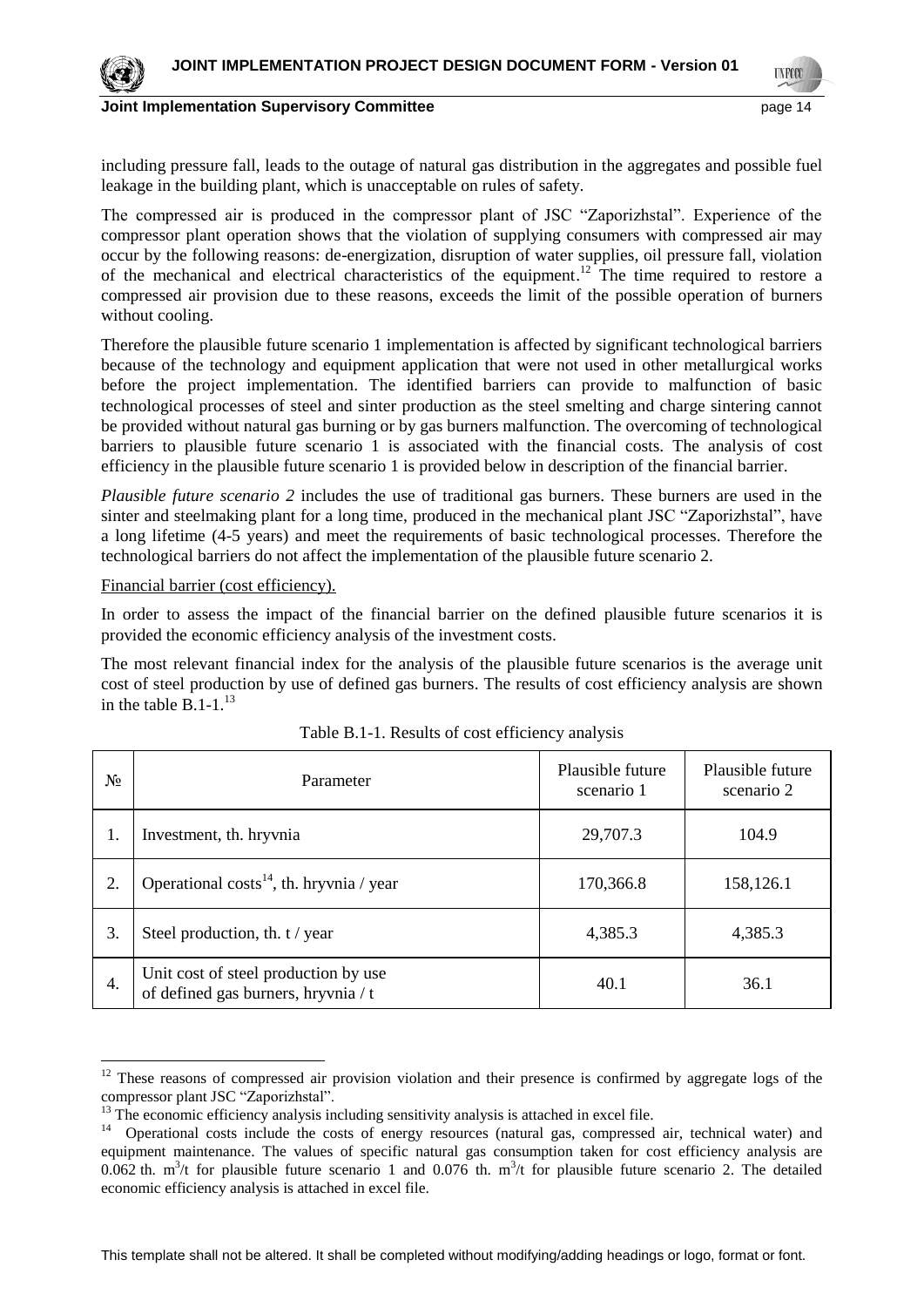

**Joint Implementation Supervisory Committee According to the Control of the Control of the Page 15** 

**INFOD** 

The results of cost efficiency analysis provided in the table B.1-1. show that the plausible future scenario 2 is more attractive regarding the financial index than the plausible future scenario 1: the average unit cost of steel production in the plausible future scenario 2 (36.1 hryvnia / t) is less than in the plausible future scenario 1 (40.1 hryvnia  $/$  t). This issue is confirmed by performed sensitivity analysis.

#### **3. Choice of the most plausible future scenario – baseline**

The results of the performed analysis of the key factors affected the plausible future scenarios make it possible to draw the conclusion that the most plausible future scenario is the plausible future scenario 2: Continuation of the current situation. Use of traditional gas burners on aggregates in steelmaking and sinter plants: in sinter plant – twin-lead multiple-jet gas burners, in steelmaking plant – gas burners with oxygen conversion. The plausible future scenario 2 is the **baseline**.

The following parameters are used **to establish the baseline** (estimation of greenhouse gases emissions according to the baseline):

- steel production in steel-smelting furnaces in steelmaking plant;
- − sinter production in sinter plant;
- − chemical composition of natural gas;
- − specific natural gas consumption for steel production in i- steel-smelting furnace in the baseline scenario;
- specific natural gas consumption for firing of sinter charge in sinter plant in the baseline scenario.

| Data / parameter                                                                                                  | $P_{\text{STEEL},F-i,y}$                                                                                                                                                                                                                                                                                                                                                                                                                                                                                                                          |
|-------------------------------------------------------------------------------------------------------------------|---------------------------------------------------------------------------------------------------------------------------------------------------------------------------------------------------------------------------------------------------------------------------------------------------------------------------------------------------------------------------------------------------------------------------------------------------------------------------------------------------------------------------------------------------|
| Data unit                                                                                                         | t                                                                                                                                                                                                                                                                                                                                                                                                                                                                                                                                                 |
| Description                                                                                                       | Steel production in i-steel-smelting furnace                                                                                                                                                                                                                                                                                                                                                                                                                                                                                                      |
| Time of determination/monitoring                                                                                  | Monthly according to the monitoring plan                                                                                                                                                                                                                                                                                                                                                                                                                                                                                                          |
| Source of data (to be) used                                                                                       | Measured                                                                                                                                                                                                                                                                                                                                                                                                                                                                                                                                          |
| Value of data<br>(for ex ante<br>calculations/determinations)                                                     | Presented in the Annex 2 "Baseline information"                                                                                                                                                                                                                                                                                                                                                                                                                                                                                                   |
| Justification of the choice of<br>data or description of<br>measurement methods and<br>procedures (to be) applied | Steel production in i-steel-smelting furnace<br>$(PSTEEL,F-i,y)$ for 2006-2009 is determined based on<br>monthly technical reports of steelmaking plant<br>JSC "Zaporizhstal".<br>Steel production in i-steel-smelting furnace<br>$(PSTEEL,F-i,y)$ for 2010-2016 is determined based on<br>forecast of steel production in steelmaking plant<br>prepared by Planning and economic department of<br>JSC "Zaporizhstal" taking into account part of<br>steel production in each furnace in 2005-2009.<br>The calculation is attached in excel file. |
| QA/QC procedures (to be)<br>applied                                                                               | Measuring devices are calibrated/verified in<br>compliance with the state regulation, in-plant                                                                                                                                                                                                                                                                                                                                                                                                                                                    |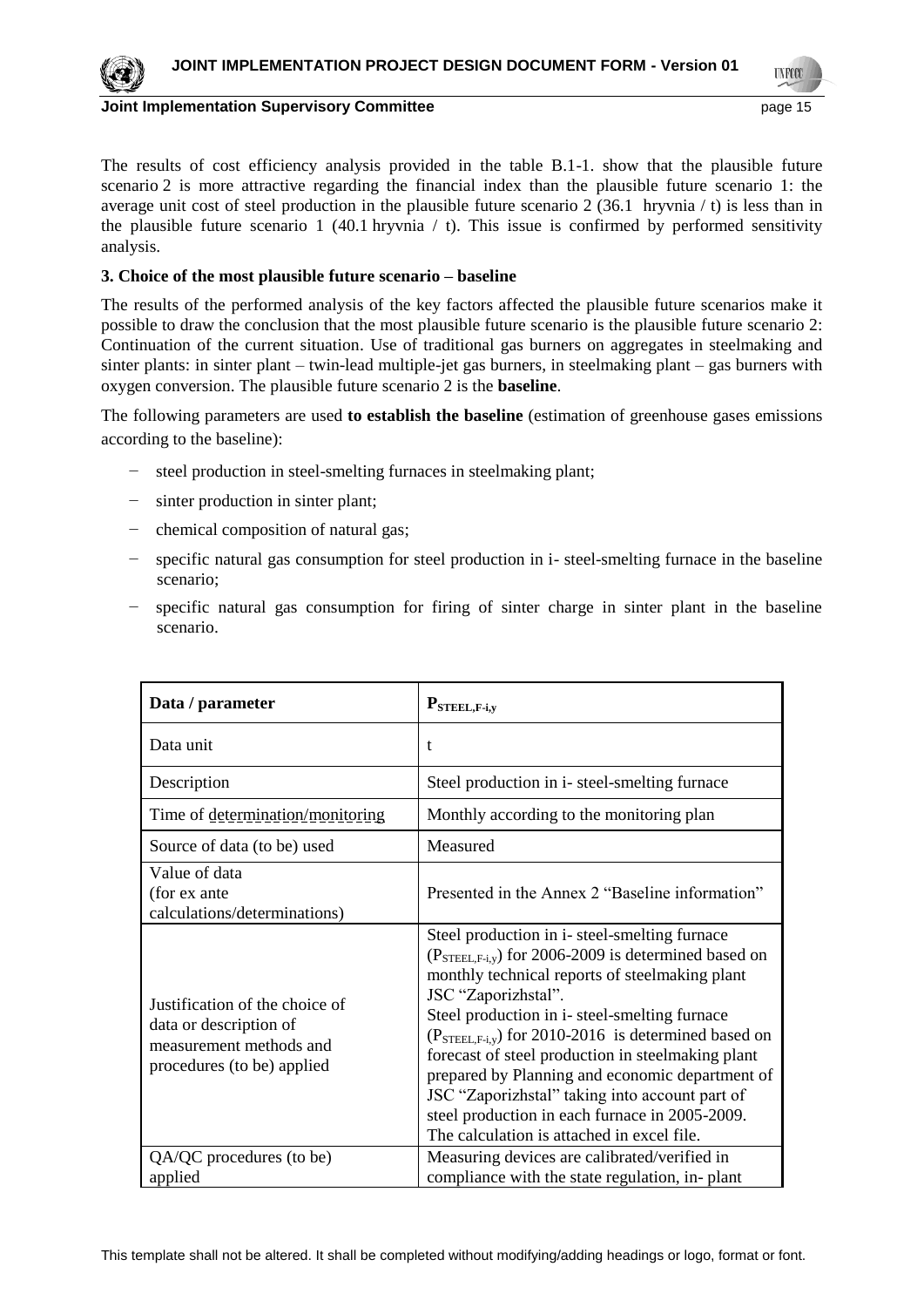

**UNFCCC** 

|             | standards and approved methodologies.         |
|-------------|-----------------------------------------------|
|             | Department of automatization and metrology of |
|             | the JSC "Zaporizhstal" is responsible for     |
|             | calibration/verification procedures.          |
| Any comment |                                               |

| Data / parameter                                                                                                  | $P_{SINTER,y}$                                                                                                                                                                                                                                                                                                                                                                                            |
|-------------------------------------------------------------------------------------------------------------------|-----------------------------------------------------------------------------------------------------------------------------------------------------------------------------------------------------------------------------------------------------------------------------------------------------------------------------------------------------------------------------------------------------------|
| Data unit                                                                                                         | t                                                                                                                                                                                                                                                                                                                                                                                                         |
| Description                                                                                                       | Sinter production in sinter plant                                                                                                                                                                                                                                                                                                                                                                         |
| Time of determination/monitoring                                                                                  | Monthly according to the monitoring plan                                                                                                                                                                                                                                                                                                                                                                  |
| Source of data (to be) used                                                                                       | Measured                                                                                                                                                                                                                                                                                                                                                                                                  |
| Value of data<br>(for ex ante<br>calculations/determinations)                                                     | Presented in the Annex 2 "Baseline information"                                                                                                                                                                                                                                                                                                                                                           |
| Justification of the choice of<br>data or description of<br>measurement methods and<br>procedures (to be) applied | Sinter production in sinter plant $(P_{\text{SINTER},y})$ for<br>2006-2009 is determined based on monthly<br>technical reports of sinter plant<br>JSC "Zaporizhstal".<br>Sinter production in sinter plant $(P_{\text{SINTER},y})$ for<br>2010-2016 is determined based on forecast of<br>sinter production in steelmaking plant prepared by<br>Planning and economic department of<br>JSC "Zaporizhstal" |
| QA/QC procedures (to be)<br>applied                                                                               | Measuring devices are calibrated/verified in<br>compliance with the state regulation, in-plant<br>standards and approved methodologies.<br>Department of automatization and metrology of<br>the JSC "Zaporizhstal" is responsible for<br>calibration/verification procedures.                                                                                                                             |
| Any comment                                                                                                       |                                                                                                                                                                                                                                                                                                                                                                                                           |

| Data / parameter                                              | $\mathbf{W}_{\mathbf{j},\mathbf{NG},\mathbf{y}}$ |
|---------------------------------------------------------------|--------------------------------------------------|
| Data unit                                                     | Fraction                                         |
| Description                                                   | Molar fraction of j-component of natural gas     |
| Time of determination/monitoring                              | Monthly according to the monitoring plan         |
| Source of data (to be) used                                   | Measured                                         |
| Value of data<br>(for ex ante<br>calculations/determinations) | Presented in the Annex 2 "Baseline information"  |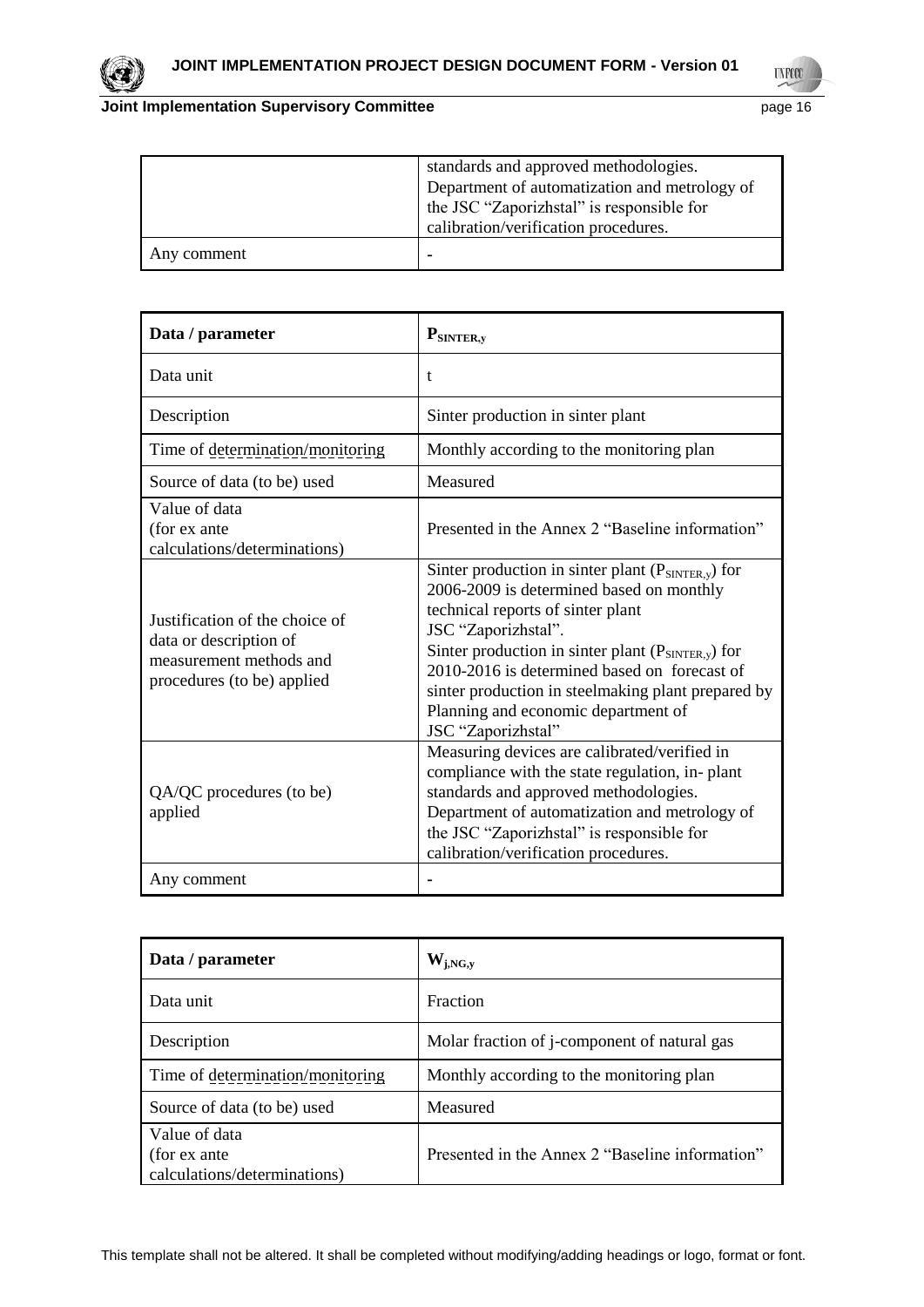

# **Joint Implementation Supervisory Committee Access 2016 2016 2017 2018 2019 2019 2018 2019 2019 2019 2019 2019**

**UNFCCC** 

| Justification of the choice of<br>data or description of<br>measurement methods and<br>procedures (to be) applied                                                                                                              | Molar fraction of j-component of natural gas<br>$(W_{i,NG,y})$ for 2006-2009 is determined based on<br>certificates of physical and chemical parameters<br>of natural gas provided by gas supplier.<br>Molar fraction of j-component of natural gas<br>$(W_{j,NG,y})$ for 2010-2016 is determined as average<br>value for 2006-2009. The calculation is attached |
|--------------------------------------------------------------------------------------------------------------------------------------------------------------------------------------------------------------------------------|------------------------------------------------------------------------------------------------------------------------------------------------------------------------------------------------------------------------------------------------------------------------------------------------------------------------------------------------------------------|
| in excel file.<br>The natural gas supplier provides certificates<br>with physical-chemistry parameters of natural<br>QA/QC procedures (to be)<br>gas. Additional procedures of quality control are<br>applied<br>not foreseen. |                                                                                                                                                                                                                                                                                                                                                                  |
| Any comment                                                                                                                                                                                                                    |                                                                                                                                                                                                                                                                                                                                                                  |

| Data / parameter                                                                                                  | $SFCNG,F-i, BL$                                                                                                                                                                                                                                                                                                                                                                                                                                                                                                                                                                                                                                                                                                                                                                                                                 |  |
|-------------------------------------------------------------------------------------------------------------------|---------------------------------------------------------------------------------------------------------------------------------------------------------------------------------------------------------------------------------------------------------------------------------------------------------------------------------------------------------------------------------------------------------------------------------------------------------------------------------------------------------------------------------------------------------------------------------------------------------------------------------------------------------------------------------------------------------------------------------------------------------------------------------------------------------------------------------|--|
| Data unit                                                                                                         | kg of standard fuel / t                                                                                                                                                                                                                                                                                                                                                                                                                                                                                                                                                                                                                                                                                                                                                                                                         |  |
| Description                                                                                                       | Specific natural gas consumption for steel<br>production in i-steel-smelting furnace in the<br>baseline scenario                                                                                                                                                                                                                                                                                                                                                                                                                                                                                                                                                                                                                                                                                                                |  |
| Time of determination/monitoring                                                                                  | Determined ex ante                                                                                                                                                                                                                                                                                                                                                                                                                                                                                                                                                                                                                                                                                                                                                                                                              |  |
| Source of data (to be) used                                                                                       | Calculated                                                                                                                                                                                                                                                                                                                                                                                                                                                                                                                                                                                                                                                                                                                                                                                                                      |  |
| Value of data<br>(for ex ante<br>calculations/determinations)                                                     | Furnace number<br>$SFC_{NG,F-i,BL}$<br>21.32<br>1<br>$\overline{2}$<br>99.71<br>$\overline{5}$<br>100.79<br>6<br>99.87<br>$\overline{7}$<br>92.48<br>8<br>97.24<br>10<br>100.56<br>88.32<br>11<br>12<br>99.81                                                                                                                                                                                                                                                                                                                                                                                                                                                                                                                                                                                                                   |  |
| Justification of the choice of<br>data or description of<br>measurement methods and<br>procedures (to be) applied | Specific natural gas consumption for steel<br>production in i-steel-smelting furnace in the<br>baseline scenario ( $SFC_{NG,F-i, BL}$ ) is calculated by<br>the formulae:<br>$\text{SFC}_{\text{NG},\text{F-i},\text{BL}}=\left[\Sigma(\text{FC}_{\text{NG},\text{F-i},\text{BL},\text{m}})\right/$<br>$\Sigma(\text{P}_{\text{STEEL},\text{F-i},\text{BL},\text{m}})]$ * $10^3$<br>$SFC_{NG,F-i, BL}$ - specific natural gas consumption for<br>steel production in i- steel-smelting furnace in the<br>baseline scenario, kg of standard fuel $/ t$ ;<br>$FC_{NG,F-i, BL,m}$ - natural gas consumption for steel<br>production in i- steel-smelting furnace in the<br>baseline scenario, t of standard fuel;<br>$P_{\text{STEEL}, F-i, BL,m}$ - steel production in i- steel-smelting<br>furnace in the baseline scenario, t; |  |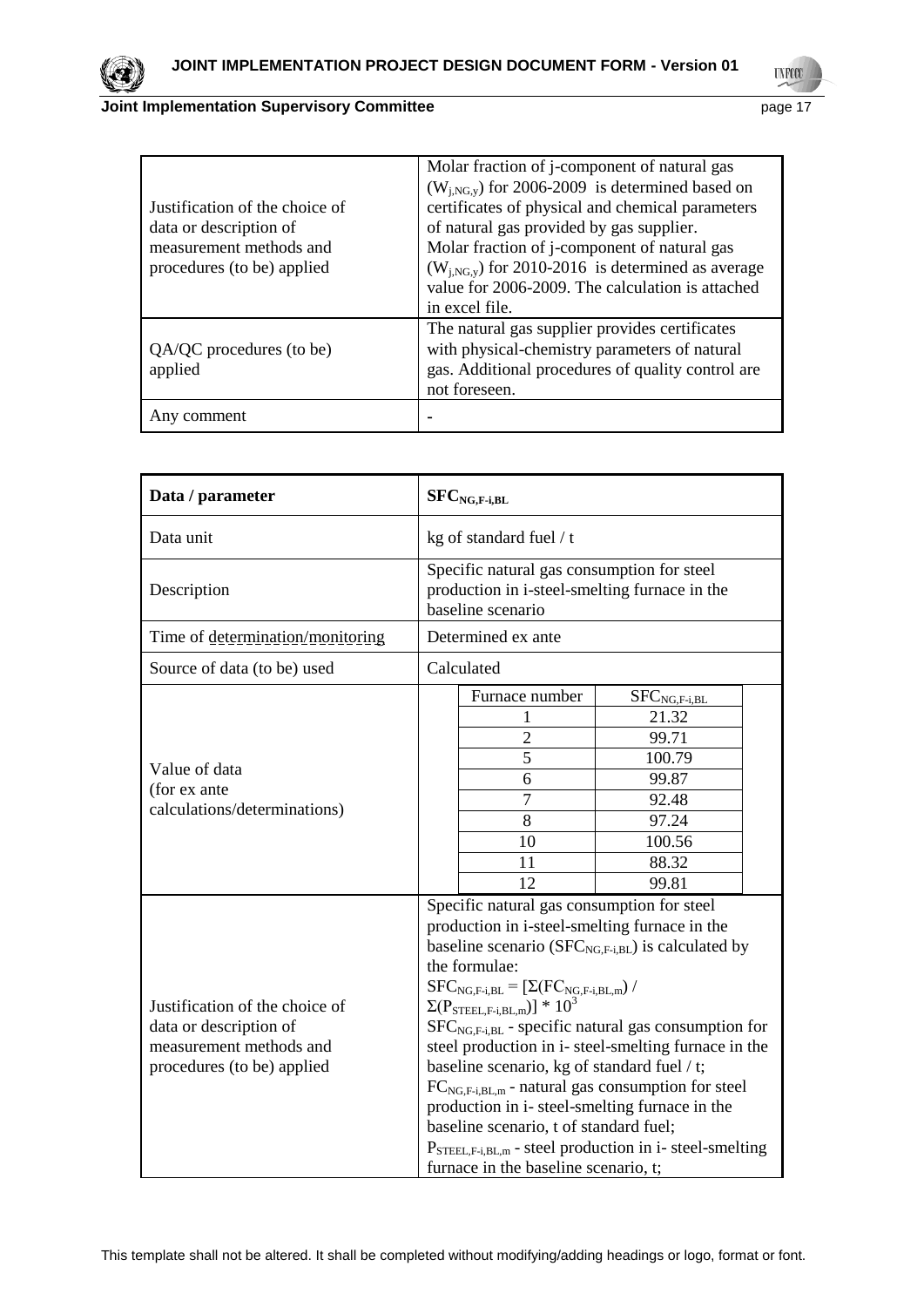



| ٠. |  |
|----|--|

|                          | m - month.                                          |
|--------------------------|-----------------------------------------------------|
|                          | The calculation is provided for period 24 months    |
|                          | before gas burners replacement. Initial data for    |
|                          | calculation is provided by Central laboratory       |
|                          | JSC "Zaporizhstal" based on technical reports of    |
|                          | steelmaking plant for September 2003 – February     |
|                          | 2006. The monthly calculation of specific natural   |
|                          | gas consumption for the long period (2 years)       |
|                          | reflects the possible change of the furnace charge  |
|                          | in open-hearth plant and steel grade. For the       |
|                          | conservative assumption of baseline emissions is    |
|                          | used the lower boundary of 95-% confidential        |
|                          | interval of specific natural gas consumption for    |
|                          | steel production in i-steel-smelting furnace in the |
|                          | baseline scenario (the calculation is attached in   |
|                          | excel file).                                        |
|                          | Measuring devices for natural gas consumption       |
| QA/QC procedures (to be) | and steel production are calibrated/verified in     |
| applied                  | compliance with the state regulation, in-plant      |
|                          | standards and approved methodologies.               |
|                          | Specific natural gas consumption for steel          |
|                          | production in steel-smelting furnace #1 is more     |
|                          | less than in other steel-smelting furnaces as the   |
| Any comment              | furnace #1 is a two-bath steel melting              |
|                          | aggregate that is more effectiveness that other     |
|                          | open-hearth furnaces (2, 5, 6, 7, 8, 10, 11, 12).   |
|                          | This is confirmed by relevant studies, e.g.         |
|                          | Voskobojnikov V.G., Kudrin V.A.,                    |
|                          | Yakushev A.M. General metallurgy. -                 |
|                          | Moscow: IKC "Akademkniga", 2005 - 768 p.            |

| Data / parameter                                                                                                  | <b>SFC</b> <sub>NG</sub> , SINTER, BL                                                                                                                                                                                                   |
|-------------------------------------------------------------------------------------------------------------------|-----------------------------------------------------------------------------------------------------------------------------------------------------------------------------------------------------------------------------------------|
| Data unit                                                                                                         | kg of standard fuel / t                                                                                                                                                                                                                 |
| Description                                                                                                       | Specific natural gas consumption for firing of<br>sinter charge in sinter plant in the baseline<br>scenario                                                                                                                             |
| Time of determination/monitoring                                                                                  | Determined ex ante                                                                                                                                                                                                                      |
| Source of data (to be) used                                                                                       | Calculated                                                                                                                                                                                                                              |
| Value of data<br>(for ex ante<br>calculations/determinations)                                                     | 5.66                                                                                                                                                                                                                                    |
| Justification of the choice of<br>data or description of<br>measurement methods and<br>procedures (to be) applied | Specific natural gas consumption for firing of<br>sinter charge in sinter plant in the baseline<br>scenario ( $SFC_{NG, SINTER, BL}$ ) is calculated the<br>formulae:<br>$SFC_{NG, SINTER, BL} = [\Sigma(FC_{NG, SINTERPLANT, BL,m})$ / |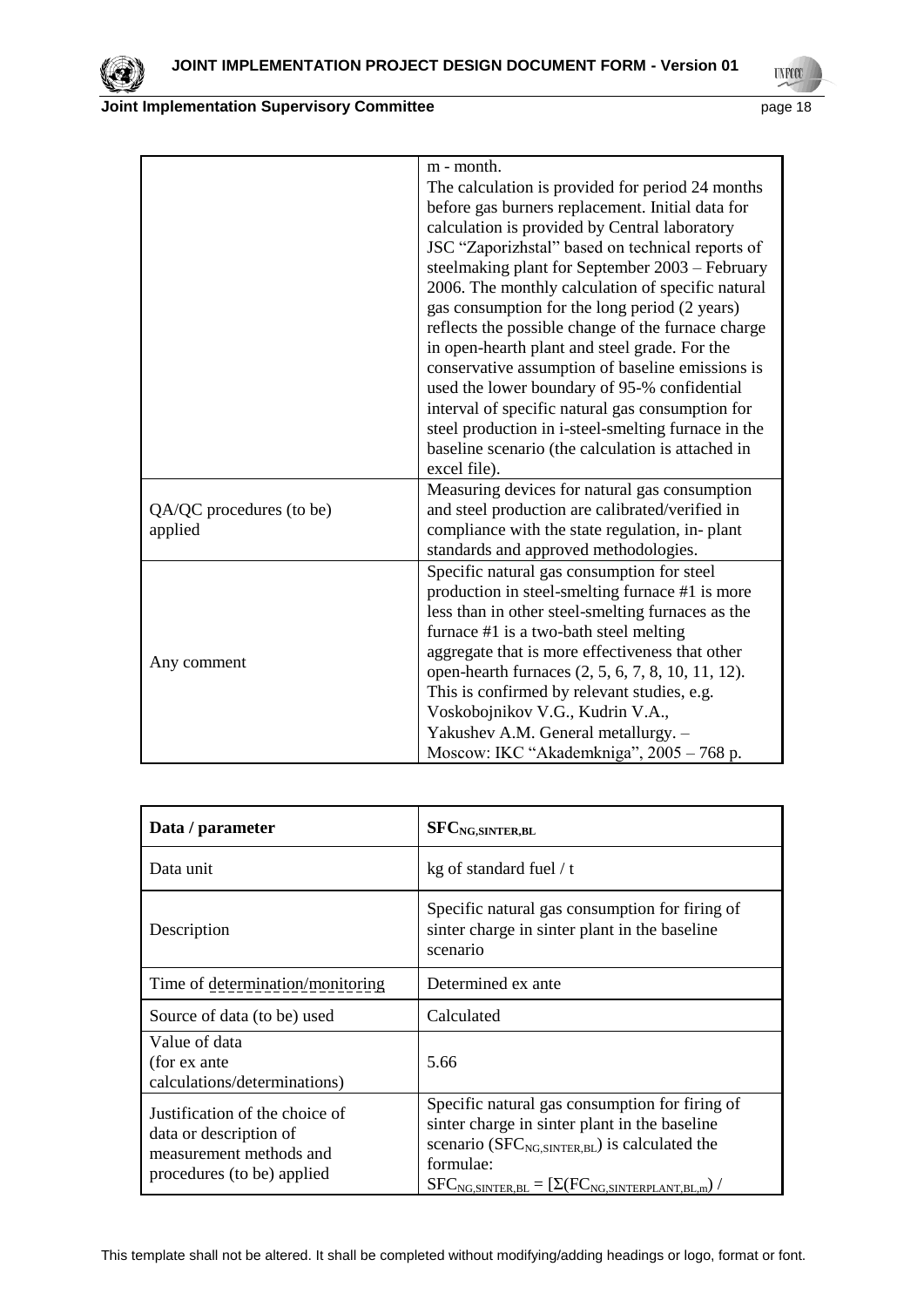



|                          | $\Sigma(P_{\text{SINTER, BL,m}}) * k_{\text{NG}}] * 10^3$                                     |
|--------------------------|-----------------------------------------------------------------------------------------------|
|                          | $SFCNG.SINTER, BL$ - specific natural gas consumption                                         |
|                          | for firing of sinter charge in sinter plant in the                                            |
|                          | baseline scenario, kg of standard fuel / t;                                                   |
|                          | FC <sub>NG,SINTERPLANT,BL,m</sub> - natural gas consumption for                               |
|                          | firing of sinter charge in sinter plant in the                                                |
|                          | baseline scenario, th. $m^3$ ;                                                                |
|                          | $P_{\text{SINTER, BL,m}}$ - sinter production in sinter plant in the<br>baseline scenario, t; |
|                          | $k_{NG}$ - conversion factor of natural gas into                                              |
|                          | standard fuel, t of standard fuel/thousand m <sup>3</sup>                                     |
|                          | m - month.                                                                                    |
|                          | The calculation is provided for period 24 months                                              |
|                          | before gas burners replacement. Initial data for                                              |
|                          | calculation are provided by Central laboratory                                                |
|                          | JSC "Zaporizhstal" based on technical reports of                                              |
|                          | sinter plant for August $2004 - \text{July } 2006$ . The                                      |
|                          | calculation is attached in excel file.                                                        |
|                          | Measuring devices for natural gas consumption                                                 |
| QA/QC procedures (to be) | and sinter production are calibrated/verified in                                              |
| applied                  | compliance with the state regulation, in-plant                                                |
|                          | standards and approved methodologies.                                                         |
|                          | The value of conversion factor of natural gas into                                            |
|                          | standard fuel is taken 1.15 t of standard                                                     |
|                          | fuel/thousand $m3$ according to the Instruction for                                           |
| Any comment              | order of enterprise's fuel and energy balance                                                 |
|                          | compilation, Moscow, $1985 - p. 63-65$ .                                                      |
|                          | This assumption is conservative as the average                                                |
|                          | value of conversion factor $(k_{NG})$ calculated based                                        |
|                          | on actual data (natural gas certificates for period                                           |
|                          | 2004-2006) is not less than 1.15 t of standard                                                |
|                          | fuel/thousand $m^3$ .                                                                         |

#### **B.2. Description of how the anthropogenic emissions of greenhouse gases by sources are reduced below those that would have occurred in the absence of the JI project:**

**JI specific approach** is used for demonstration of additionality of the project in accordance with the paragraph 2(a) of the Annex I to the "Guidance on criteria for baseline setting and monitoring", (Version 02). The approved CDM methodologies and tools are not used for demonstration of additionality.

The demonstration that the project provides reductions in emissions by sources that are additional to any that would otherwise occur, is provided using the following step-wise approach:

- 1. Indication and description of the approach applied
- 2. Application of the approach chosen
- 3. Provision of additionality proofs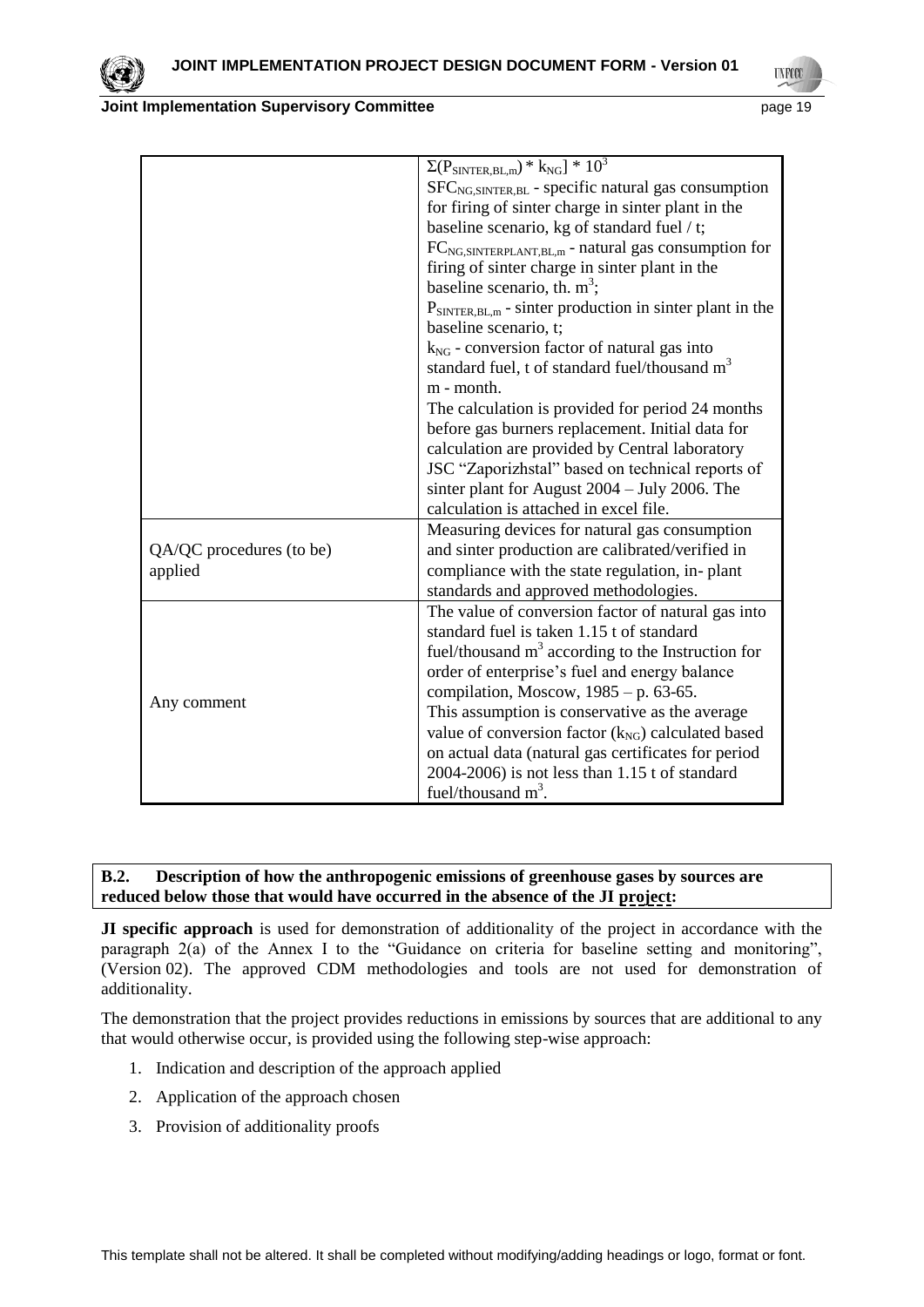

**Joint Implementation Supervisory Committee** *page 20* **page 20 page 20** 

**INFOR** 

#### **Step 1. Indication and description of the approach applied**

A JI-specific approach is chosen for justification of additionality. Guidance on criteria for baseline setting and monitoring prescribes in this case to provide traceable and transparent information showing that the baseline was identified on the basis of conservative assumptions, that the project scenario is not part of the identified baseline scenario and that the project will lead to reductions of anthropogenic emissions by sources.

#### **Step 2. Application of the approach chosen**

The analysis outlined in the section B.1. clearly demonstrates that the baseline scenario is: Plausible future scenario 2. Continuation of the current situation. Use of traditional gas burners on aggregates in steelmaking and sinter plants: in sinter plant – twin-lead multiple-jet gas burners, in steelmaking plant – gas burners with oxygen conversion. The project is not a part of the baseline scenario, which can be shown by analyzing the key factors that affect the implementation of the plausible future scenario 1. The results of the key factors analysis (provided in the section B.1.) demonstrated that the project scenario is not part of the identified baseline scenario are provided in the table B.2-1.

| $N_2$ | Scenario                                                               | Technological barriers                                                                                                                                                                                                                                                                    | Financial barrier                                                                                                                                                                                                                                                                                                       |
|-------|------------------------------------------------------------------------|-------------------------------------------------------------------------------------------------------------------------------------------------------------------------------------------------------------------------------------------------------------------------------------------|-------------------------------------------------------------------------------------------------------------------------------------------------------------------------------------------------------------------------------------------------------------------------------------------------------------------------|
| 1.    | Plausible future<br>scenario 1<br>(project without JI<br>registration) | Technological barrier<br>exist<br>because of the technology and<br>equipment application that were<br>not used in other metallurgical<br>works before<br>the<br>project<br>implementation.<br>The analysis of the technological<br>barriers is provided in the section<br>B.1 of the PDD. | Financial barrier exists. The average<br>unit cost of steel production in the<br>future scenario<br>plausible<br>$(40.1 hryvnia/t)$ is more than for the<br>baseline scenario.<br>The results of the cost efficiency<br>analysis are provided in the table B.1-<br>1 in the section B.1 of the PDD.                     |
| 2.    | Plausible future<br>scenario 2<br>(baseline scenario)                  | Technological barrier do not exist<br>because of traditional technology<br>and equipment application.<br>The analysis of the technological<br>barriers is provided in the section<br>B.1 of the PDD.                                                                                      | Financial barrier doesn't exist. The<br>average unit cost of steel production<br>in the plausible future scenario 2<br>$(36.1 hryvnia/t)$ is less than for the<br>project without JI registration.<br>The results of the cost efficiency<br>analysis are provided in the table B.1-<br>1 in the section B.1 of the PDD. |

Table В.2-1. Impact of the barriers on the plausible future scenarios implementation

The analysis of the key factors affected future scenarios implementation shows that the project activity is not a part of the baseline. Therefore the reduction of emissions obtained in the course of project implementation is additional to the baseline.

# **Explanation of how registration of the Project as a JI (Joint Implementation) project will reduce the effect of the barriers that prevent the Project being implemented in the absence of the use of the JI mechanism.**

The registration of the project as a JI project and the attracting the additional financing at the expense of the ERUs trading will help to get over the identified barriers and to increase the attractiveness of the project activity.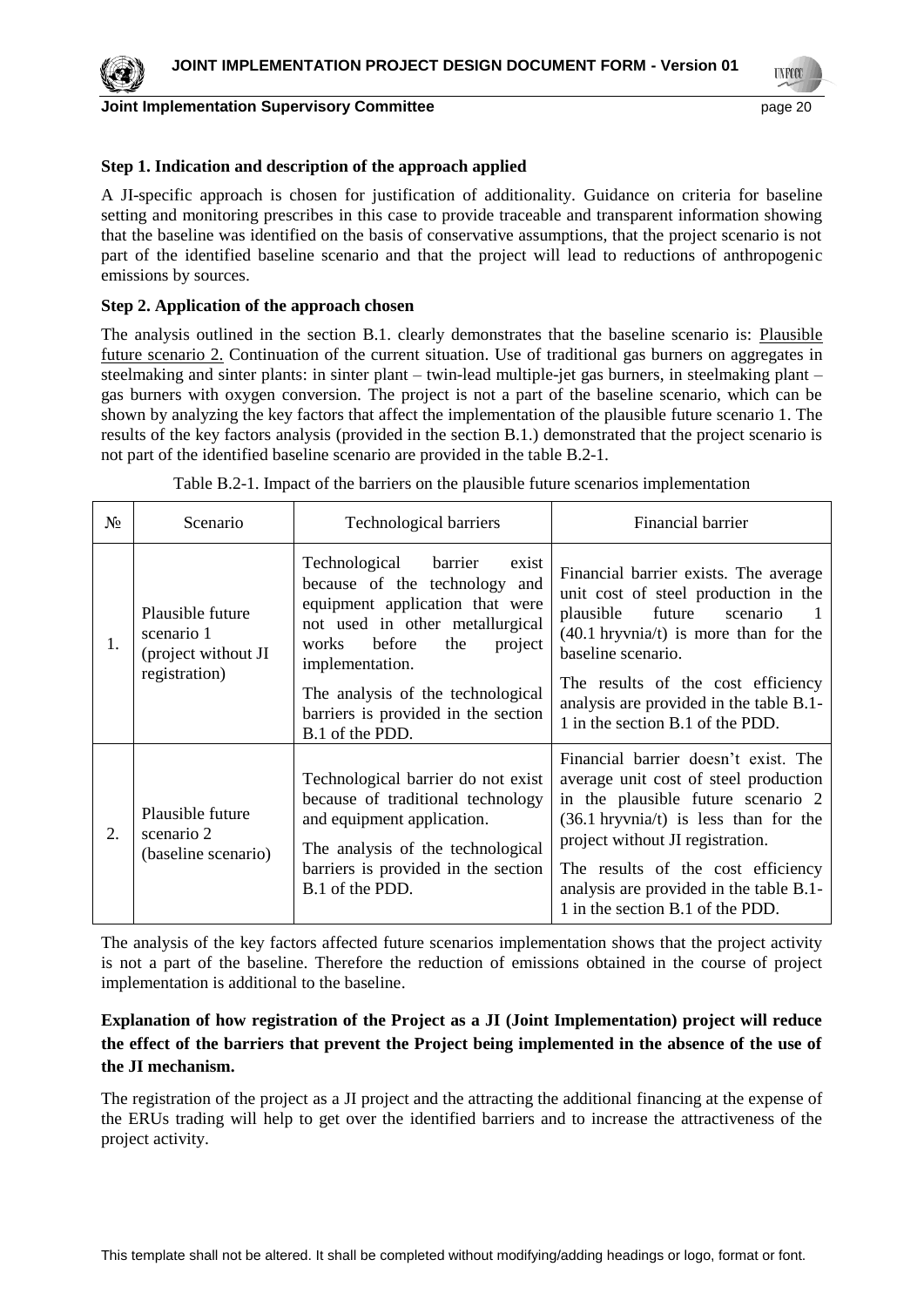**INFOR** 

# **Joint Implementation Supervisory Committee According the Committee of the Committee According to the Committee Committee According to the Committee According to the Committee According to the Committee According to the Co**

The investment from the ERUs sale can alleviate the financial barrier and technological barriers as these barriers are connected with additional financing in comparison to the baseline. This shows that the registration of the project as a JI project will assist overcoming the above determined barriers.

# **Step 3. Provision of additionality proofs**

The proofs to support above information are contained in the following documents:

- Protocols of decision of project implementation and other relevant documentation from project participants;
- − Cost efficiency analysis of the project;
- − Relevant studies;
- − Laws of Ukraine for energy and industry development and JI projects implementation.

# **Explanations on how GHG emission reductions are achieved**

GHG emission reductions are achieved in the steelmaking and sinter plants at JSC "Zaporizhstal" as result of gas burners with spray and niche technology installation. The using of gas burners with spray and niche technology provides to more efficiency fuel combustion in comparison with the situation in the absence of the project. Therefore are achieved the decrease of natural gas consumption and accordingly GHG emission reductions arising by natural gas combustion.

The estimated GHG emission reductions due to the energy efficiency increase in steelmaking and sinter plants JSC "Zaporizhstal" is about 461,300 tCO<sub>2</sub> equivalent in 2008-2012 or in average 92,260 tCO<sub>2</sub> equivalent per year.

The detailed description of the GHG emissions in the baseline and the project scenario is provided in the section E of the PDD.

# **B.3. Description of how the definition of the project boundary is applied to the project:**

The project boundary covers all facilities (technological processes) where greenhouse gas emissions (emission reductions) occur as a result of the project implementation:

- Steelmaking plant (steel-smelting furnaces);
- Sinter plant (sinter machines).

The units included into the project boundaries and the description of their impact on the GHG emissions is given in the table В.3-1. The sources of the GHG emissions and the greenhouse gases included into the calculation of emissions in the baseline and the project scenarios are given in the table В.3-2. The principal scheme of the project boundary is shown in the fig. B.3-1.

Table B.3-1. The objects in the project boundaries and description of their effect on GHG emissions

| Nº | Unit              | Description                                                                                                                                                                                                 |
|----|-------------------|-------------------------------------------------------------------------------------------------------------------------------------------------------------------------------------------------------------|
|    | Steelmaking plant | Steel melting in steel-smelting furnaces at JSC "Zaporizhstal" is<br>provided with natural gas for metal charge heating. GHG emissions<br>are arising by natural gas combustion in steel-smelting furnaces. |
|    | Sinter plant      | Sinter production in sinter machines at JSC "Zaporizhstal" is<br>provided by firing of sinter charge with natural gas. GHG emissions<br>are arising by natural gas combustion in sinter machines.           |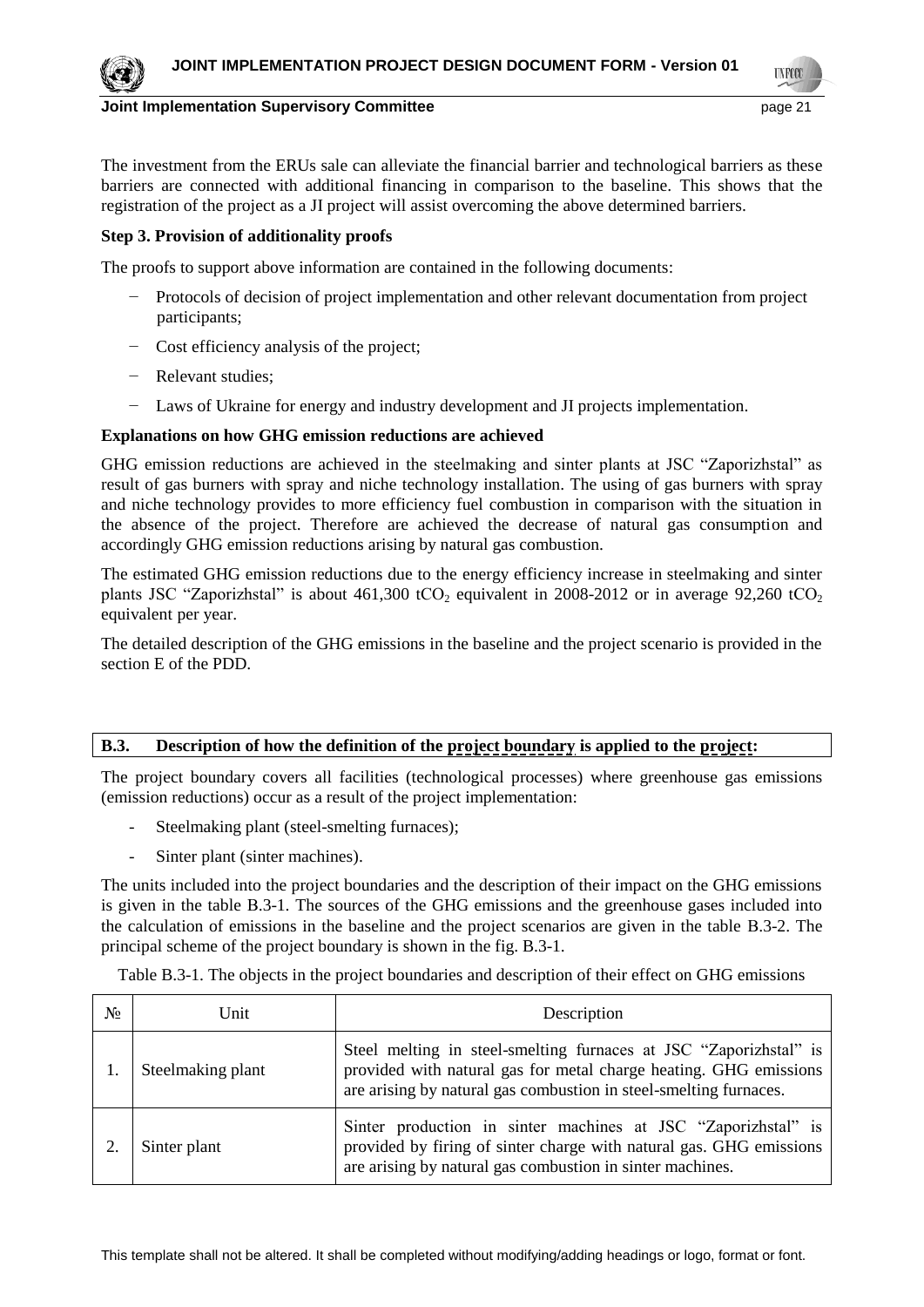

**UNFCC** 

| Nº                | <b>Emission sources</b> | Gas             | Included $/$<br>excluded | Description                                                                        |  |
|-------------------|-------------------------|-----------------|--------------------------|------------------------------------------------------------------------------------|--|
| Steelmaking plant |                         | CO <sub>2</sub> | included                 | Emissions from natural gas combustion by<br>steel production in steelmaking plant. |  |
| 1.                |                         | CH <sub>4</sub> | excluded $15$            | Excluded for simplification.                                                       |  |
|                   |                         |                 | excluded <sup>16</sup>   | Excluded for simplification.                                                       |  |
|                   |                         | CO <sub>2</sub> | included                 | Emissions from natural gas combustion by<br>sinter production in sinter plant.     |  |
| 2.                | Sinter plant            |                 | excluded                 | Excluded for simplification.                                                       |  |
|                   |                         |                 | excluded                 | Excluded for simplification.                                                       |  |

Table B.3-2. Emission sources and greenhouse gases included / excluded in project boundaries

Fig. 3-1. Principal scheme of the project boundary.



The GHG emission sources are determined according requirements of the Guidance on criteria for baseline setting and monitoring Version 02 (Table B.3-3.).

l

 $15$  CH<sub>4</sub> emissions from all emission sources in the project and baseline scenario are not taken into account as they are negligible. Comments are provided in the table B.3-3.

 $16$  N<sub>2</sub>O emissions from all emission sources in the project and baseline scenario are not taken into account as they are negligible. Comments are provided in the table B.3-3.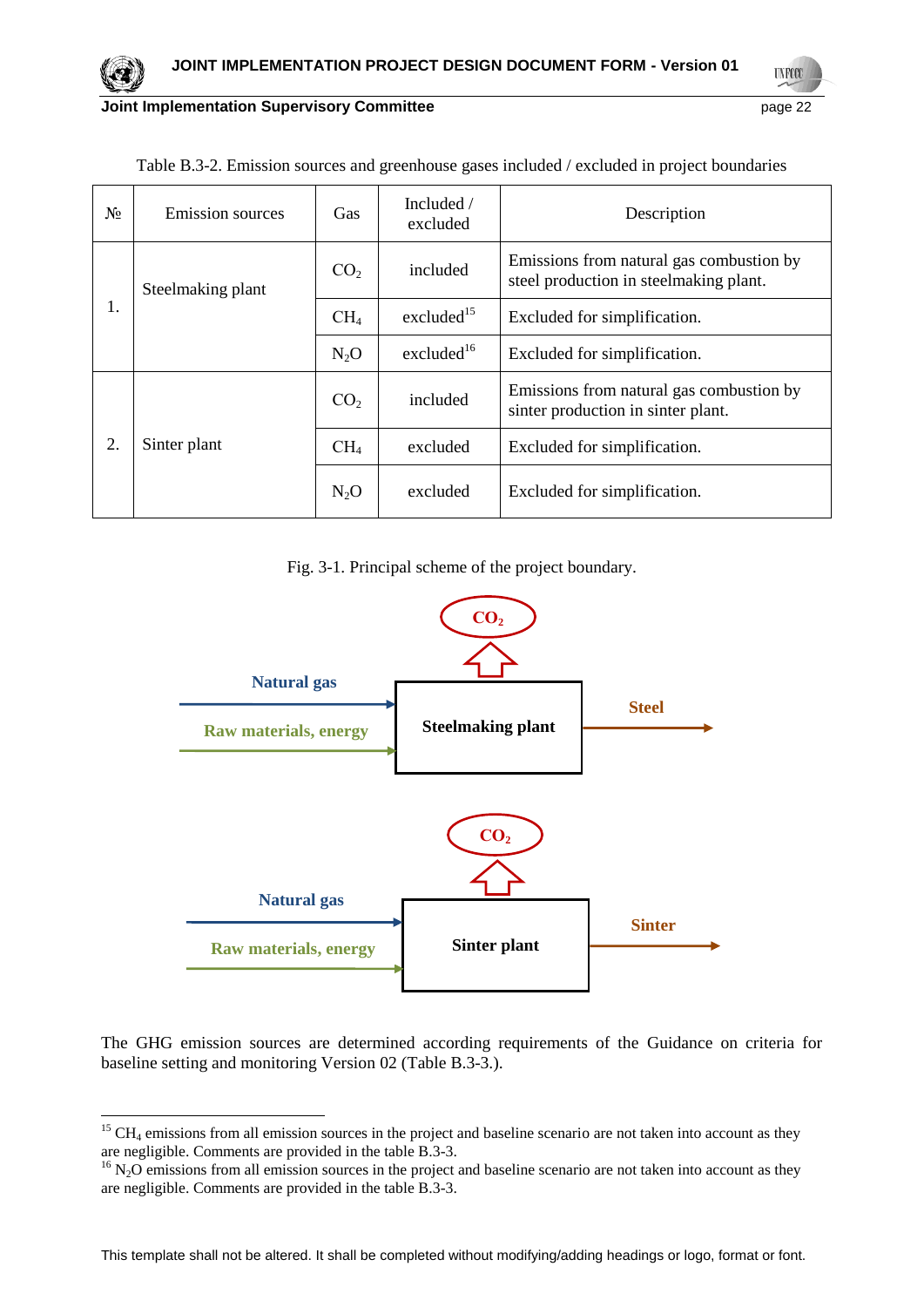

**INFO** 

| $N_2$ | Criterion to define the project<br>boundaries                                                                                                                                                                                                                                                                     | Comments                                                                                                                                                                                                                                                                                                                                                                                                                                                                                                                                                  |
|-------|-------------------------------------------------------------------------------------------------------------------------------------------------------------------------------------------------------------------------------------------------------------------------------------------------------------------|-----------------------------------------------------------------------------------------------------------------------------------------------------------------------------------------------------------------------------------------------------------------------------------------------------------------------------------------------------------------------------------------------------------------------------------------------------------------------------------------------------------------------------------------------------------|
| 1.    | Under the control of the project<br>participant.                                                                                                                                                                                                                                                                  | The sources of emissions (steelmaking plant, sinter plant)<br>are under the control of the JSC "Zaporizhstal" as they are<br>the property of the Company and are directly operated by the<br>Company.                                                                                                                                                                                                                                                                                                                                                     |
| 2.    | Reasonably attributable to the<br>project.                                                                                                                                                                                                                                                                        | The sources of the GHG emissions stated in table B.3-1, are<br>directly connected to the project activity. Due to this all the<br>defined sources are reasonably attributable to the project.                                                                                                                                                                                                                                                                                                                                                             |
| 3.    | Significant, i.e., as a rule of<br>thumb, would by each source<br>account on average per year over<br>the crediting period for more than<br>1 per cent of the annual average<br>anthropogenic emissions by<br>sources of GHGs, or exceed an<br>amount of 2,000 tonnes of $CO2$<br>equivalent, whichever is lower. | Emissions by the considered sources are significant, they<br>total to more than 1% and exceed an amount of 2,000 t of<br>$CO2$ equivalent (see section E.)<br>$CH4$ and N <sub>2</sub> O emissions are not considered in the project<br>boundaries as their total emissions are not significant in the<br>project and baseline scenarios (less than 1 per cent of the<br>annual average anthropogenic emissions and not exceed an<br>amount of $2,000$ t of $CO2$ equivalent). The quantitative<br>assumption of $CH_4$ and $N_2O$ emissions is attached. |

| Table B.3-3. Requirements for project boundaries determination |  |  |
|----------------------------------------------------------------|--|--|
|                                                                |  |  |

#### **Leakage assessment**

In accordance with "Guidance on criteria for baseline setting and monitoring", (Version 02) the leakage is determined as "the net change of anthropogenic emissions by sources and/or removals by sinks of GHGs which occurs outside the project boundary, and that can be measured and is directly attributable to the JI project."

The main emissions potentially giving rise to leakage in the context of the project are:

- emissions arising from natural gas use (e.g. extraction, processing, transport) for steelmaking and sinter plants at the JSC "Zaporizhstal";
- emissions arising from energy resources production used in sinter and steelmaking plant at the JSC "Zaporizhstal" as electricity, compressed air, technical water and oxygen.

In case the potential leakage is determined the project participants must undertake an assessment of the potential leakage of the proposed JI project and explain which sources of leakage are to be calculated, and which can be neglected.<sup>17</sup>

The project implementation provides to the natural gas consumption decrease in steelmaking and sinter plants at JSC "Zaporizhstal" (section A.4.3). Therefore the emissions from natural gas use (e.g. extraction, processing, transport) will be also decreased. The leakage from natural gas use can be excluded from consideration. This is a conservative approach for emission reductions calculation as that provides to less emission reductions.

The change of the energy resources consumption in sinter and steelmaking plant and potential leakage are assessed.<sup>18</sup> After the project implementation only the compressed air consumption is increased in metallurgical works. Other energy resources consumption (oxygen, electricity, technical water) is not

 $\overline{a}$ 

 $17$  In accordance with the paragraph 18 of the Guidance on criteria for baseline setting and monitoring (Version 02).

<sup>&</sup>lt;sup>18</sup> The assessment is provided in excel file.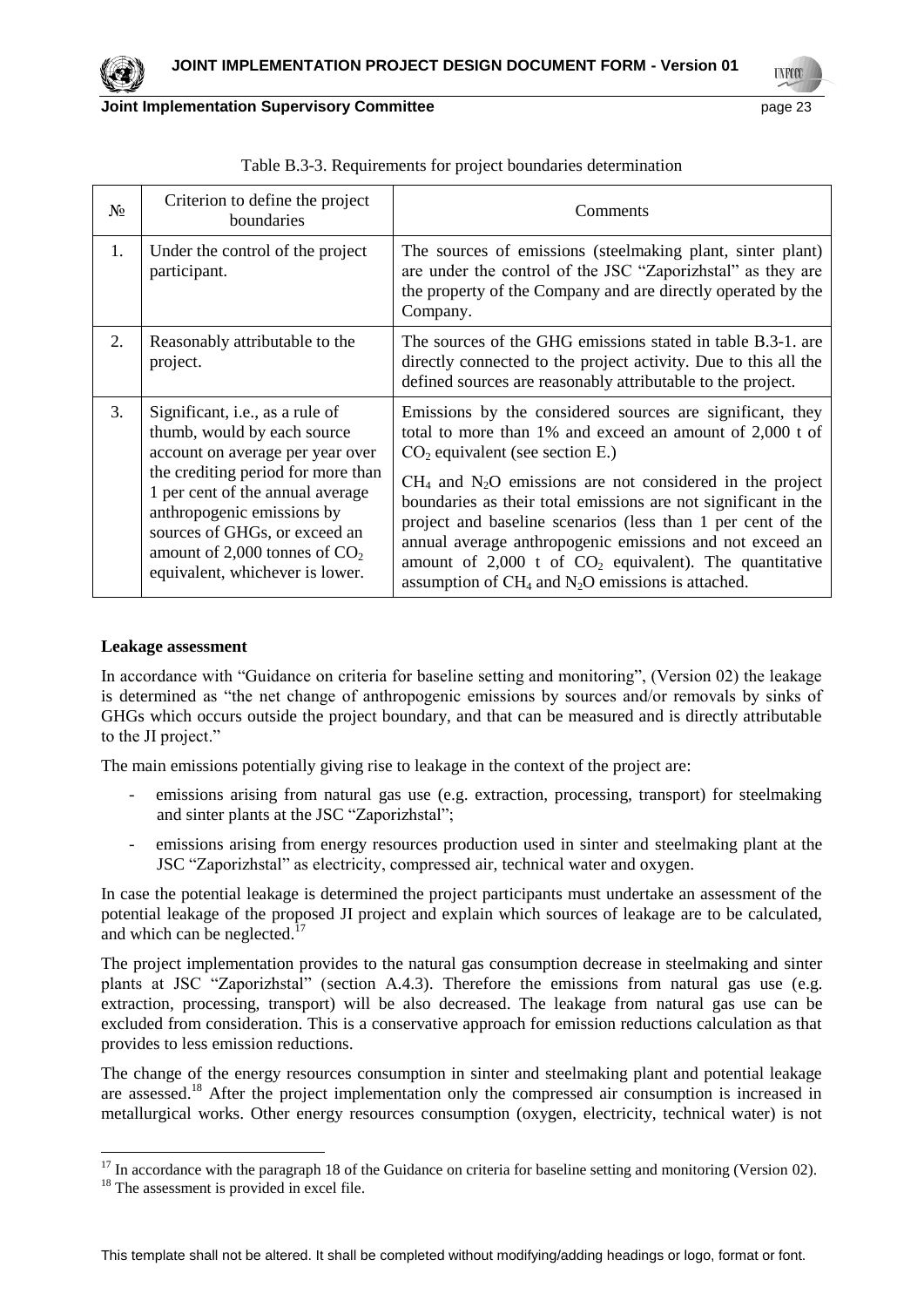

**Joint Implementation Supervisory Committee** *page 24* **and the page 24 and the page 24 and the page 24 and the page 24 and the page 24 and the page 24 and the page 24 and the page 24 and the page 24 and the page 24 and the** 

**INFOD** 

changed. The assessed average annual leakage connected to the compressed air production is not exceeding 30.0 tCO $_2$ /year (that is less than 1 per cent of the annual average anthropogenic emissions). Therefore the leakage is insignificant and can be neglected.

The project has not an influence on other JI project implemented at JSC "Zaporizhstal" (UA1000189 Reconstruction of the oxygen compressor plant at the JSC "Zaporizhstal", Ukraine; UA1000222 Effective utilization of the blast-furnace gas and waste heat at the JSC "Zaporizhstal", Ukraine). The oxygen production in oxygen compressor plant JSC "Zaporizhstal" is not changed because of project implementation as there is not change of oxygen consumption in Open-hearth plant. The project affects not the electricity and heat generation in combine heat and power plant JSC "Zaporizhstal" as the electricity and heat generation depends only on waste energy resources (blast-furnace gas and waste heat).

## **B.4. Further baseline information, including the date of baseline setting and the name(s) of the person(s)/entity(ies) setting the baseline:**

Date of baseline setting: 15/03/2011

The baseline has been developed by:

CJSC "National Carbon Sequestration Foundation"

Contact person: Mr. Roman Kazakov, principal specialist

Tel.: +7 499 788 78 35 ext. 113

Fax: +7 499 788 78 35 ext. 107

E-mail: [kazakovra@ncsf.ru](mailto:kazakovra@ncsf.ru)

CJSC "National Carbon Sequestration Foundation" is not a project participant.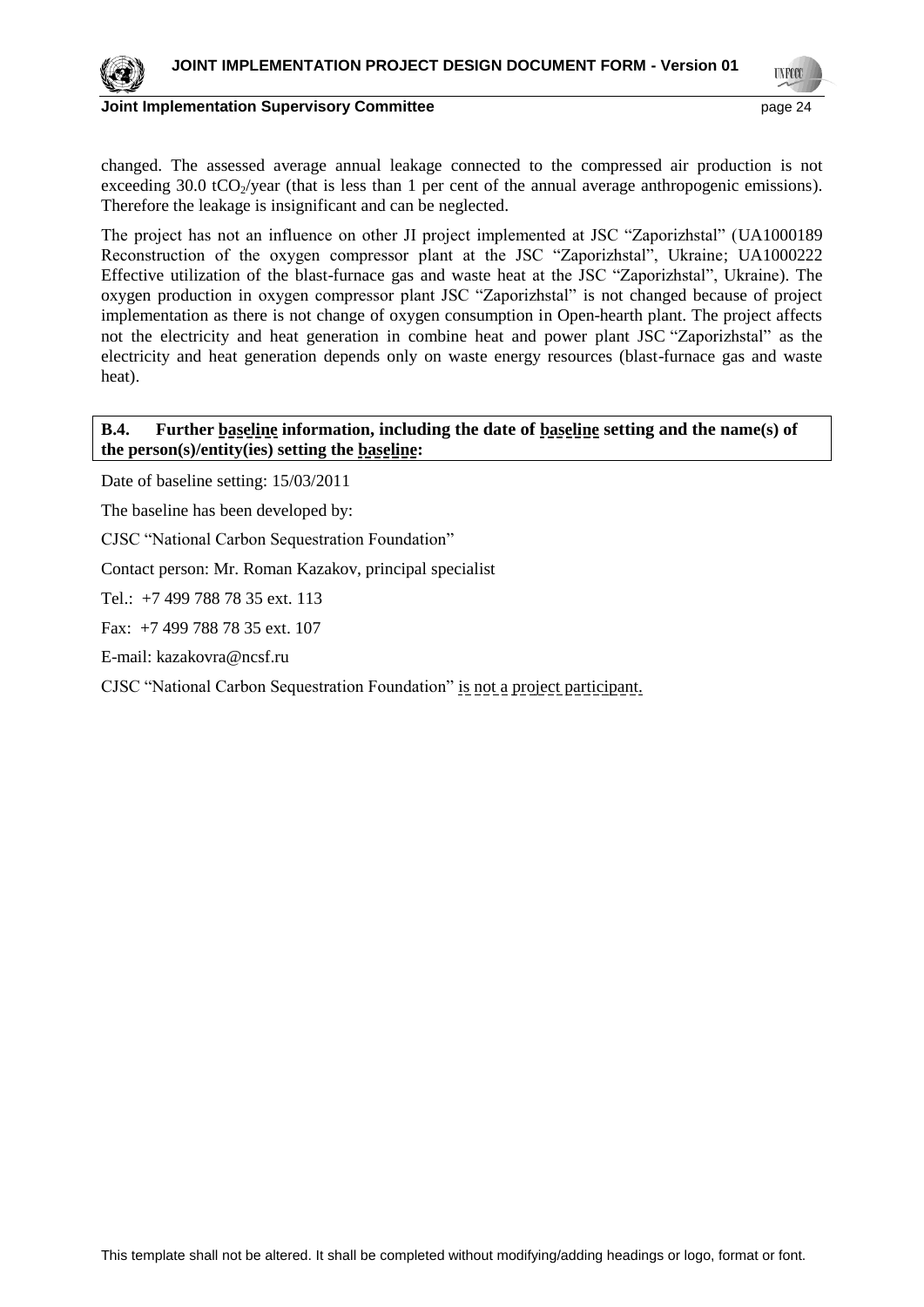

#### **Joint Implementation Supervisory Committee According to the Control of the Control of the Control of the Control of the Page 25**

**INFO** 

# **SECTION C. Duration of the project / crediting period**

# **C.1. Starting date of the project:**

11/08/2005

The starting date of the project is determined as date on which the designing works for installation gas burners with SNT is beginning.<sup>19</sup>

#### **C.2. Expected operational lifetime of the project:**

11 years (132 months)

The expected operational lifetime of the project is determined as lifetime of main equipment.<sup>20</sup>

#### **C.3. Length of the crediting period:**

Length of the crediting period is:  $01/01/2006^{21} - 31/12/2016$  (11 years, 132 months), including:

- Period before the first commitment period: 01/01/2006 31/12/2007 (2 years, 24 months);
- First commitment period: 01/01/2008 31/12/2012 (5 years, 60 months);
- − Period after the first commitment period: 01/01/2013 31/12/2016 (4 years, 48 months).

l

 $19$  Protocol of technical meeting on  $11/08/2005$ 

<sup>&</sup>lt;sup>20</sup> The expected operational lifetime of the project is limited by lifetime of open-hearth plant operation. The openhearth furnaces will be decommissioned in 2017 after construction of new oxygen converter plant.

 $^{21}$  The starting date of the crediting period is determined since 01/01/2006 after installation of new gas burners on steelmaking furnaces ## 1, 5, 8, 11. The starting date of the crediting period is beginning after the date the first emission reductions in accordance with paragraph 19 Guidance on criteria for baseline setting and monitoring (Version 02).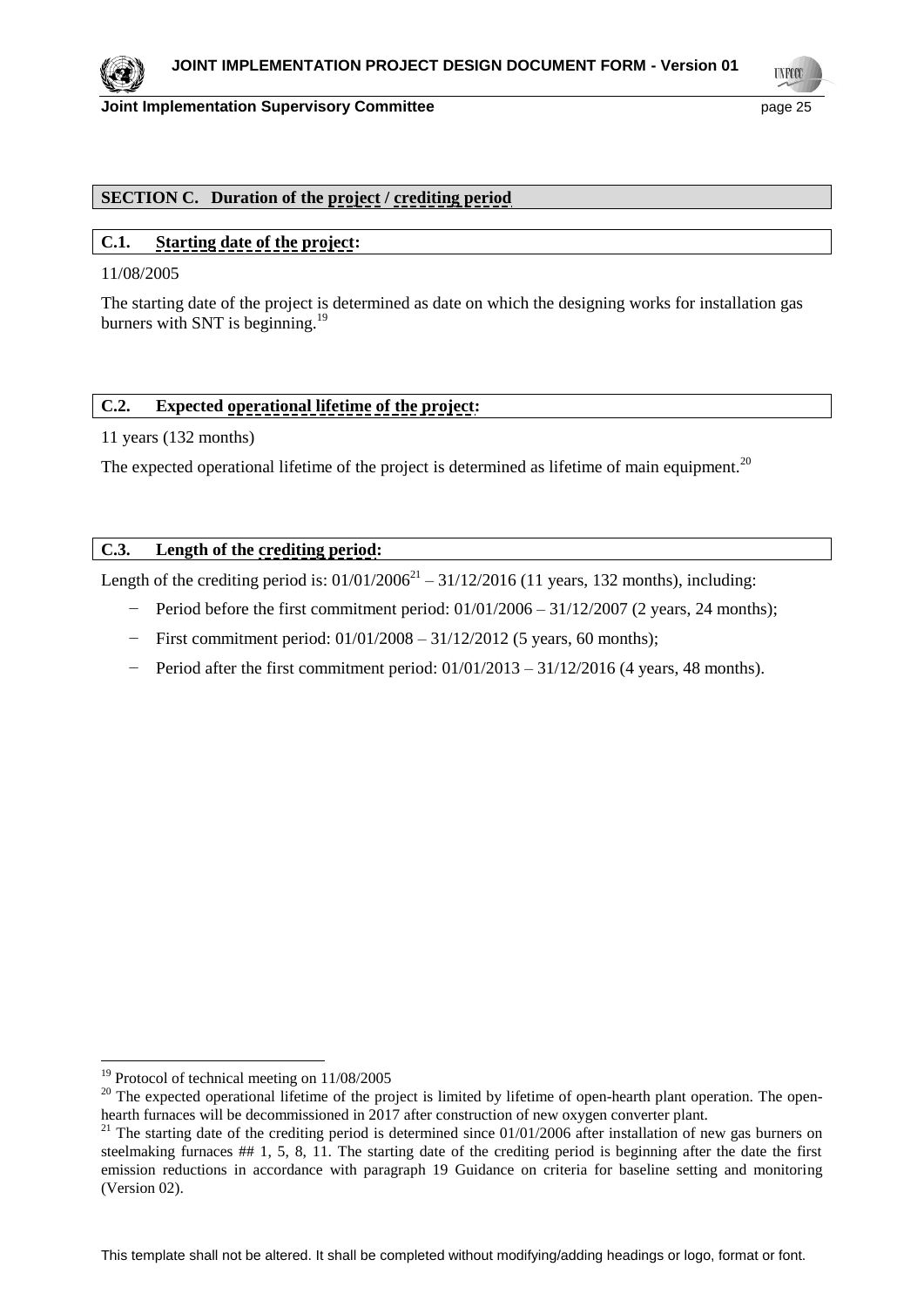

l



# **SECTION D. Monitoring plan**

# **D.1. Description of monitoring plan chosen:**

The monitoring plan is elaborated using the following step-wise approach<sup>22</sup>:

Step 1. Indication and description of the approach chosen regarding monitoring

Step 2. Application of the approach chosen

The description of the above approach is provided below.

# **Step 1. Indication and description of the approach chosen regarding monitoring**

A JI specific approach is chosen for monitoring plan setting in accordance with paragraph 9 (a) of Guidance on criteria for baseline setting and monitoring (Version 02). The approved CDM baseline and monitoring methodologies and each elements are not used for monitoring.

The chosen JI specific approach is based on paragraph 30 of Guidance on criteria for baseline setting and monitoring (Version 02). The approach chosen includes the following procedures:

- − The collection and archiving of all relevant data necessary for estimating or measuring anthropogenic emissions by sources of GHGs occurring within the project boundary during the crediting period;
- − The collection and archiving of all relevant data necessary for determining the baseline of anthropogenic emissions by sources of GHGs within the project boundary during the crediting period;
- − The identification of all potential sources of, and the collection and archiving of data on increased anthropogenic emissions by sources of GHGs outside the project boundary that are significant and reasonably attributable to the project during the crediting period;
- − The collection and archiving of information on environmental impacts, in accordance with procedures as required by the host Party;
- − Quality assurance and control procedures for the monitoring process;
- − Procedures for the periodic calculation of the reductions of anthropogenic emissions by sources by the proposed JI project, and for leakage effects.

The application of the above described approach is provided below and in the following section D.1.1.-D.4.

<sup>&</sup>lt;sup>22</sup> In accordance with Guidelines for users of the joint implementation project design documentation form Version 04. Source: <http://ji.unfccc.int/Ref/Documents/Guidelines.pdf>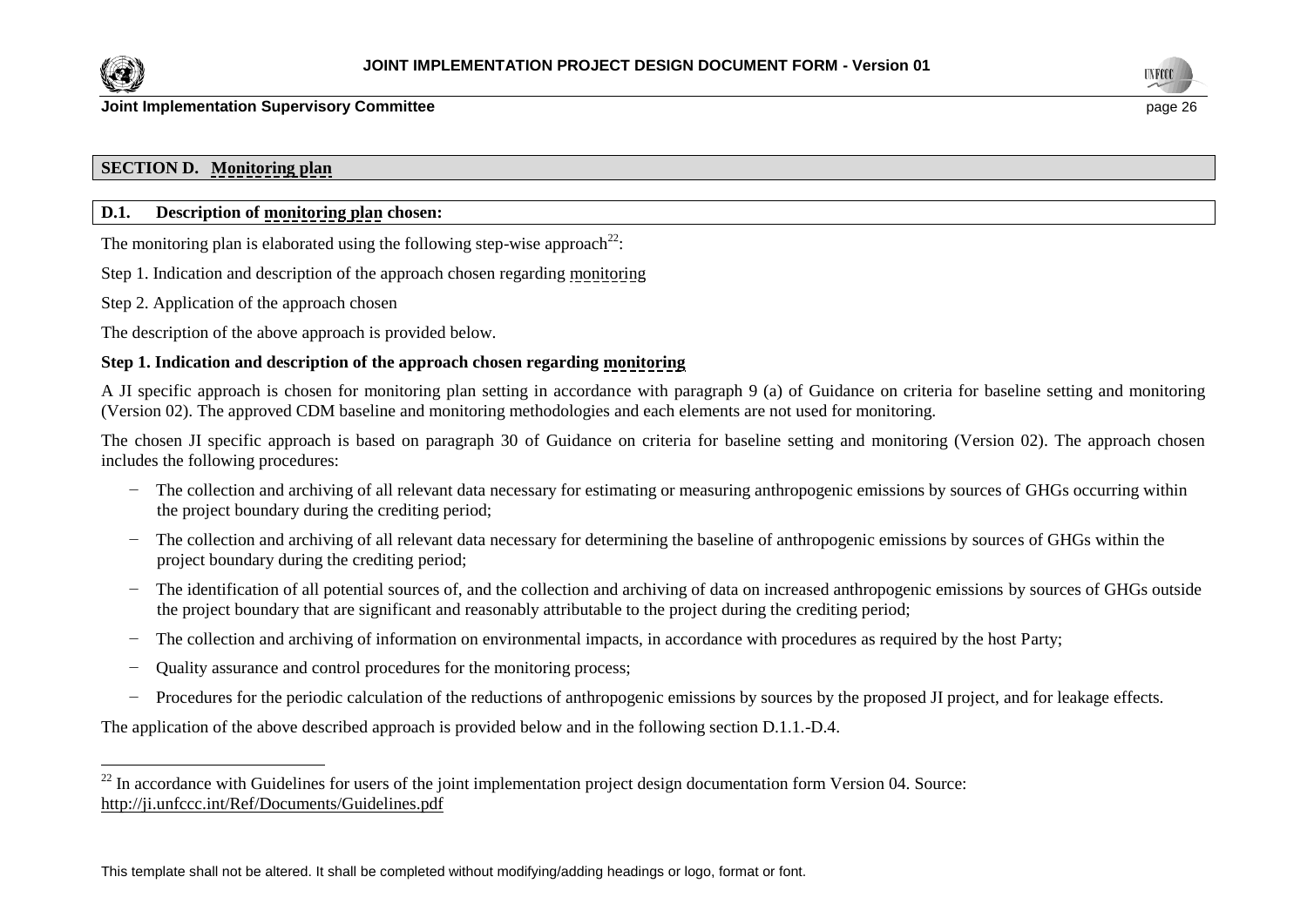

 $\overline{a}$ 



**Joint Implementation Supervisory Committee**  page 27 **page 27** 

#### **Step 2. Application of the approach chosen**

Monitoring of GHG emission reductions is based on the emissions monitoring by the following scenarios:

**Project scenario:** Installation of gas burners with spray and niche technology on the basic aggregates in steelmaking and sinter plants.

**Baseline scenario:** Continuation of the current situation. Use of traditional gas burners on aggregates in steelmaking and sinter plants: in sinter plant – twin-lead multiple-jet gas burners, in steelmaking plant – gas burners with oxygen conversion.

**The approach** used for GHG emissions monitoring in the project and baseline scenarios includes the calculation of CO<sub>2</sub> emissions from natural gas combustion for steel smelting in steel-smelting furnaces and for firing of sinter charge by sinter production based on data of combusted natural gas amount and emission factor from fuel combustion. GHG emission reductions are calculated as the difference between baseline and project emissions.

The monitoring of project and baseline emissions covers not the emissions from other fuel combustion (e.g. coke breeze by sinter production) and carbon raw materials oxidation (e.g. limestone by sinter production and pig iron by steel production) as the project has not influence on other fuel consumption and oxidation processes of carbon raw materials. This is in accordance with established project boundaries (section B.3 of the PDD).

There are no other fuel types at JSC "Zaporizhstal" (except of natural gas) used for steel smelting in steel-smelting furnaces and for firing of sinter charge by sinter production.<sup>23</sup>

Parameters necessary for GHG calculation in accordance with the above-mentioned approaches are as follows:

#### **1. Parameters which are continuously monitored during the crediting period:**

- − natural gas consumption for steel production in steel-smelting furnaces;
- − natural gas consumption for firing of sinter charge in sinter plant;<sup>24</sup>

 $^{23}$  Confirmed by technical reports JSC "Zaporizhstal" for previous period (2004-2010).

<sup>&</sup>lt;sup>24</sup> The natural gas consumption in sinter plant includes the fuel consumption in all sinter machines (#1-6) in spite of the sinter machine #1 is not completed with gas burners with spray and niche technology (because of the sinter machine #1 is to replace with new sinter machine). This approach for monitoring is necessary as only one natural gas flow meter for sinter plant is used. This approach is conservative as including in the monitoring sinter machine #1 without gas burners with spray and niche technology provides to less emission reductions. After sinter machine #1 installation the monitoring plan will be revised for purpose of effect of sinter machine #1exclusion while the sinter machine #1 will be not equipped with gas burners with spray and niche technology. That is possible as the natural gas consumption on sinter machine #1 will be measured by additional flow meter.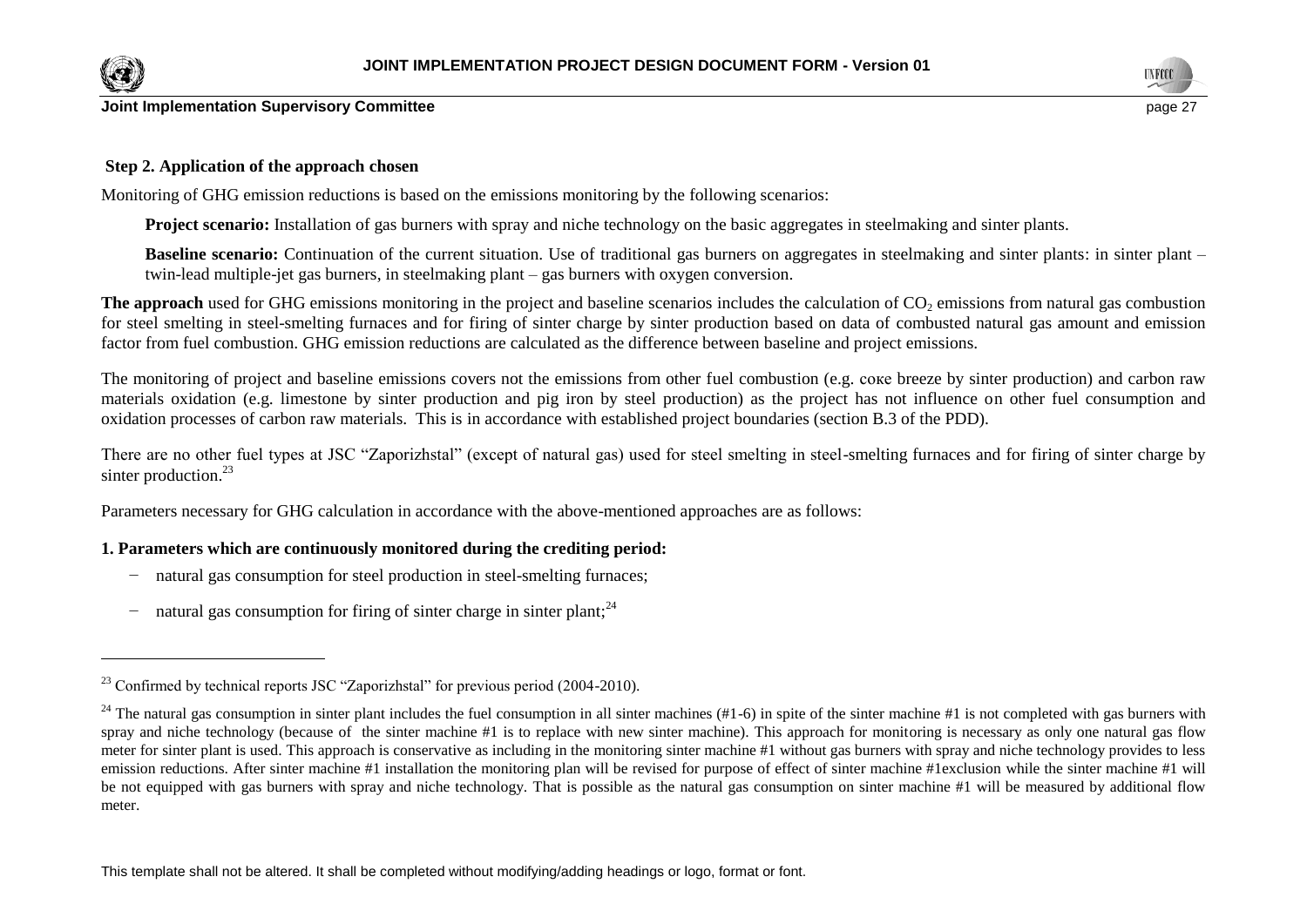



- − steel production in steel-smelting furnaces;
- − sinter production in sinter plant;
- − chemical composition of natural gas;
- − net calorific value of natural gas.

These parameters including the information on their recording and archiving are given in tables D.1.1.1 and D.1.1.3. The principle scheme of the monitoring points' location is given at the figure D.1-1. and D.1-2.

### **2. Parameters which are determined once and are taken as constants for the whole monitoring period. They are available at the stage of determination:**

- − specific natural gas consumption for steel production in steel-smelting furnaces in the baseline scenario;
- − specific natural gas consumption for firing of sinter charge in sinter plant in the baseline scenario;
- − СО<sup>2</sup> density under the standard conditions;
- − number of the carbon moles per mole of the gaseous fuel component;
- − conversion factor of natural gas into standard fuel.

The above parameters detailed information is provided in the Annex 3 "Monitoring plan".

# **3. Parameters which are determined once and are taken as constants during monitoring but are not available at the stage of determination:** Absent.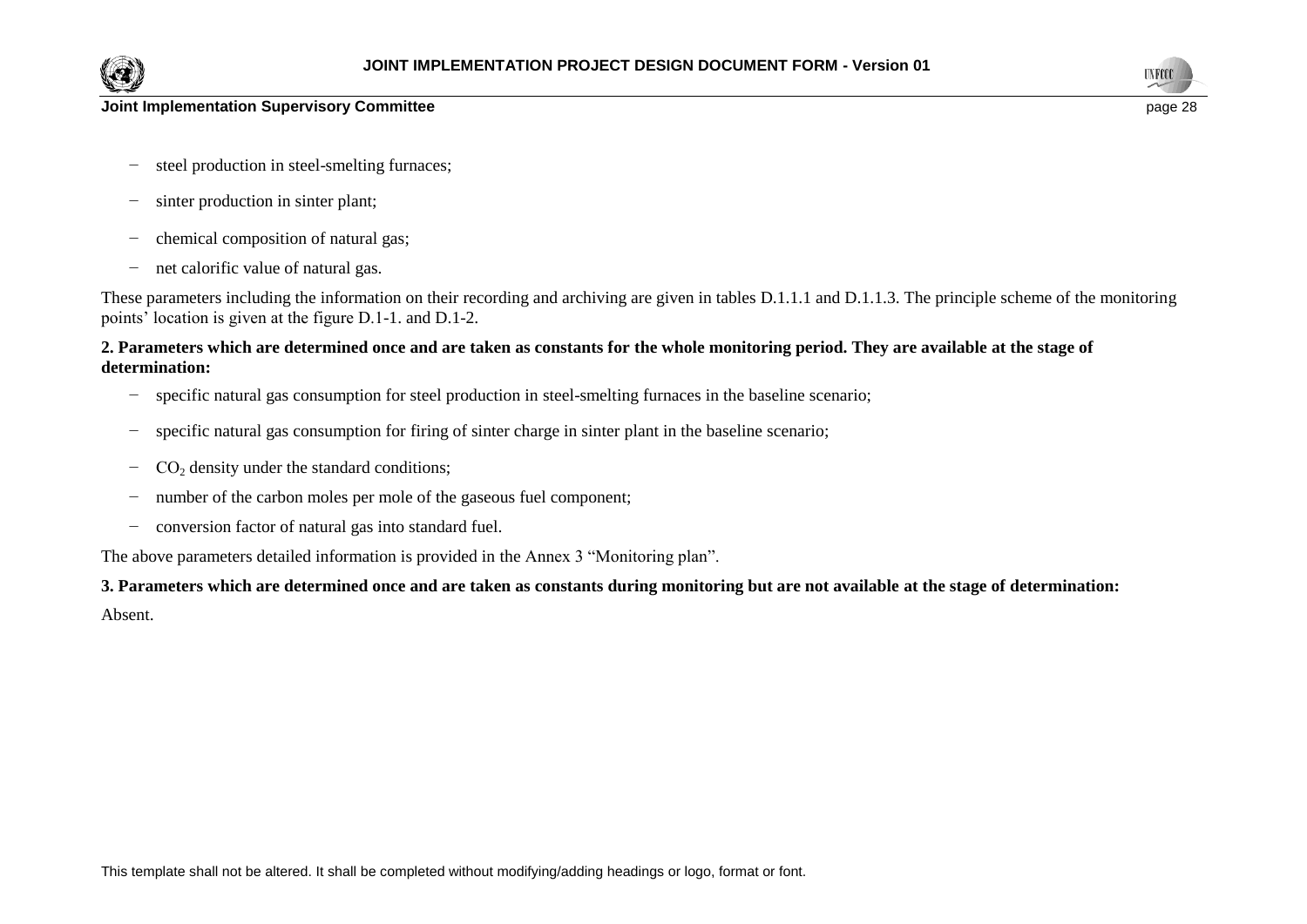







F – Steel-smelting furnace (F #1 - Two-bath steel melting aggregate; F #2, 5, 6, 7, 8, 10, 11, 12 – Open hearth furnaces).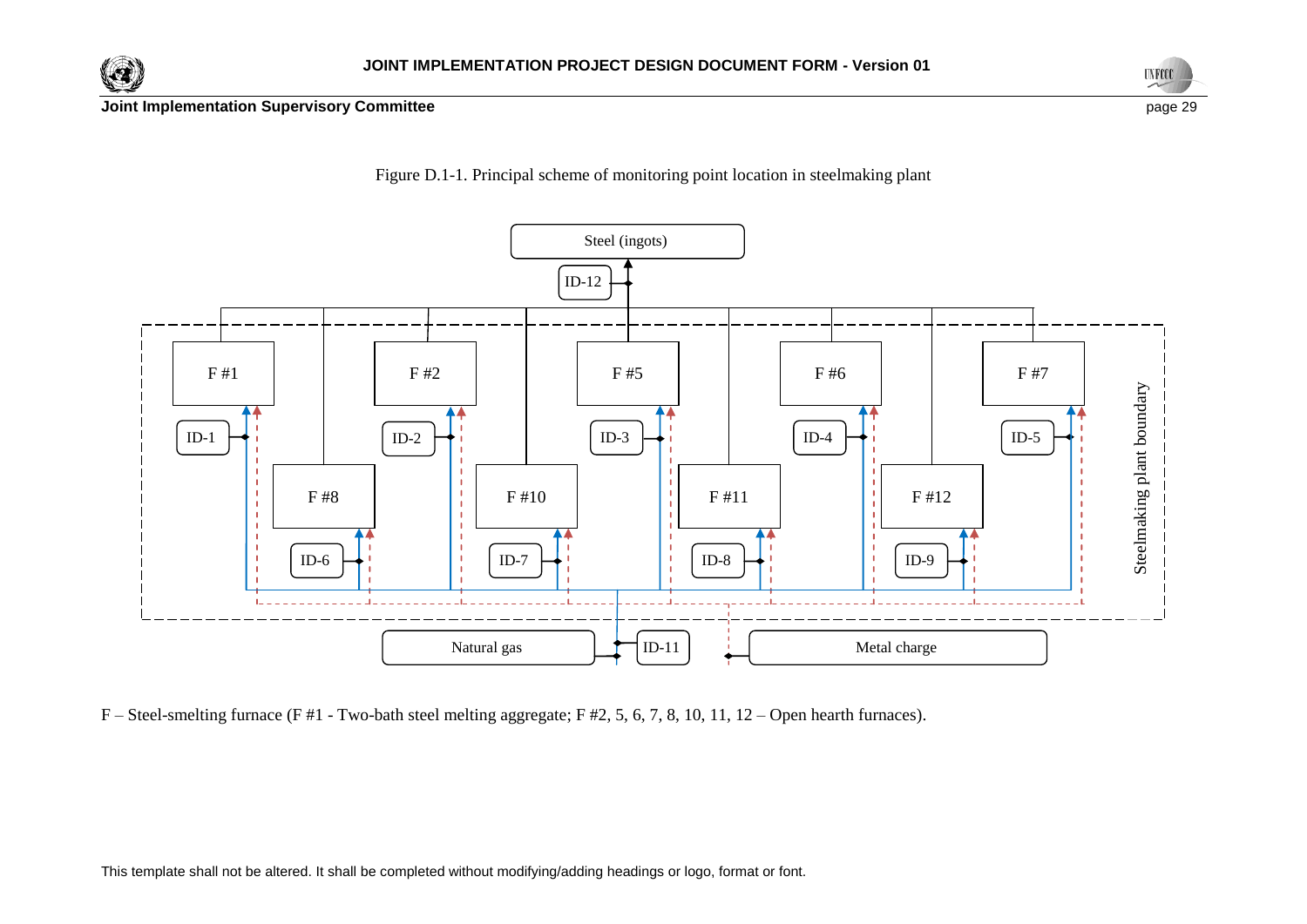





Figure D.1-2. Principal scheme of monitoring point location in sinter plant

SM – Sinter machine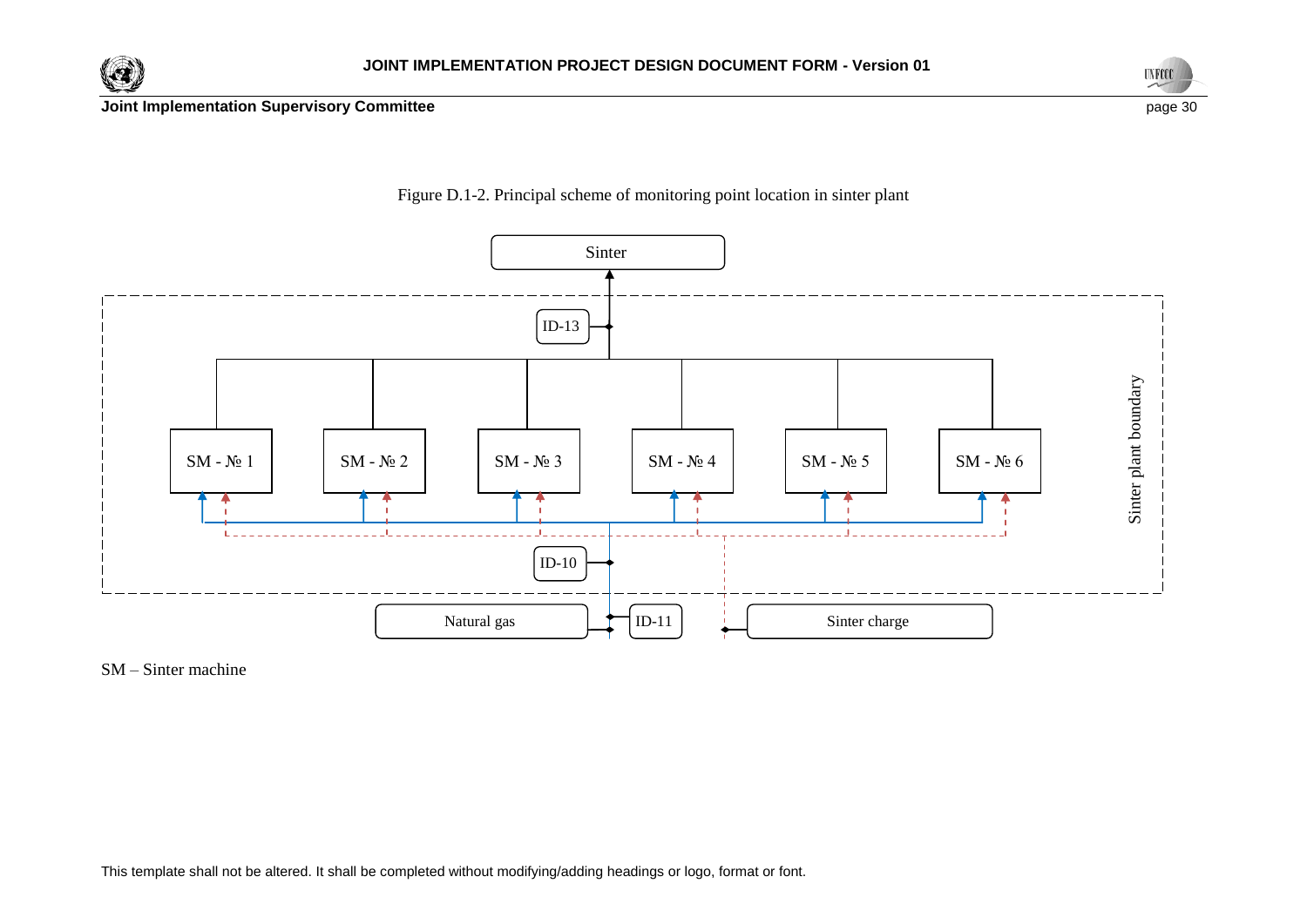



|                              | D.1.1.1. Data to be collected in order to monitor emissions from the project, and how these data will be archived: |                                             |                       |                 |           |               |                         |                                                                                                                                                                                                                |
|------------------------------|--------------------------------------------------------------------------------------------------------------------|---------------------------------------------|-----------------------|-----------------|-----------|---------------|-------------------------|----------------------------------------------------------------------------------------------------------------------------------------------------------------------------------------------------------------|
| ID number                    | Data variable                                                                                                      | Source of data                              | Data unit             | Measured (m),   | Recording | Proportion of | How will the            | Comment                                                                                                                                                                                                        |
| (Please use numbers          |                                                                                                                    |                                             |                       | calculated (c), | frequency | data to be    | data be                 |                                                                                                                                                                                                                |
| to ease cross-               |                                                                                                                    |                                             |                       | estimated (e)   |           | monitored     | archived?               |                                                                                                                                                                                                                |
| referencing to $D.2.$ )      |                                                                                                                    |                                             |                       |                 |           |               | (electronic/            |                                                                                                                                                                                                                |
|                              |                                                                                                                    |                                             |                       |                 |           |               | paper)                  |                                                                                                                                                                                                                |
| $ID-1$<br>$FC_{NG,F-1,PJ,m}$ | natural gas<br>consumption for<br>steel production in<br>steel-smelting<br>furnace #1 in the<br>project scenario   | Technical report<br>of open-hearth<br>plant | t of standard<br>fuel | $\mathbf{C}$    | monthly   | 100 %         | Electronic and<br>paper | Calculation<br>provided by<br>Central<br>laboratory based<br>on measuring<br>data recorded by<br>Chief power<br>engineer<br>department<br>according to the<br>formulas stated<br>in the Annex 3 of<br>the PDD. |
| $ID-2$<br>$FC_{NG,F-2,PJ,m}$ | natural gas<br>consumption for<br>steel production in<br>steel-smelting<br>furnace #2 in the<br>project scenario   | Technical report<br>of open-hearth<br>plant | t of standard<br>fuel | $\mathbf{C}$    | monthly   | 100 %         | Electronic and<br>paper | Calculation<br>provided by<br>Central<br>laboratory based<br>on measuring<br>data recorded by<br>Chief power<br>engineer<br>department<br>according to the<br>formulas stated<br>in the Annex 3 of<br>the PDD. |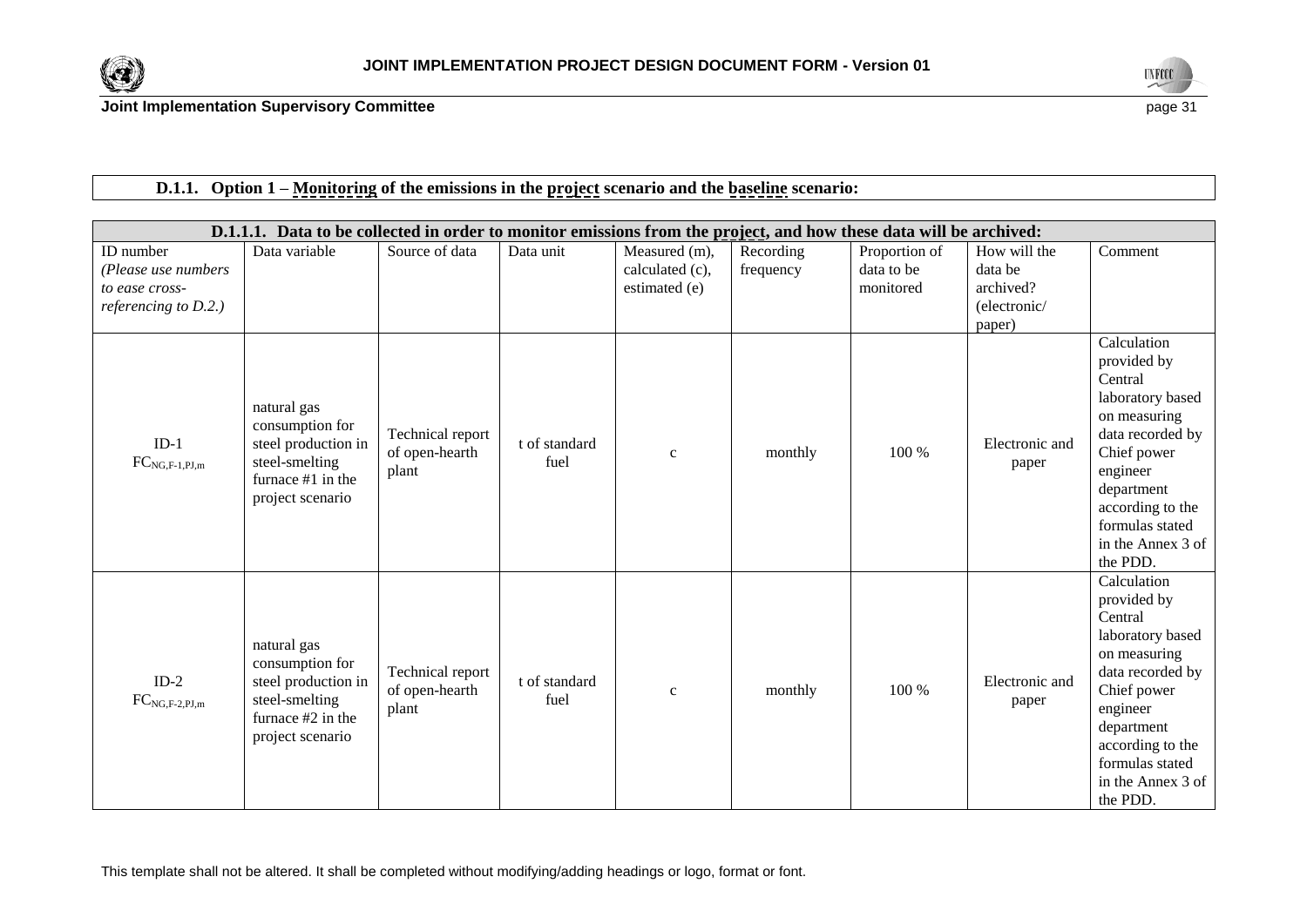



| $ID-3$<br>$FC_{NG,F-5,PJ,m}$ | natural gas<br>consumption for<br>steel production in<br>steel-smelting<br>furnace #5 in the<br>project scenario | Technical report<br>of open-hearth<br>plant | t of standard<br>fuel | $\mathbf c$  | monthly | 100 % | Electronic and<br>paper | Calculation<br>provided by<br>Central<br>laboratory based<br>on measuring<br>data recorded by<br>Chief power<br>engineer<br>department<br>according to the<br>formulas stated<br>in the Annex 3 of<br>the PDD. |
|------------------------------|------------------------------------------------------------------------------------------------------------------|---------------------------------------------|-----------------------|--------------|---------|-------|-------------------------|----------------------------------------------------------------------------------------------------------------------------------------------------------------------------------------------------------------|
| $ID-4$<br>$FC_{NG,F-6,PJ,m}$ | natural gas<br>consumption for<br>steel production in<br>steel-smelting<br>furnace #6 in the<br>project scenario | Technical report<br>of open-hearth<br>plant | t of standard<br>fuel | $\mathbf{C}$ | monthly | 100 % | Electronic and<br>paper | Calculation<br>provided by<br>Central<br>laboratory based<br>on measuring<br>data recorded by<br>Chief power<br>engineer<br>department<br>according to the<br>formulas stated<br>in the Annex 3 of<br>the PDD. |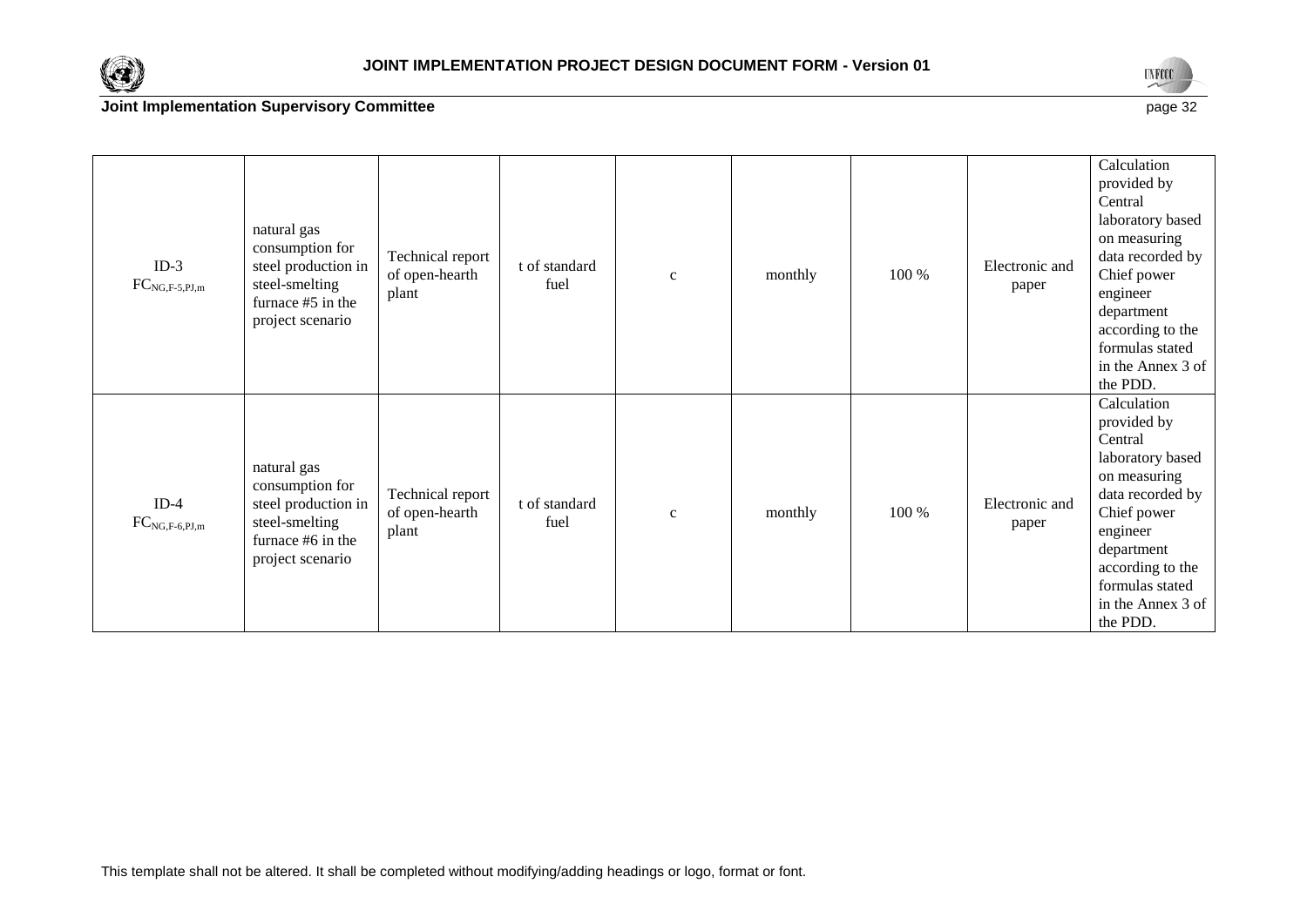



| $ID-5$<br>$FC_{NG,F-7,PJ,m}$ | natural gas<br>consumption for<br>steel production in<br>steel-smelting<br>furnace #7 in the<br>project scenario | Technical report<br>of open-hearth<br>plant | t of standard<br>fuel | $\mathbf{C}$ | monthly | 100 % | Electronic and<br>paper | Calculation<br>provided by<br>Central<br>laboratory based<br>on measuring<br>data recorded by<br>Chief power<br>engineer<br>department<br>according to the<br>formulas stated<br>in the Annex 3 of<br>the PDD. |
|------------------------------|------------------------------------------------------------------------------------------------------------------|---------------------------------------------|-----------------------|--------------|---------|-------|-------------------------|----------------------------------------------------------------------------------------------------------------------------------------------------------------------------------------------------------------|
| $ID-6$<br>$FC_{NG,F-8,PJ,m}$ | natural gas<br>consumption for<br>steel production in<br>steel-smelting<br>furnace #8 in the<br>project scenario | Technical report<br>of open-hearth<br>plant | t of standard<br>fuel | $\mathbf c$  | monthly | 100 % | Electronic and<br>paper | Calculation<br>provided by<br>Central<br>laboratory based<br>on measuring<br>data recorded by<br>Chief power<br>engineer<br>department<br>according to the<br>formulas stated<br>in the Annex 3 of<br>the PDD. |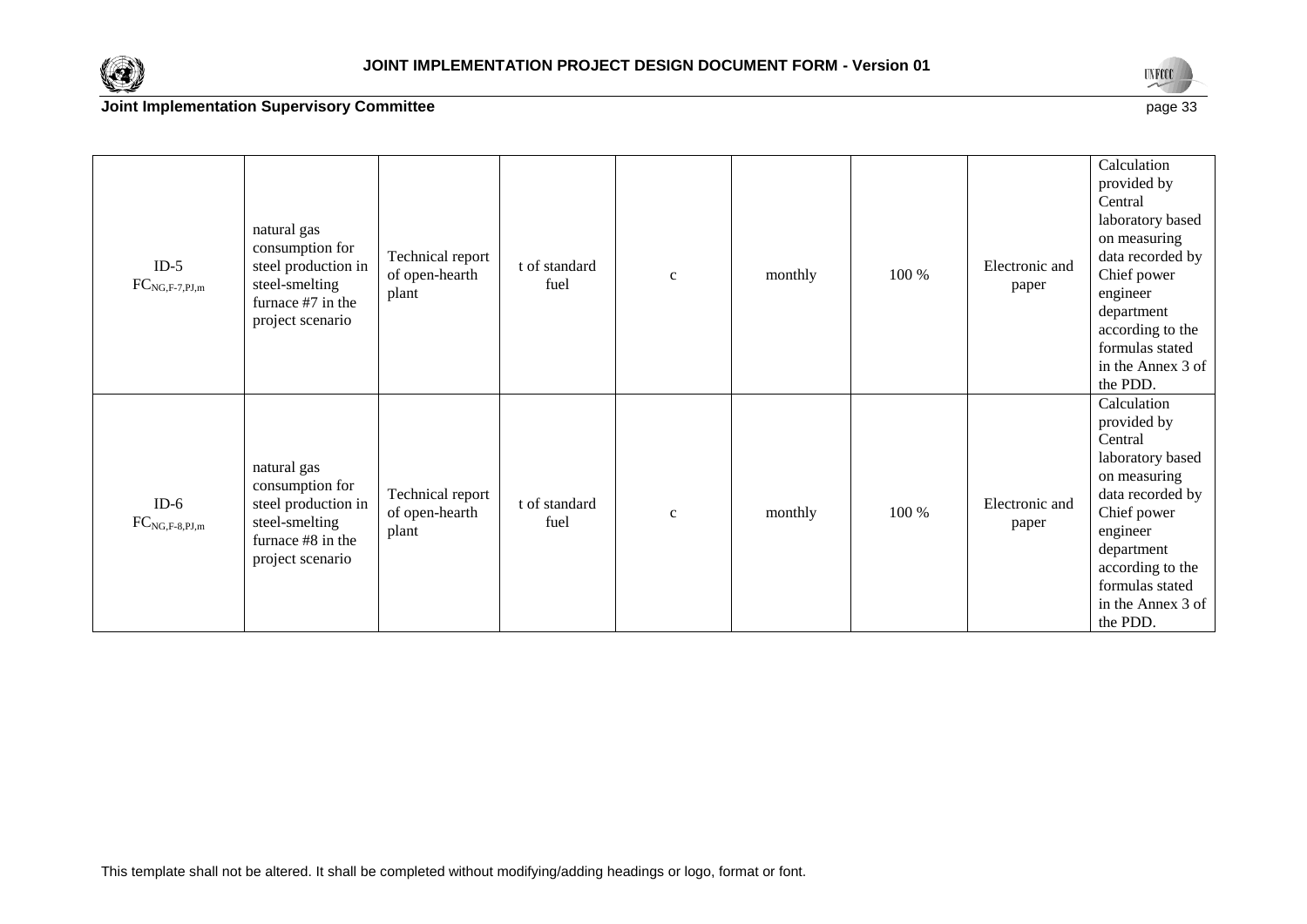



| $ID-7$<br>$FC_{NG,F-10,PJ,m}$ | natural gas<br>consumption for<br>steel production in<br>steel-smelting<br>furnace $#10$ in the<br>project scenario | Technical report<br>of open-hearth<br>plant | t of standard<br>fuel | $\mathbf c$ | monthly | 100 % | Electronic and<br>paper | Calculation<br>provided by<br>Central<br>laboratory<br>based on<br>measuring data<br>recorded by<br>Chief power<br>engineer<br>department<br>according to the<br>formulas stated<br>in the Annex 3 of<br>the PDD. |
|-------------------------------|---------------------------------------------------------------------------------------------------------------------|---------------------------------------------|-----------------------|-------------|---------|-------|-------------------------|-------------------------------------------------------------------------------------------------------------------------------------------------------------------------------------------------------------------|
| $ID-8$<br>$FC_{NG,F-11,PJ,m}$ | natural gas<br>consumption for<br>steel production in<br>steel-smelting<br>furnace $#11$ in the<br>project scenario | Technical report<br>of open-hearth<br>plant | t of standard<br>fuel | $\mathbf c$ | monthly | 100 % | Electronic and<br>paper | Calculation<br>provided by<br>Central<br>laboratory based<br>on measuring<br>data recorded by<br>Chief power<br>engineer<br>department<br>according to the<br>formulas stated<br>in the Annex 3 of<br>the PDD.    |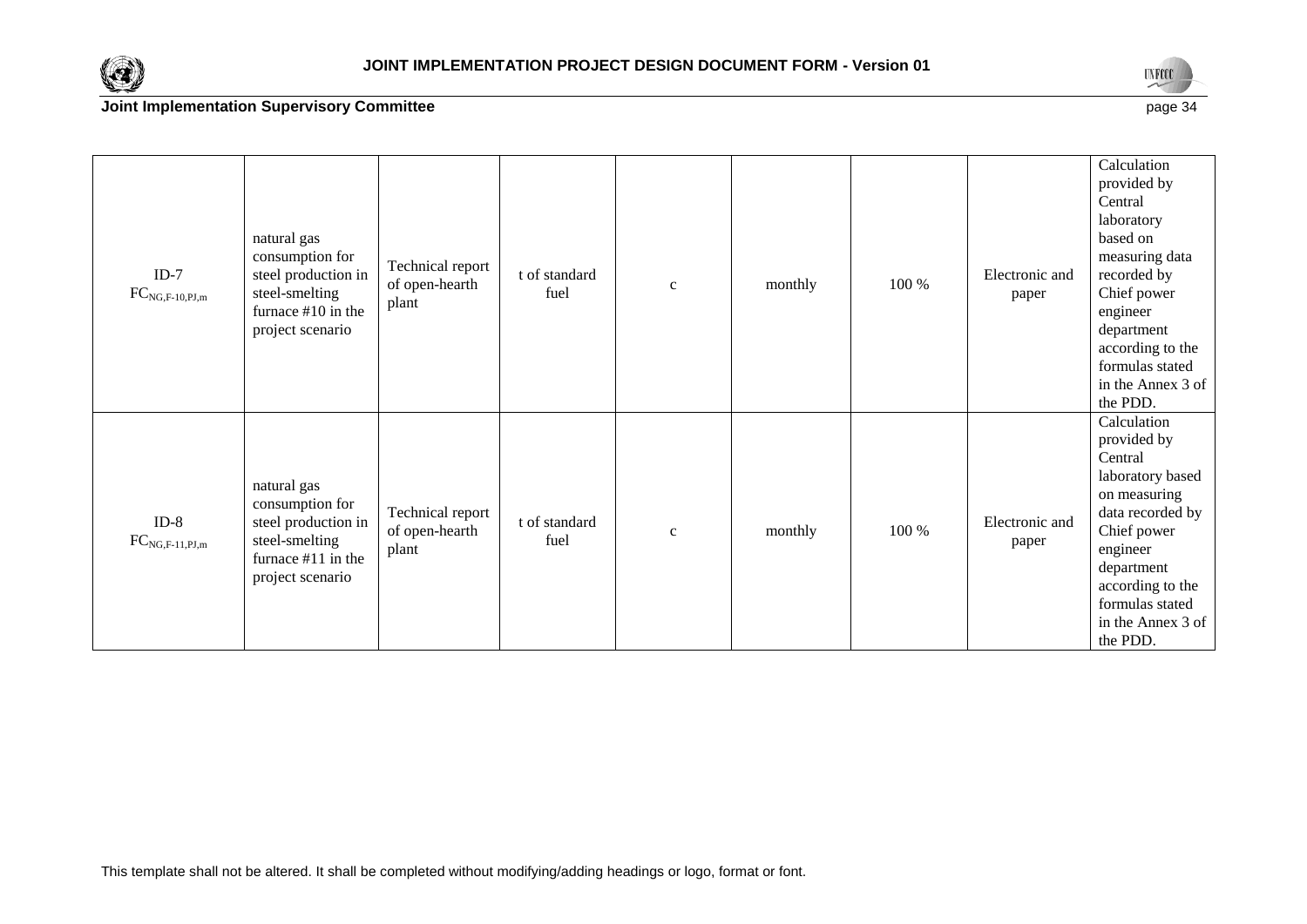



| $ID-9$<br>$FC_{\rm NG, F\text{-}12, PJ, m}$ | natural gas<br>consumption for<br>steel production in<br>steel-smelting<br>furnace #12 in the<br>project scenario | Technical report<br>of open-hearth<br>plant                                | t of standard<br>fuel | $\mathbf{c}$ | monthly | 100 % | Electronic and<br>paper | Calculation<br>provided by<br>Central<br>laboratory based<br>on measuring<br>data recorded by<br>Chief power<br>engineer<br>department<br>according to the<br>formulas stated<br>in the Annex 3 of<br>the PDD. |
|---------------------------------------------|-------------------------------------------------------------------------------------------------------------------|----------------------------------------------------------------------------|-----------------------|--------------|---------|-------|-------------------------|----------------------------------------------------------------------------------------------------------------------------------------------------------------------------------------------------------------|
| $ID-10$<br>$FC_{NG, SINTERPLANT,PI, m}$     | natural gas<br>consumption for<br>firing of sinter<br>charge in sinter<br>plant in the project<br>scenario        | Technical report<br>of sinter plant                                        | thousand $m3$         | m            | monthly | 100 % | Electronic and<br>paper | Primary<br>recording is<br>provided by<br>Chief power<br>engineer<br>department<br>based on meters<br>data.                                                                                                    |
| $ID-11.1$<br>$\mathbf{W}_{j,NG,m}$          | molar fraction of<br>j-component of<br>natural gas                                                                | Certificate of<br>physical and<br>chemical<br>parameters of<br>natural gas | fraction              | m            | monthly | 100 % | Electronic and<br>paper | The data of<br>physical and<br>chemical<br>parameters of<br>natural gas is<br>delivered by<br>the gas supplier.                                                                                                |
| $ID-11.2$<br>$NCV_{NG,m}$                   | net calorific value<br>of natural gas                                                                             | Certificate of<br>physical and<br>chemical<br>parameters of<br>natural gas | $kcal/m^3$            | m            | monthly | 100 % | Electronic and<br>paper | The data of<br>physical and<br>chemical<br>parameters of<br>natural gas is<br>delivered by<br>the gas supplier.                                                                                                |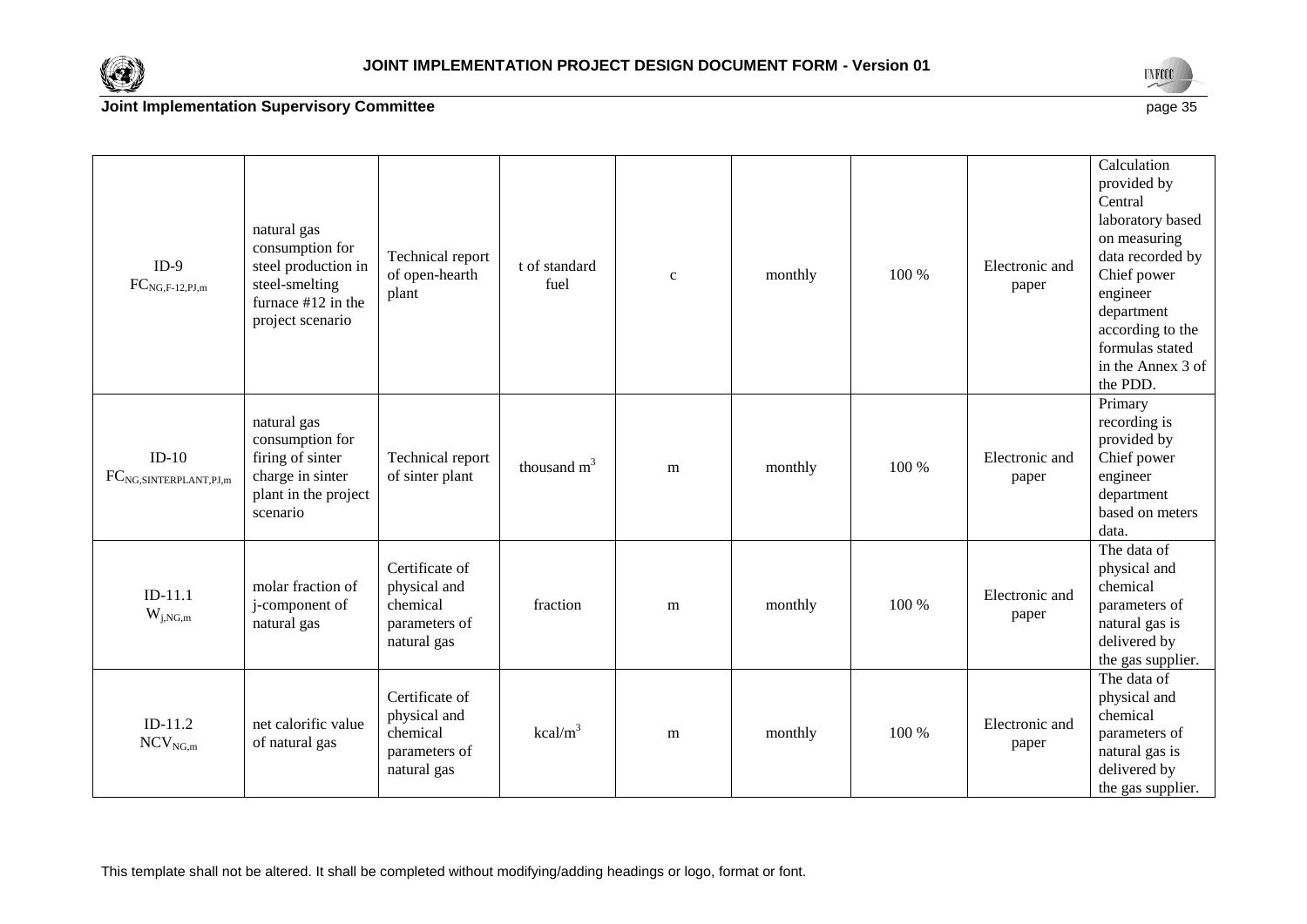



| $\operatorname{FC}^\prime_{\operatorname{NG},\operatorname{STEELPLANT},\operatorname{PI},\operatorname{m}}$ | total natural gas<br>consumption in<br>steel plant in the<br>project scenario            | Calculation of<br>energy resources<br>consumption by<br>consumers. | thousand $m3$                                    | m         | monthly | 100 % | Electronic and<br>paper | Primary<br>recording is<br>provided by<br>Chief power<br>engineer<br>department<br>based on meters<br>data.                                                                                           |
|-------------------------------------------------------------------------------------------------------------|------------------------------------------------------------------------------------------|--------------------------------------------------------------------|--------------------------------------------------|-----------|---------|-------|-------------------------|-------------------------------------------------------------------------------------------------------------------------------------------------------------------------------------------------------|
| $FC'_{NG,F-i,PJ,m}$                                                                                         | natural gas<br>consumption in i-<br>steel-smelting<br>furnace in the<br>project scenario | Calculation of<br>energy resources<br>consumption by<br>consumers. | thousand $m3$                                    | m         | monthly | 100 % | Electronic and<br>paper | Primary<br>recording is<br>provided by<br>Chief power<br>engineer<br>department<br>based on meters<br>data.                                                                                           |
| $n_{C,j}$                                                                                                   | number of the<br>carbon moles per<br>mole of natural<br>gas j-component                  | Reference data                                                     |                                                  | ${\bf e}$ | monthly | 100 % | Electronic              | Detailed<br>information is<br>provided in the<br>Annex 3.                                                                                                                                             |
| $\rho_{CO2}$                                                                                                | $CO2$ density under<br>the standard<br>conditions (293 K,<br>101.3 kPa)                  | Reference data                                                     | kg/m <sup>3</sup>                                | e         | monthly | 100 % | Electronic              | Detailed<br>information is<br>provided in the<br>Annex 3.                                                                                                                                             |
| $k_{NG}$                                                                                                    | conversion factor<br>of natural gas into<br>standard fuel                                | Reference data                                                     | t of standard<br>fuel/thousand<br>m <sup>3</sup> | ${\bf e}$ | monthly | 100 % | Electronic              | Detailed<br>information is<br>provided in the<br>Annex 3. The<br>conservativeness<br>of the reference<br>data use will be<br>justified during<br>the monitoring or<br>parameter will be<br>monitored. |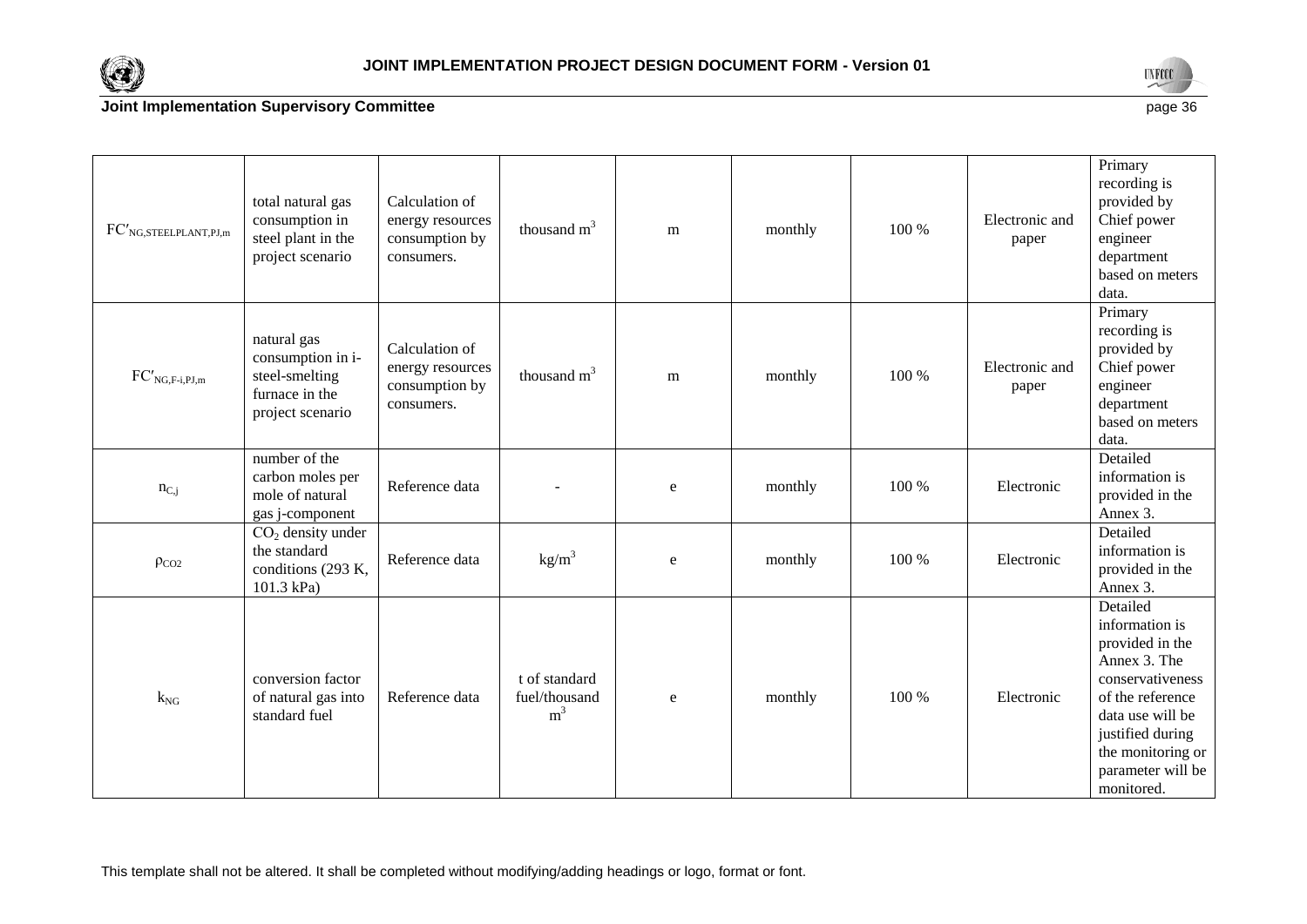



#### **Joint Implementation Supervisory Committee page 37 and 20 years and 20 years and 20 years and 37 years and 37 years and 37 years and 37 years and 37 years and 37 years and 37 years and 37 years and 37 years and 37 years a**

#### **D.1.1.2. Description of formulae used to estimate project emissions (for each gas, source etc.; emissions in units of CO<sup>2</sup> equivalent):**

#### **Project emissions:**

- (1)  $PE_y = PE_{STEELPLANT,y} + PE_{SINTERPLANT,y}$
- $PE<sub>v</sub>$  CO<sub>2</sub> project emissions, tCO<sub>2</sub>

 $PE<sub>STEEPLANT,y</sub>$  -  $CO<sub>2</sub>$  emissions from fuel combustion in steelmaking plant in the project scenario, tCO<sub>2</sub>

 $PE<sub>SNTFRPIANTy</sub> - CO<sub>2</sub> emissions from fuel combustion in sinter plant in the project scenario,  $tCO<sub>2</sub>$$ 

y - year

#### **Steelmaking plant:**

| (1.1)              | $PE_{STEELPLANT,y} = \sum (FC_{NG,F-i,PJ,m} * EF_{CO2,NG,m})$                                                          |
|--------------------|------------------------------------------------------------------------------------------------------------------------|
| $PE$ steelplant,y  | - $CO2$ emissions from fuel combustion in steelmaking plant in the project scenario, tCO <sub>2</sub>                  |
| $FC_{NG,F-i,PI,m}$ | - natural gas consumption for steel production in i-steel-smelting furnace in the project scenario, t of standard fuel |
| $EF_{CO2,NG,m}$    | - $CO2$ emission factor from natural gas combustion, tCO <sub>2</sub> /t of standard fuel                              |
|                    | - steel-smelting furnace $# 1, 2, 5, 6, 7, 8, 10, 11, 12$                                                              |
| m                  | - month                                                                                                                |
|                    | - year                                                                                                                 |

Natural gas consumption for steel production in i-steel-smelting furnace in the project scenario  $(FC_{NGF,iPLm})$  is calculated by Central Laboratory JSC "Zaporizhstal" based on measuring data of natural gas consumption (FC'<sub>NG,STEELPLANT,PJ,m</sub>, FC'<sub>NG,F-i,PJ,m</sub>) and steel production (P<sub>STEELF-i,PJ,m</sub>) using the formulae  $(1.1.1)$ 

 $(1.1.1)$   $FC_{NG,F-i,PJ,m} = \{[(FC'_{NG,STEELPLANT,PJ,m} - \Sigma FC'_{NG,F-i,PJ,m}) / (\Sigma P_{STEEL,F-i,PJ,m}) * P_{STEEL,F-i,PJ,m}] + FC'_{NG,F-i,PJ,m}\} * k_{NGF,i,PJ,m}$ 

 $FC_{NGF+1PL,m}$  - natural gas consumption for steel production in i-steel-smelting furnace in the project scenario, t of standard fuel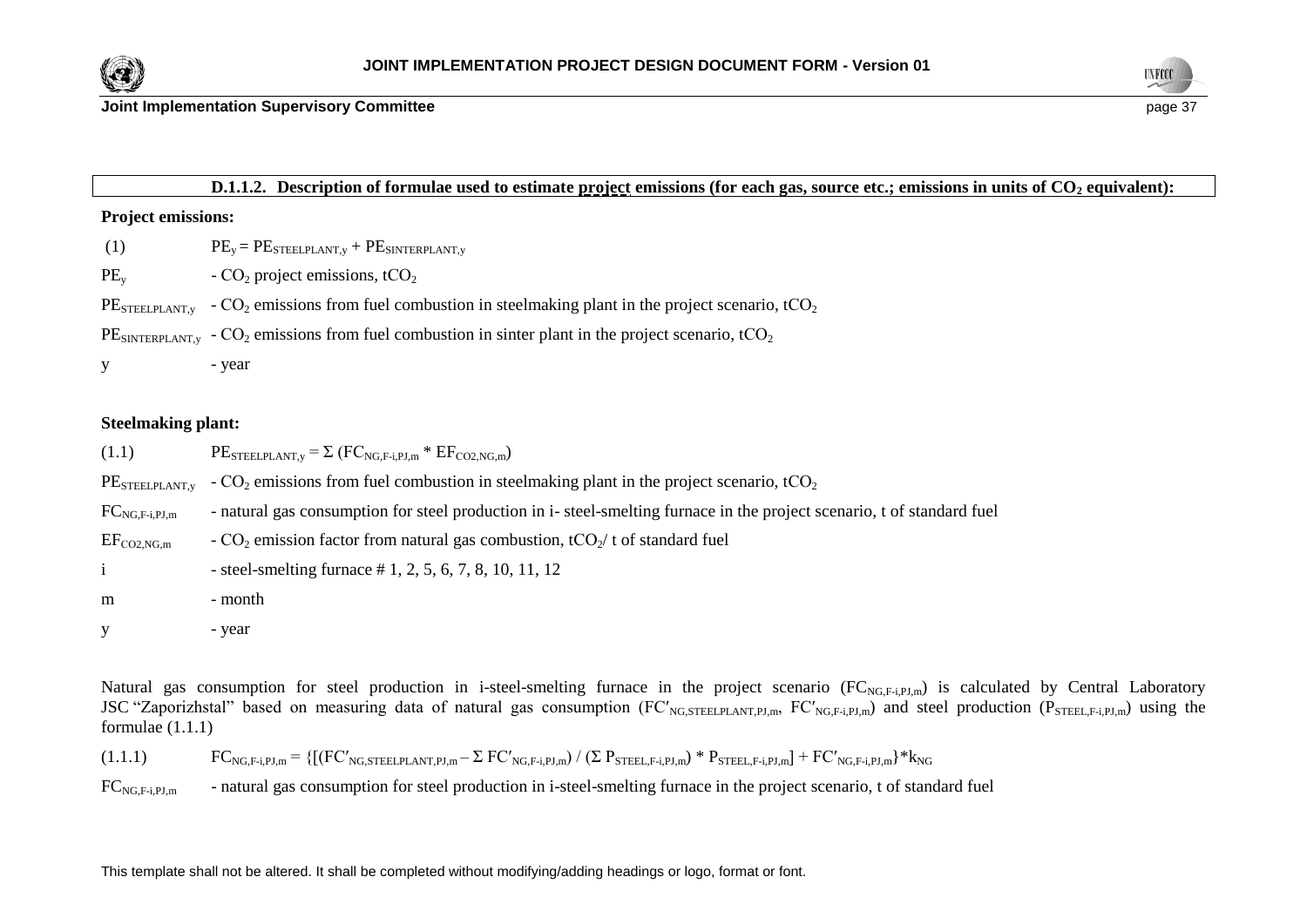



 $FC'_{NG, STFELPLANTPLm}$  - total natural gas consumption in steel plant in the project scenario, thousand m<sup>3</sup>

- $FC'_{NG,F-i,PJ,m}$  natural gas consumption in i-steel-smelting furnace in the project scenario, thousand  $m<sup>3</sup>$
- $P_{\text{STEEL},F-i,PJ,m}$  steel production in i-steel-smelting furnace in the project scenario, t

 $k_{NG}$  - conversion factor of natural gas into standard fuel, t of standard fuel/thousand  $m<sup>3</sup>$ 

The additional information about natural gas consumption for steel production in i-steel-smelting furnace in the project scenario ( $FC_{NGF+1PLm}$ ) calculation and conversion factor of natural gas into standard fuel  $(k_{NG})$  determination is provided in the Annex 3 of the PDD.

#### **Sinter plant:**

 $\overline{a}$ 

| (1.2)                                    | $PE$ SINTERPLANT, $y = \sum (FC_{NG, SINTERPLANT, PJ,m} * k_{NG} * EF_{CO2, NG,m})$                                    |
|------------------------------------------|------------------------------------------------------------------------------------------------------------------------|
|                                          | $PE_{SINTERPLANT,v}$ - $CO_2$ emissions from fuel combustion in sinter plant in the project scenario, tCO <sub>2</sub> |
| $\text{FC}_{\text{NG,SINTERPLANT,PI,m}}$ | - natural gas consumption for firing of sinter charge in sinter plant in the project scenario, thousand m <sup>3</sup> |
| $k_{NG}$                                 | - conversion factor of natural gas into standard fuel, t of standard fuel/thousand m <sup>3</sup>                      |
| $EF_{CO2,NG,m}$                          | - $CO2$ emission factor from natural gas combustion, t $CO2/t$ of standard fuel                                        |
| m                                        | - month                                                                                                                |
|                                          | - year                                                                                                                 |

#### **СО<sup>2</sup> emission factor from natural gas combustion<sup>25</sup>**

| (1.3)           | $EF_{\text{CO2,NG,m}} = \Sigma (W_{i,\text{NG,m}} * n_{C,i} * \rho_{\text{CO2}}) / NCV_{\text{NG,m}} * 7000$ |
|-----------------|--------------------------------------------------------------------------------------------------------------|
| $EF_{CO2,NG,m}$ | - $CO2$ emission factor from natural gas combustion, tCO <sub>2</sub> /t of standard fuel                    |
| $W_{i,NG,m}$    | - molar fraction of j-component of natural gas, fraction                                                     |
| $n_{C,i}$       | - number of the carbon moles per mole of natural gas j-component                                             |

<sup>&</sup>lt;sup>25</sup> The calculation of CO<sub>2</sub> emission factor from natural gas combustion (formulae 1.3) is based on stoichiometric CO<sub>2</sub> formation from carbon molecules contented in gaseous component of natural gas.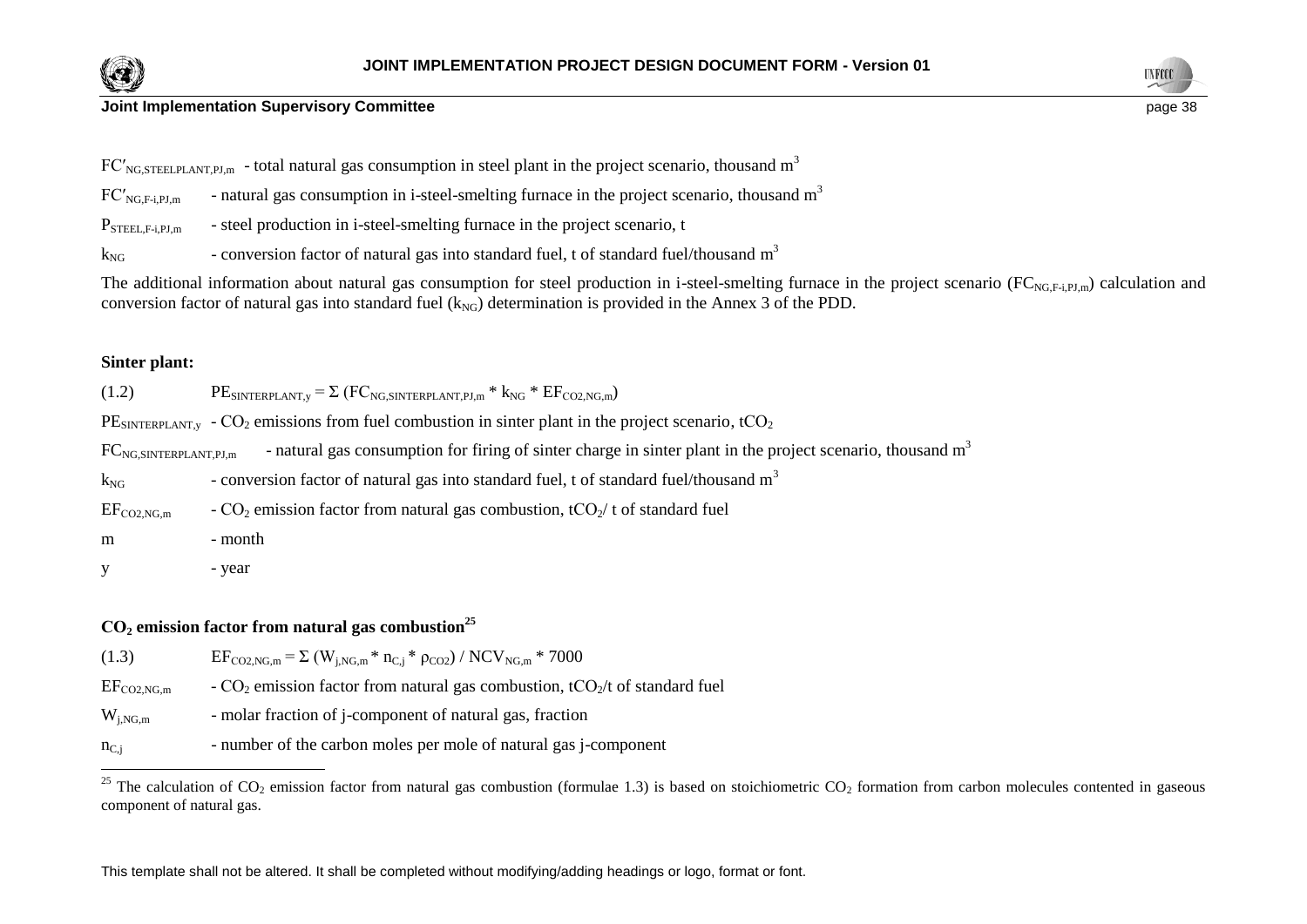



| $\rho_{CO2}$           | - $CO_2$ density under the standard conditions (293 K, 101.3 kPa), kg/m <sup>3</sup>             |
|------------------------|--------------------------------------------------------------------------------------------------|
| $\rm{NCV}_{\rm{NG},m}$ | - net calorific value of natural gas, kcal / $m3$                                                |
| 7000                   | - calorific value of standard fuel, kcal/kg                                                      |
| $\mathbf{1}$           | $-CH_4$ , $C_2H_6$ , $C_3H_8$ , $C_4H_{10}$ , $C_5H_{12}$ , $C_6H_{14}$ , $CO_2$ , $N_2$ , $O_2$ |
| m                      | - month                                                                                          |

The calculation of  $CO_2$  emission factor from natural gas combustion (EF<sub>CO2,NG,m</sub>) will be provided based on actual monitored data of chemical composition  $(W_{i,NG,m})$  and net calorific value (NCV<sub>NG,m</sub>) of natural gas used at JSC "Zaporizhstal". Therefore the more transparency of GHG calculation will be achieved in comparison to use of the reference data of emission factors from fuel combustion (e.g. IPCC).

| D.1.1.3. Relevant data necessary for determining the baseline of anthropogenic emissions of greenhouse gases by sources within the |                                                                     |                                                                            |           |                                                   |                        |                                          |                                                                |                                                                                                                 |
|------------------------------------------------------------------------------------------------------------------------------------|---------------------------------------------------------------------|----------------------------------------------------------------------------|-----------|---------------------------------------------------|------------------------|------------------------------------------|----------------------------------------------------------------|-----------------------------------------------------------------------------------------------------------------|
|                                                                                                                                    | project boundary, and how such data will be collected and archived: |                                                                            |           |                                                   |                        |                                          |                                                                |                                                                                                                 |
| ID number<br>(Please use<br>numbers to ease<br>cross-<br>referencing to<br>D.2.)                                                   | Data variable                                                       | Source of data                                                             | Data unit | Measured (m),<br>calculated (c),<br>estimated (e) | Recording<br>frequency | Proportion of<br>data to be<br>monitored | How will the<br>data be<br>archived?<br>(electronic/<br>paper) | Comment                                                                                                         |
| $ID-11.1$<br>$W_{j,NG,m}$                                                                                                          | molar fraction of j-<br>component of<br>natural gas                 | Certificate of<br>physical and<br>chemical<br>parameters of<br>natural gas | fraction  | m                                                 | monthly                | $100\%$                                  | Electronic and<br>paper                                        | The data of<br>physical and<br>chemical<br>parameters of<br>natural gas is<br>delivered by the<br>gas supplier. |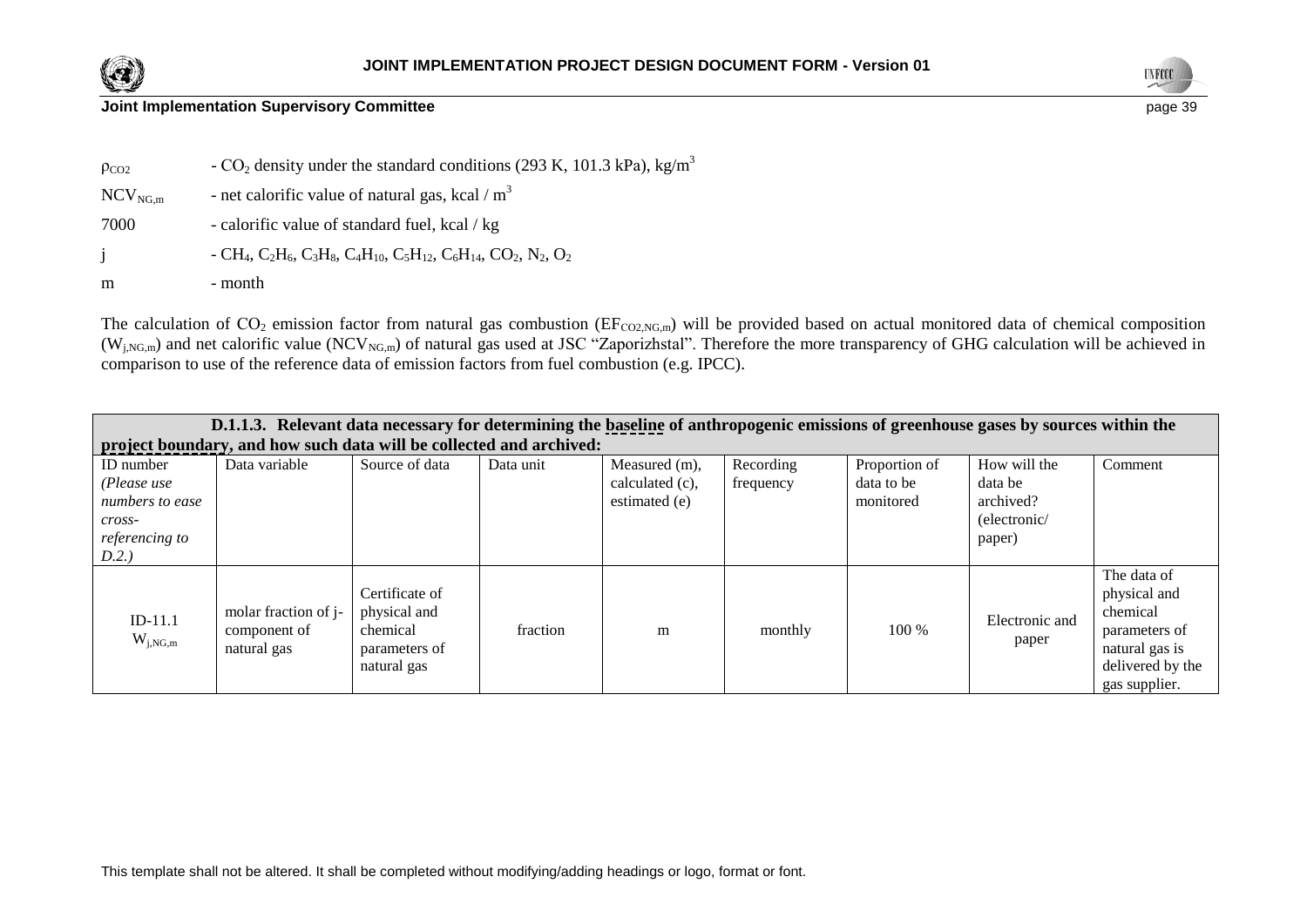



| $ID-11.2$<br>$NCV_{NG.m}$                | net calorific value<br>of natural gas                                                                                         | Certificate of<br>physical and<br>chemical<br>parameters of<br>natural gas | $kcal/m^3$                   | m            | monthly | 100 % | Electronic and<br>paper | The data of<br>physical and<br>chemical<br>parameters of<br>natural gas is<br>delivered by<br>the gas supplier. |
|------------------------------------------|-------------------------------------------------------------------------------------------------------------------------------|----------------------------------------------------------------------------|------------------------------|--------------|---------|-------|-------------------------|-----------------------------------------------------------------------------------------------------------------|
| $ID-12$<br>$P_{\text{STEEL}, F-i, PJ,m}$ | steel production in<br>i-steel-smelting<br>furnace in the<br>project scenario                                                 | Weigher                                                                    |                              | ${\rm m}$    | monthly | 100 % | Electronic and<br>paper | Recorded by<br>slabbing mill<br>shop.                                                                           |
| $ID-13$<br>$P_{SINTER,PI,m}$             | sinter production<br>in sinter plant in<br>the project<br>scenario                                                            | Weigher                                                                    |                              | m            | monthly | 100 % | Electronic and<br>paper | Recorded by<br>sinter plant.                                                                                    |
| $SFC_{NG,F-i,BL}$                        | specific natural<br>gas consumption<br>for steel<br>production in i-<br>steel-smelting<br>furnace in the<br>baseline scenario | Calculated based<br>on historical data.<br>Fixed parameter                 | kg of standard<br>fuel $/ t$ | $\mathbf{C}$ | monthly | 100 % | Electronic              | Detailed<br>information is<br>provided in the<br>Annex 3.                                                       |
| $\mbox{SFC}_{\rm NG, SINTER, BL}$        | specific natural<br>gas consumption<br>for firing of sinter<br>charge in sinter<br>plant in the<br>baseline scenario          | Calculated based<br>on historical data.<br>Fixed parameter                 | kg of standard<br>fuel $/ t$ | $\mathbf{C}$ | monthly | 100 % | Electronic              | Detailed<br>information is<br>provided in the<br>Annex 3.                                                       |
| $n_{C,j}$                                | number of the<br>carbon moles per<br>mole of natural gas<br>j-component                                                       | Reference data                                                             |                              | e            | monthly | 100 % | Electronic              | Detailed<br>information is<br>provided in the<br>Annex 3.                                                       |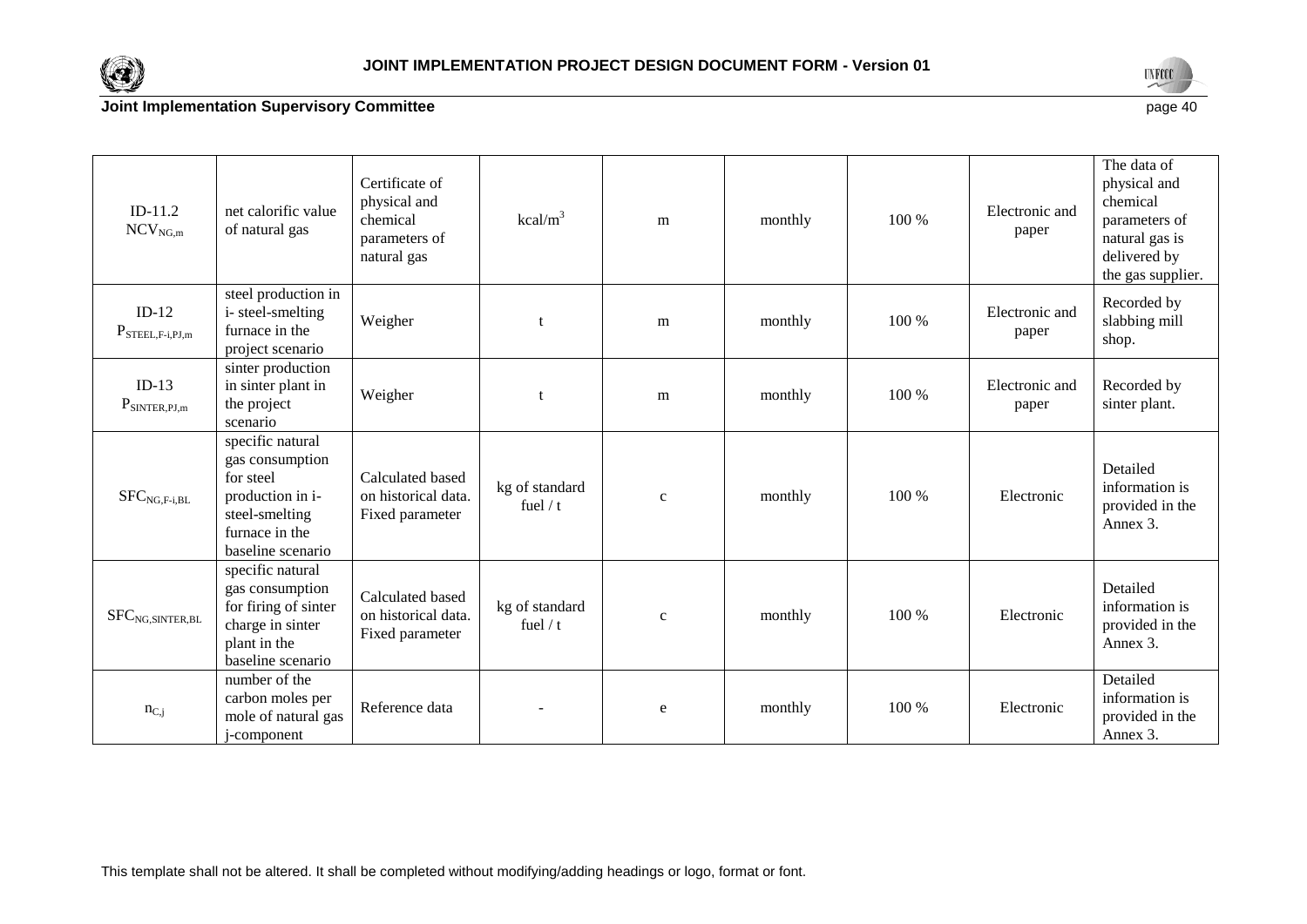



| $\rho_{CO2}$ | $CO2$ density under<br>the standard<br>conditions (293 K,<br>$101.3$ kPa) | Reference data | $\text{kg/m}^3$                      | e | monthly | 100 % | Electronic | Detailed<br>information is<br>provided in the<br>Annex 3.                                                                                                                                             |
|--------------|---------------------------------------------------------------------------|----------------|--------------------------------------|---|---------|-------|------------|-------------------------------------------------------------------------------------------------------------------------------------------------------------------------------------------------------|
| $k_{NG}$     | conversion factor<br>of natural gas into<br>standard fuel                 | Reference data | t of standard<br>fuel/thousand $m^3$ | e | monthly | 100 % | Electronic | Detailed<br>information is<br>provided in the<br>Annex 3. The<br>conservativeness<br>of the reference<br>data use will be<br>justified during<br>the monitoring<br>or parameter will<br>be monitored. |

#### **D.1.1.4. Description of formulae used to estimate baseline emissions (for each gas, source etc.; emissions in units of CO<sup>2</sup> equivalent):**

#### **Baseline emissions:**

- (2)  $BE_y = BE_{STEELPLANT,y} + BE_{SINTERPLANT,y}$
- $BE<sub>v</sub>$   $CO<sub>2</sub>$  baseline emissions, t $CO<sub>2</sub>$
- $BE<sub>STEELPLANT,y</sub>$   $CO<sub>2</sub>$  emissions from fuel combustion in steelmaking plant in the baseline scenario, tCO<sub>2</sub>
- BE<sub>SINTERPLANT,y</sub>  $CO_2$  emissions from fuel combustion in sinter plant in the baseline scenario, tCO<sub>2</sub>

y - year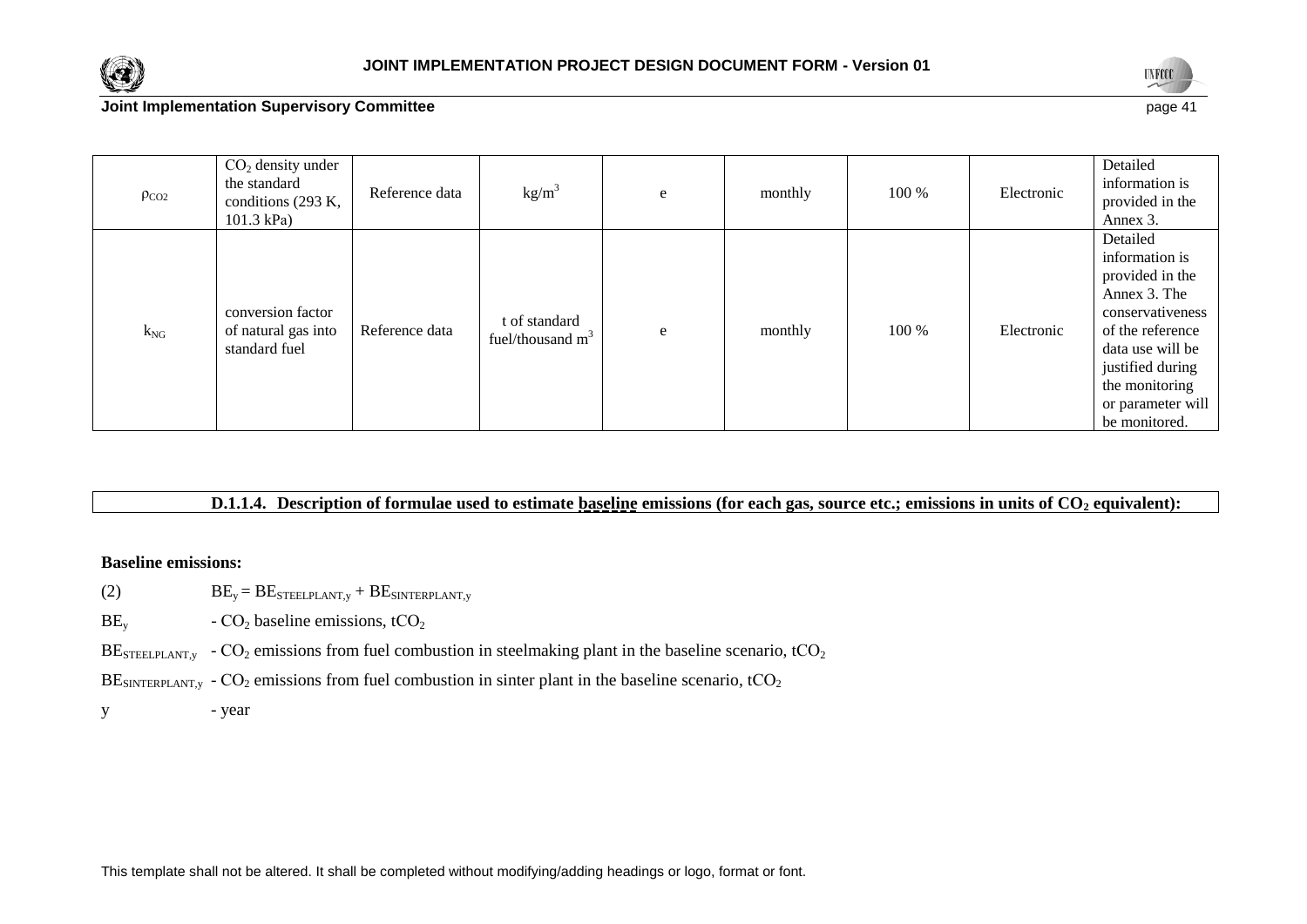



| Steelmaking plant: |                           |
|--------------------|---------------------------|
| (2.1)              | $BESTEELPLANT,y = \Sigma$ |

**Steelmaking plant:**

 $\Sigma$  (FC<sub>NG E-i BL,m</sub>  $*$  EF<sub>CO2</sub> NG<sub>m</sub>)

BE<sub>STEELPLANT</sub>, - CO<sub>2</sub> emissions from fuel combustion in steelmaking plant in the baseline scenario, tCO<sub>2</sub>

 $FC_{NGF,IR,m}$  - natural gas consumption for steel production in i-steel-smelting furnace in the baseline scenario, t of standard fuel

 $EF_{CO2,NG,m}$  - CO<sub>2</sub> emission factor from natural gas combustion, tCO<sub>2</sub>/ t of standard fuel

i - steel-smelting furnace # 1, 2, 5, 6, 7, 8, 10, 11, 12

m - month

y - year

| (2.1.1) | $FC_{NG,F-i,BL,m} = P_{STEEL,F-i,PJ,m} * SFC_{NG,F-i,BL} * 10^{-3}$ |  |  |  |
|---------|---------------------------------------------------------------------|--|--|--|
|---------|---------------------------------------------------------------------|--|--|--|

 $FC_{NG,Fi,BL,m}$  - natural gas consumption for steel production in i-steel-smelting furnace in the baseline scenario, t of standard fuel

 $P_{\text{STEELF-i.PJ,m}}$  - steel production in i- steel-smelting furnace in the project scenario, t

 $SFC_{NGE,IRI}$  - specific natural gas consumption for steel production in i-steel-smelting furnace in the baseline scenario, kg of standard fuel/t

 $i$  - steel-smelting furnace # 1, 2, 5, 6, 7, 8, 10, 11, 12

m - month

Specific natural gas consumption for steel production in i-steel-smelting furnace in the baseline scenario ( $SFC_{NG,F+1BL}$ ) is calculated by the formulae (2.1.2) and fixed for the whole monitoring period. The additional information about  $SFC_{NG,F,iBL}$  calculation is provided in the Annex 3 of the PDD.

(2.1.2)  $SFC_{NG,F-i,BL} = [\Sigma(FC_{NG,F-i,BL,m}) / \Sigma(P_{STEEL,F-i,BL,m})] * 10^3$ 

 $SFC_{NGF+1BL}$  - specific natural gas consumption for steel production in i-steel-smelting furnace in the baseline scenario, kg of standard fuel / t

 $FC_{NGF+1BL,m}$  - natural gas consumption for steel production in i-steel-smelting furnace in the baseline scenario, t of standard fuel

 $P_{\text{STEELEI,BI,m}}$  - steel production in i- steel-smelting furnace in the baseline scenario, t

m - month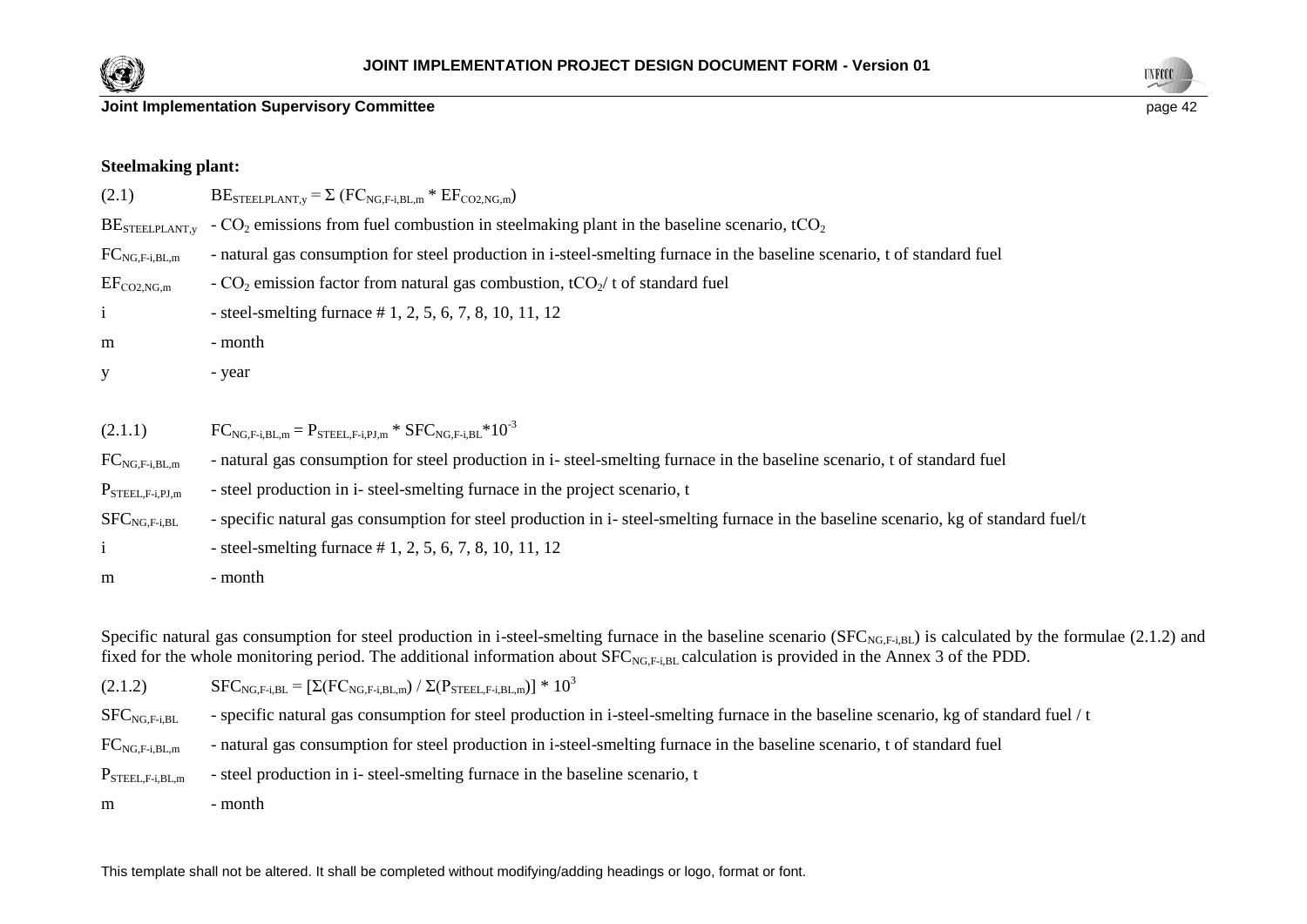



#### **Sinter plant:**

| (2.2)                        | $\text{BE}_{\text{SINTERPLANT,y}} = \Sigma \left( \text{FC}_{\text{NG,SINTERPLANT, BL,m}} * \text{EF}_{\text{CO2,NG,m}} \right)$                           |
|------------------------------|------------------------------------------------------------------------------------------------------------------------------------------------------------|
|                              | $BESNTERPLANT,v - CO2 emissions from fuel combustion in sinter plant in the baseline scenario, tCO2$                                                       |
| $FC_{NG, SINTERPLANT, BL,m}$ | - natural gas consumption for firing of sinter charge in sinter plant in the baseline scenario, t of standard fuel                                         |
| $EF_{CO2,NG,m}$              | - $CO2$ emission factor from natural gas combustion, tCO <sub>2</sub> /t of standard fuel                                                                  |
| m                            | - month                                                                                                                                                    |
| У                            | - year                                                                                                                                                     |
|                              |                                                                                                                                                            |
| (2.2.1)                      | $FC_{NG, SINTERPLANT, BL,m} = P_{SINTER, PJ,m} * SFC_{NG, SINTER, BL} * 10^{-3}$                                                                           |
| $FC_{NG, SINTERPLANT, BL,m}$ | - natural gas consumption for firing of sinter charge in sinter plant in the baseline scenario, t of standard fuel                                         |
| $P_{SINTER,PI,m}$            | - sinter production in sinter plant in the project scenario, t                                                                                             |
|                              | SFC <sub>NG,SINTER,BL</sub> - specific natural gas consumption for firing of sinter charge in sinter plant in the baseline scenario, kg of standard fuel/t |
| m                            | - month                                                                                                                                                    |
|                              |                                                                                                                                                            |

Specific natural gas consumption for firing of sinter charge in sinter plant in the baseline scenario (SFC<sub>NG SINTER BL</sub>) is calculated by the formulae (2.2.2) and fixed for the whole monitoring period. The additional information about SFC<sub>NG,F-i,BL</sub> calculation is provided in the Annex 3 of the PDD.

(2.2.2)  $SFC_{NG, SINTER, BL} = [\Sigma(FC_{NG, SINTERPLANT, BL,m}) / \Sigma(P_{SINTER, BL,m}) * k_{NG})] * 10<sup>3</sup>$ 

 $SFC<sub>NG</sub> SNTER<sub>BL</sub>$  - specific natural gas consumption for firing of sinter charge in sinter plant in the baseline scenario, kg of standard fuel/t

 $FC_{NG, SINTERPLANT, BL,m}$  - natural gas consumption for firing of sinter charge in sinter plant in the baseline scenario, th.  $m<sup>3</sup>$ 

 $P_{\text{SINTER, BL,m}}$  - sinter production in sinter plant in the baseline scenario, t

 $k_{NG}$  - conversion factor of natural gas into standard fuel, t of standard fuel/thousand  $m<sup>3</sup>$ 

m - month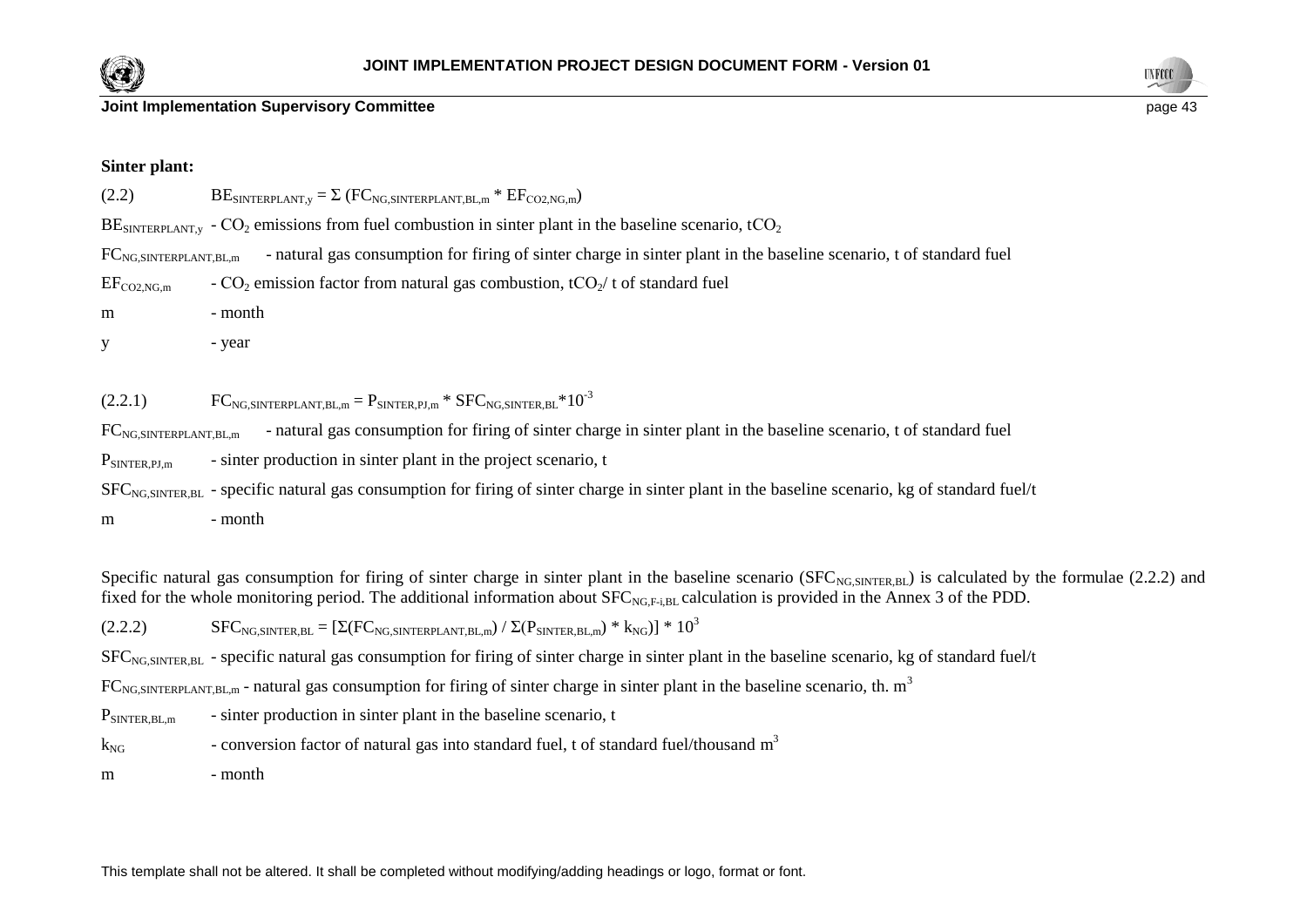



| $CO2$ emission factor from natural gas combustion <sup>26</sup> |                                                                                                                                                                                                                                |  |  |  |  |  |
|-----------------------------------------------------------------|--------------------------------------------------------------------------------------------------------------------------------------------------------------------------------------------------------------------------------|--|--|--|--|--|
| (2.3)                                                           | $EF_{\text{CO2,NG,m}} = \Sigma (W_{i,\text{NG,m}} * n_{C,i} * \rho_{\text{CO2}}) / NCV_{\text{NG,m}} * 7000$                                                                                                                   |  |  |  |  |  |
| $EF_{CO2,NG,m}$                                                 | - $CO_2$ emission factor from natural gas combustion, tCO <sub>2</sub> /t of standard fuel                                                                                                                                     |  |  |  |  |  |
| $W_{i,NG,m}$                                                    | - molar fraction of j-component of natural gas, fraction                                                                                                                                                                       |  |  |  |  |  |
| $n_{C,i}$                                                       | - number of the carbon moles per mole of natural gas j-component                                                                                                                                                               |  |  |  |  |  |
| $\rho_{CO2}$                                                    | - $CO_2$ density under the standard conditions (293 K, 101.3 kPa), kg/m <sup>3</sup>                                                                                                                                           |  |  |  |  |  |
| $NCV_{NG,m}$                                                    | - net calorific value of natural gas, kcal / $m3$                                                                                                                                                                              |  |  |  |  |  |
| 7000                                                            | - calorific value of standard fuel, kcal / kg                                                                                                                                                                                  |  |  |  |  |  |
| $\mathbf{j}$                                                    | $-CH_4$ , C <sub>2</sub> H <sub>6</sub> , C <sub>3</sub> H <sub>8</sub> , C <sub>4</sub> H <sub>10</sub> , C <sub>5</sub> H <sub>12</sub> , C <sub>6</sub> H <sub>14</sub> , CO <sub>2</sub> , N <sub>2</sub> , O <sub>2</sub> |  |  |  |  |  |
| m                                                               | - month                                                                                                                                                                                                                        |  |  |  |  |  |

The calculation of  $CO_2$  emission factor from natural gas combustion ( $EF_{CO2,NG,m}$ ) will be provided based on actual monitored data of chemical composition  $(W_{i,NG,m})$  and net calorific value (NCV<sub>NG,m</sub>) of natural gas used at JSC "Zaporizhstal". Therefore the more transparency of GHG calculation will be achieved in comparison to use of the reference data of emission factors from fuel combustion (e.g. IPCC).

**D. 1.2. Option 2 – Direct monitoring of emission reductions from the project (values should be consistent with those in section E.):**

Not applicable

 $\overline{a}$ 

**D.1.2.1. Data to be collected in order to monitor emission reductions from the project, and how these data will be archived:**

<sup>&</sup>lt;sup>26</sup> The calculation of CO<sub>2</sub> emission factor from natural gas combustion (formulae 2.3) is based on stoichiometric CO<sub>2</sub> formation from carbon molecules contented in gaseous component of natural gas.

This template shall not be altered. It shall be completed without modifying/adding headings or logo, format or font.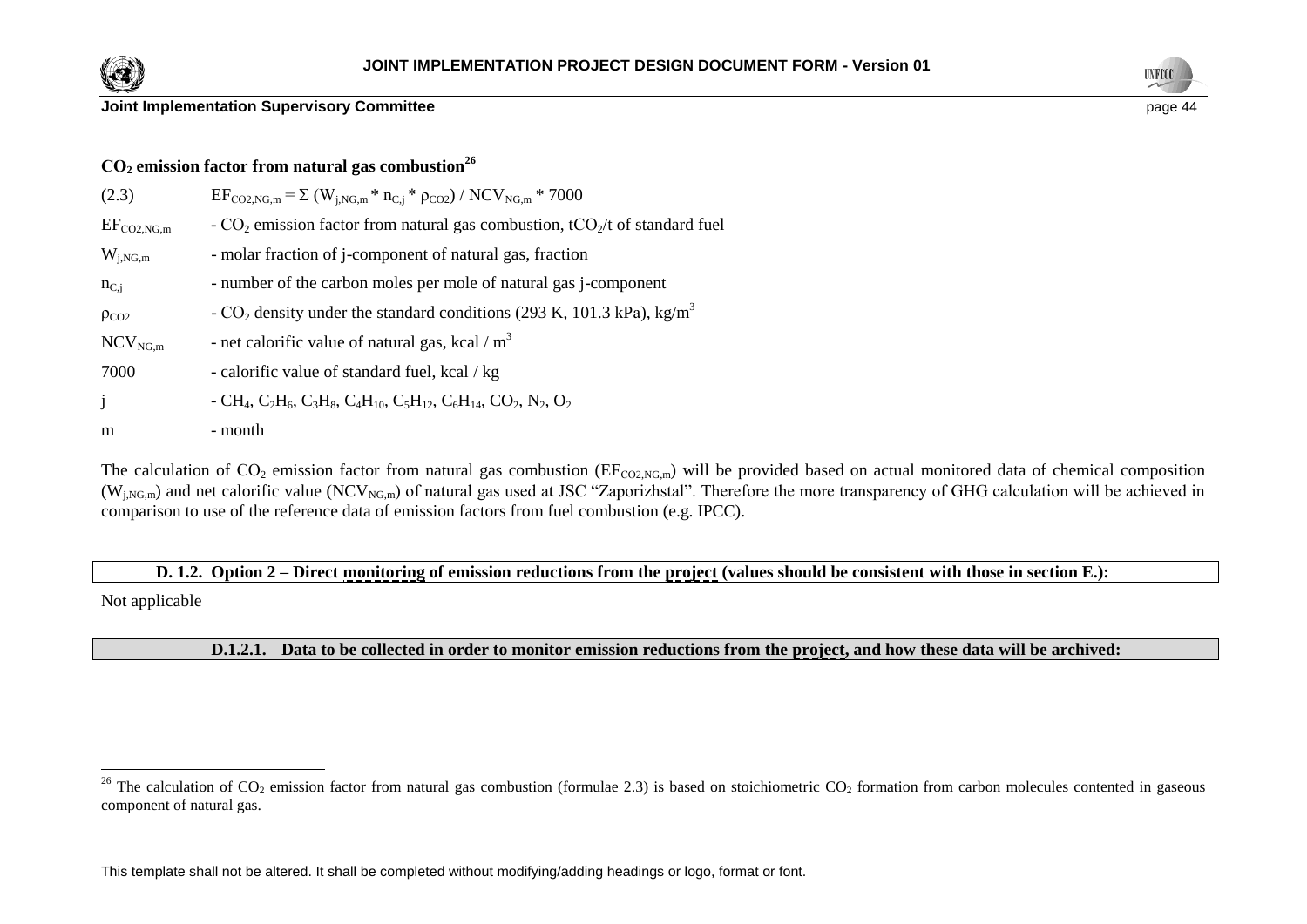



| ID number<br>(Please use<br>numbers to ease | Data variable | Source of data | Data unit | Measured (m),<br>calculated (c),<br>estimated (e) | Recording<br>frequency | Proportion of<br>data to be<br>monitored | How will the<br>data be<br>archived? | Comment |
|---------------------------------------------|---------------|----------------|-----------|---------------------------------------------------|------------------------|------------------------------------------|--------------------------------------|---------|
| $cross-$                                    |               |                |           |                                                   |                        |                                          | (electronic/                         |         |
| <i>referencing to</i>                       |               |                |           |                                                   |                        |                                          | paper)                               |         |
| D.2.)                                       |               |                |           |                                                   |                        |                                          |                                      |         |
|                                             |               |                |           |                                                   |                        |                                          |                                      |         |
|                                             |               |                |           |                                                   |                        |                                          |                                      |         |

Not applicable

**D.1.2.2. Description of formulae used to calculate emission reductions from the project (for each gas, source etc.; emissions/emission reductions in units of CO<sup>2</sup> equivalent):**

Not applicable

# **D.1.3. Treatment of leakage in the monitoring plan:**

The leakage is negligible. See the section B.3. of the PDD.

| D.1.3.1. If applicable, please describe the data and information that will be collected in order to monitor leakage effects of the project: |               |                |           |                    |           |               |              |         |  |
|---------------------------------------------------------------------------------------------------------------------------------------------|---------------|----------------|-----------|--------------------|-----------|---------------|--------------|---------|--|
| <b>ID</b> number                                                                                                                            | Data variable | Source of data | Data unit | Measured (m),      | Recording | Proportion of | How will the | Comment |  |
| (Please use                                                                                                                                 |               |                |           | calculated $(c)$ , | frequency | data to be    | data be      |         |  |
| numbers to ease                                                                                                                             |               |                |           | estimated (e)      |           | monitored     | archived?    |         |  |
| $cross-$                                                                                                                                    |               |                |           |                    |           |               | (electronic/ |         |  |
| referencing to                                                                                                                              |               |                |           |                    |           |               | paper)       |         |  |
| D.2.)                                                                                                                                       |               |                |           |                    |           |               |              |         |  |
|                                                                                                                                             |               |                |           |                    |           |               |              |         |  |
|                                                                                                                                             |               |                |           |                    |           |               |              |         |  |

Not applicable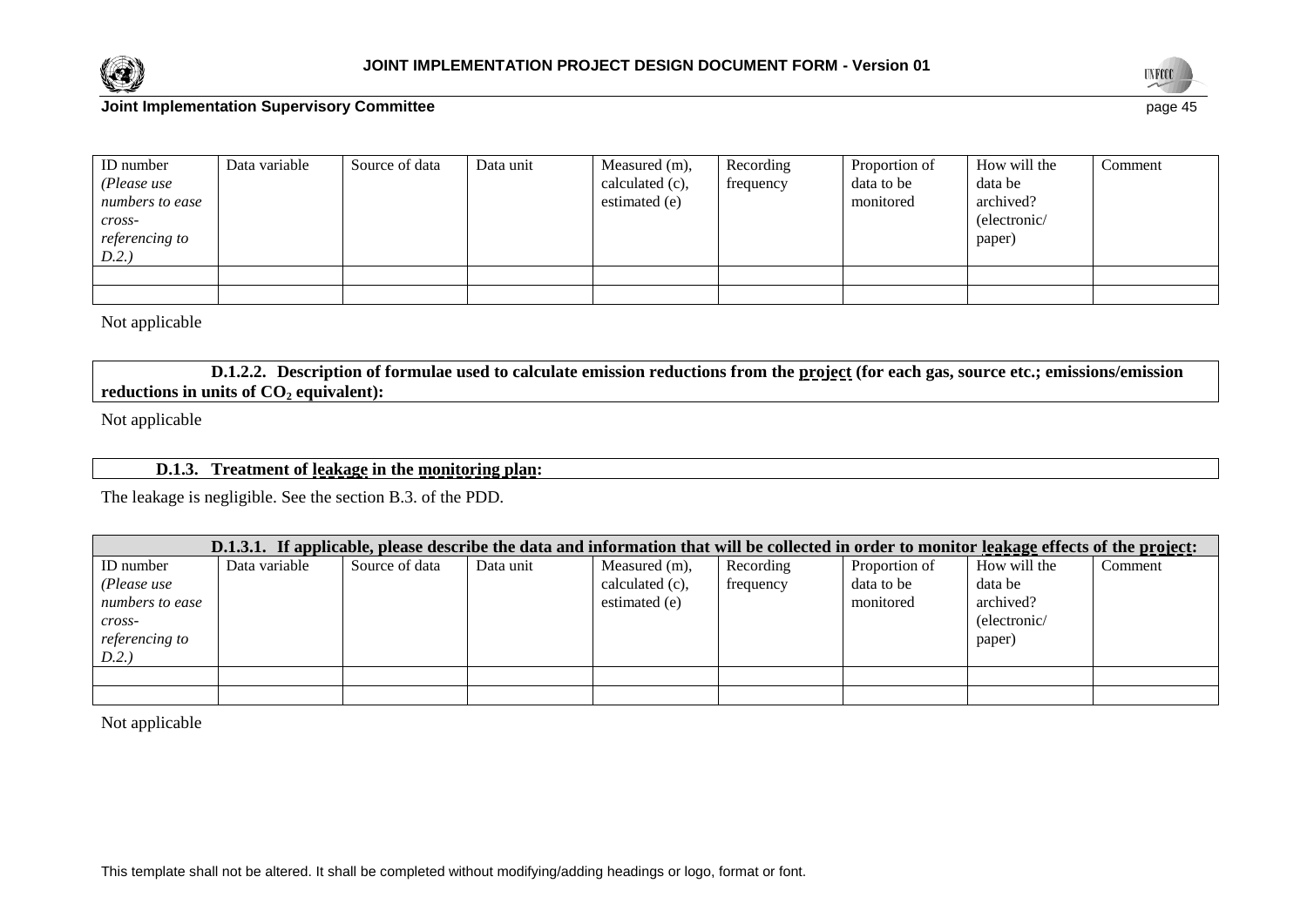



#### **D.1.3.2. Description of formulae used to estimate leakage (for each gas, source etc.; emissions in units of CO<sup>2</sup> equivalent):**

Not applicable

**D.1.4. Description of formulae used to estimate emission reductions for the project (for each gas, source etc.; emissions/emission reductions in units of CO<sup>2</sup> equivalent):** (3)  $\text{ER}_{\text{v}} = \text{BE}_{\text{v}} - \text{PE}_{\text{v}}$  $ER_{y}$  - CO<sub>2</sub> emission reductions, tCO<sub>2</sub>  $BE<sub>v</sub>$  - CO<sub>2</sub> baseline emissions, tCO<sub>2</sub>

- $PE<sub>v</sub>$  CO<sub>2</sub> project emissions, tCO<sub>2</sub>
- y year

# **D.1.5. Where applicable, in accordance with procedures as required by the host Party, information on the collection and archiving of information on the environmental impacts of the project:**

The environmental impacts' monitoring of the project activity is determined by the host party legislation:

- the Ukrainian Low "Environmental protection" from 25.06.91 #1264-XII;
- the Ukrainian Low "Atmosphere protection" from 16.10.1992 # 2707-XII;

and internal procedures of JSC "Zaporizhstal":

- Standard JSC "Zaporizhstal" STP 6.4-02-08 "Environmental management";
- Standard JSC "Zaporizhstal" STP 8.2-13-10 "GHG emissions reduction monitoring".

The project environmental impacts will be recorded by the Laboratory of the environment protection of the JSC "Zaporizhstal" in compliance with the existing procedures. The environmental impacts' monitoring includes the quantitative definition of the manufacturing activity impacts on the environment for the current period: pollutant emissions into the atmosphere, waste water release, formation and allocation of the manufacturing wastes. The project of energy efficiency increase in steelmaking and sinter plants JSC "Zaporizhstal" provides to the pollutant emissions in the corresponding plants of metallurgical works. There are not sources of waste water and manufacturing wastes.<sup>27</sup>

l

 $27$  See the section F of the PDD.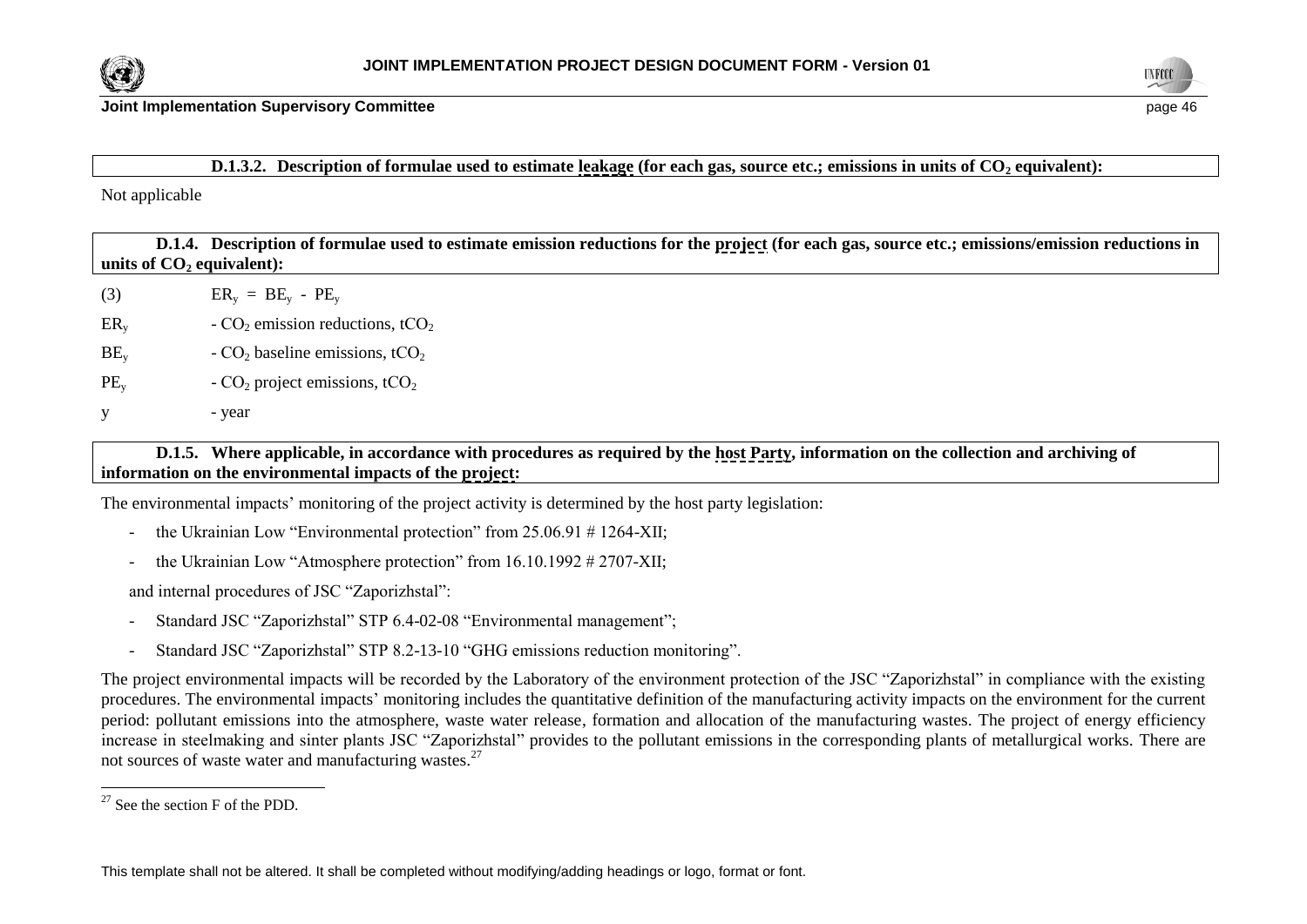



The main sources of emissions in project boundary and pollutants included in the environmental impacts' monitoring are provided in the table D.1.5-1.

| $N_2$          | Source number | Source name                                                                          | Main pollutant               |
|----------------|---------------|--------------------------------------------------------------------------------------|------------------------------|
|                |               | Sinter plant. Sinter machine # 1 type K-2-50 with sintering area 62.5 m <sup>2</sup> | Dust, $NO_x$ , $CO$ , $SO_2$ |
| $\overline{2}$ | 115           | Sinter plant. Sinter machine # 2 type K-2-50 with sintering area 62.5 m <sup>2</sup> | Dust, $NO_x$ , $CO$ , $SO_2$ |
| 3              |               | Sinter plant. Sinter machine # 3 type K-2-50 with sintering area 62.5 m <sup>2</sup> | Dust, $NO_x$ , $CO$ , $SO_2$ |
| 4              |               | Sinter plant. Sinter machine #4 type K-2-50 with sintering area 62.5 m <sup>2</sup>  | Dust, $NO_x$ , $CO$ , $SO_2$ |
| 5 <sup>5</sup> | 116           | Sinter plant. Sinter machine # 5 type K-2-50 with sintering area 62.5 m <sup>2</sup> | Dust, $NO_x$ , $CO$ , $SO_2$ |
| 6              |               | Sinter plant. Sinter machine # 6 type K-2-50 with sintering area 62.5 m <sup>2</sup> | Dust, $NO_x$ , $CO$ , $SO_2$ |
| $\tau$         | 305           | Open-hearth plant. Two-bath steel melting aggregate #1 with load 250 t x 2           | Dust, $NO_x$ , $CO$ , $SO_2$ |
| 8              | 306           | Open-hearth plant. Open-hearth furnace #2 with load 500 t                            | Dust, $NO_x$ , $CO$ , $SO_2$ |
| 9              | 307           | Open-hearth plant. Open-hearth furnace #5 with load 500 t                            | Dust, $NO_x$ , $CO$ , $SO_2$ |
| 10             | 308           | Open-hearth plant. Open-hearth furnace #6 with load 500 t                            | Dust, $NO_x$ , $CO$ , $SO_2$ |
| 11             | 309           | Open-hearth plant. Open-hearth furnace #7 with load 500 t                            | Dust, $NO_x$ , $CO$ , $SO_2$ |
| 12             | 310           | Open-hearth plant. Open-hearth furnace #8 with load 500 t                            | Dust, $NO_x$ , $CO$ , $SO_2$ |
| 13             | 311           | Open-hearth plant. Open-hearth furnace #10 with load 500 t                           | Dust, $NO_x$ , $CO$ , $SO_2$ |
| 14             | 312           | Open-hearth plant. Open-hearth furnace #11 with load 500 t                           | Dust, $NO_x$ , $CO$ , $SO_2$ |
| 15             | 313           | Open-hearth plant. Open-hearth furnace #12 with load 500 t                           | Dust, $NO_x$ , $CO$ , $SO_2$ |

Table D.1.5-1. Characteristic of pollutant emission sources in the project boundary.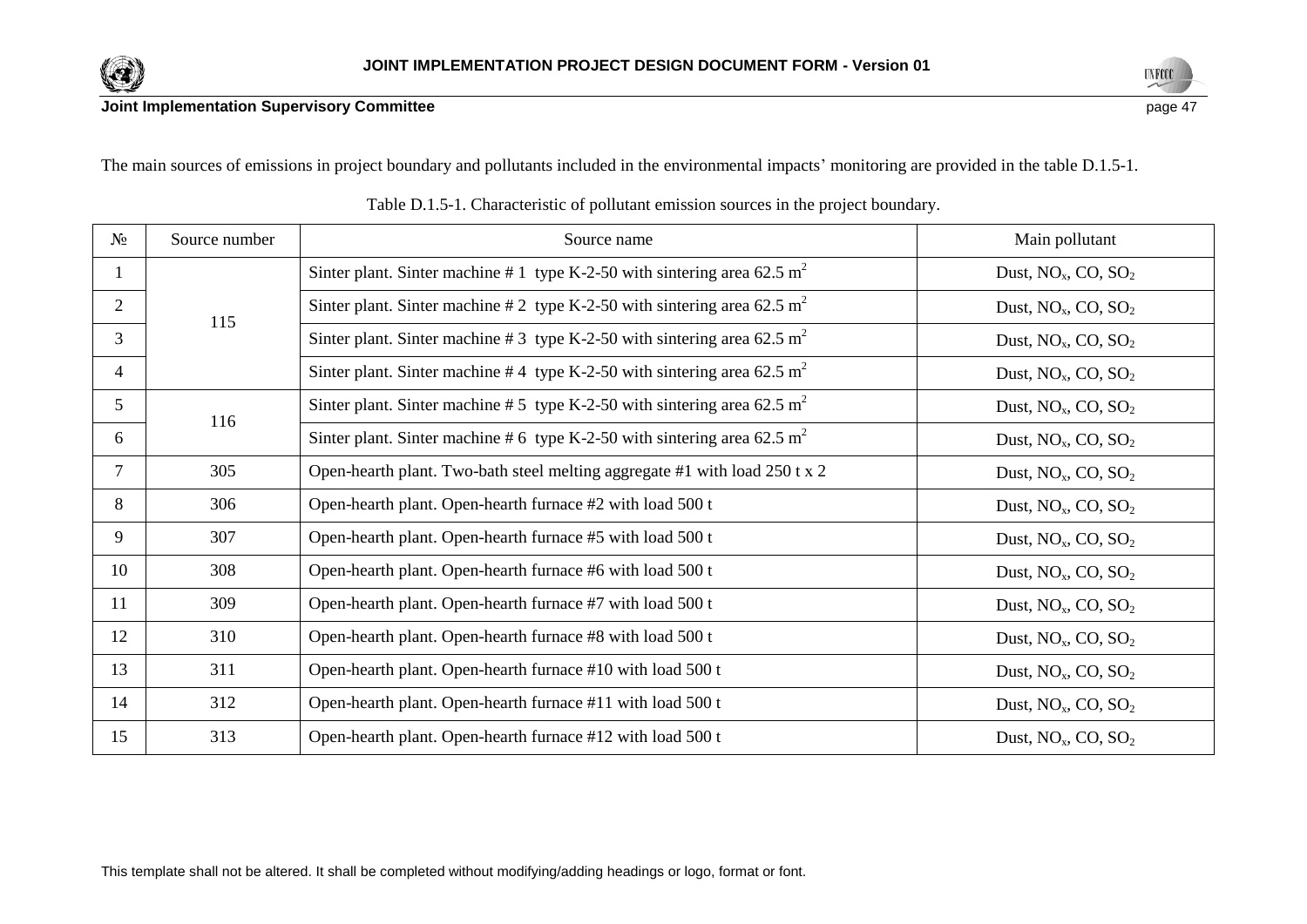

l





The record of the data on the project environmental impacts will be done on the basis of the approved instrumental measuring and calculation methods. The emissions of dust, CO, NO<sub>x</sub> and SO<sub>2</sub> from sinter machines (sources #115-116) and from steel-smelting furnaces (source #305-313) will be measured once a year by Laboratory of the environment protection of the JSC "Zaporizhstal".<sup>28</sup> The annual dust, CO, NO<sub>x</sub> and SO<sub>2</sub> emissions are calculated yearly using the values of specific pollutant emissions from emission sources in steelmaking and sinter plants at the JSC "Zaporizhstal" elaborated by UkrGNTC "Energostal" and approved by Ministry of Environmental protection Ukraine. The results of pollutant emissions measuring are used for control of environmental standards.

The information of the project environmental impacts is to be hold at the JSC "Zaporizhstal" and is to be delivered to the state executive jurisdiction in the form of the state statistics.

| D.2.                                      |                           | Quality control (QC) and quality assurance (QA) procedures undertaken for data monitored:                                                                                                                                                                             |
|-------------------------------------------|---------------------------|-----------------------------------------------------------------------------------------------------------------------------------------------------------------------------------------------------------------------------------------------------------------------|
| Data                                      | Uncertainty level of data | Explain QA/QC procedures planned for these data, or why such procedures are not necessary.                                                                                                                                                                            |
| (Indicate table and                       | (high/medium/low)         |                                                                                                                                                                                                                                                                       |
| <i>ID</i> number)                         |                           |                                                                                                                                                                                                                                                                       |
| Table D.1.1.1<br>ID-1, $FC_{NG.F-1.PJ.m}$ | 1 <sub>ow</sub>           | Measuring devices are calibrated/verified in compliance with the state regulation, in- plant standards and approved<br>methodologies. Department of automatization and metrology of the JSC "Zaporizhstal" is responsible for<br>calibration/verification procedures. |
| Table D.1.1.1<br>ID-2, $FC_{NG.F-2.PJ.m}$ | low                       | Measuring devices are calibrated/verified in compliance with the state regulation, in- plant standards and approved<br>methodologies. Department of automatization and metrology of the JSC "Zaporizhstal" is responsible for<br>calibration/verification procedures. |
| Table D.1.1.1<br>ID-3, $FC_{NG,F-5,PJ,m}$ | 1 <sub>ow</sub>           | Measuring devices are calibrated/verified in compliance with the state regulation, in- plant standards and approved<br>methodologies. Department of automatization and metrology of the JSC "Zaporizhstal" is responsible for<br>calibration/verification procedures. |
| Table D.1.1.1<br>ID-4, $FC_{NG,F-6,PI,m}$ | 1 <sub>ow</sub>           | Measuring devices are calibrated/verified in compliance with the state regulation, in- plant standards and approved<br>methodologies. Department of automatization and metrology of the JSC "Zaporizhstal" is responsible for<br>calibration/verification procedures. |
| Table D.1.1.1<br>ID-5, $FC_{NG,F-7,PJ,m}$ | low                       | Measuring devices are calibrated/verified in compliance with the state regulation, in- plant standards and approved<br>methodologies. Department of automatization and metrology of the JSC "Zaporizhstal" is responsible for<br>calibration/verification procedures. |

 $^{28}$  Laboratory of the environment protection of the JSC "Zaporizhstal" has a necessary accreditation.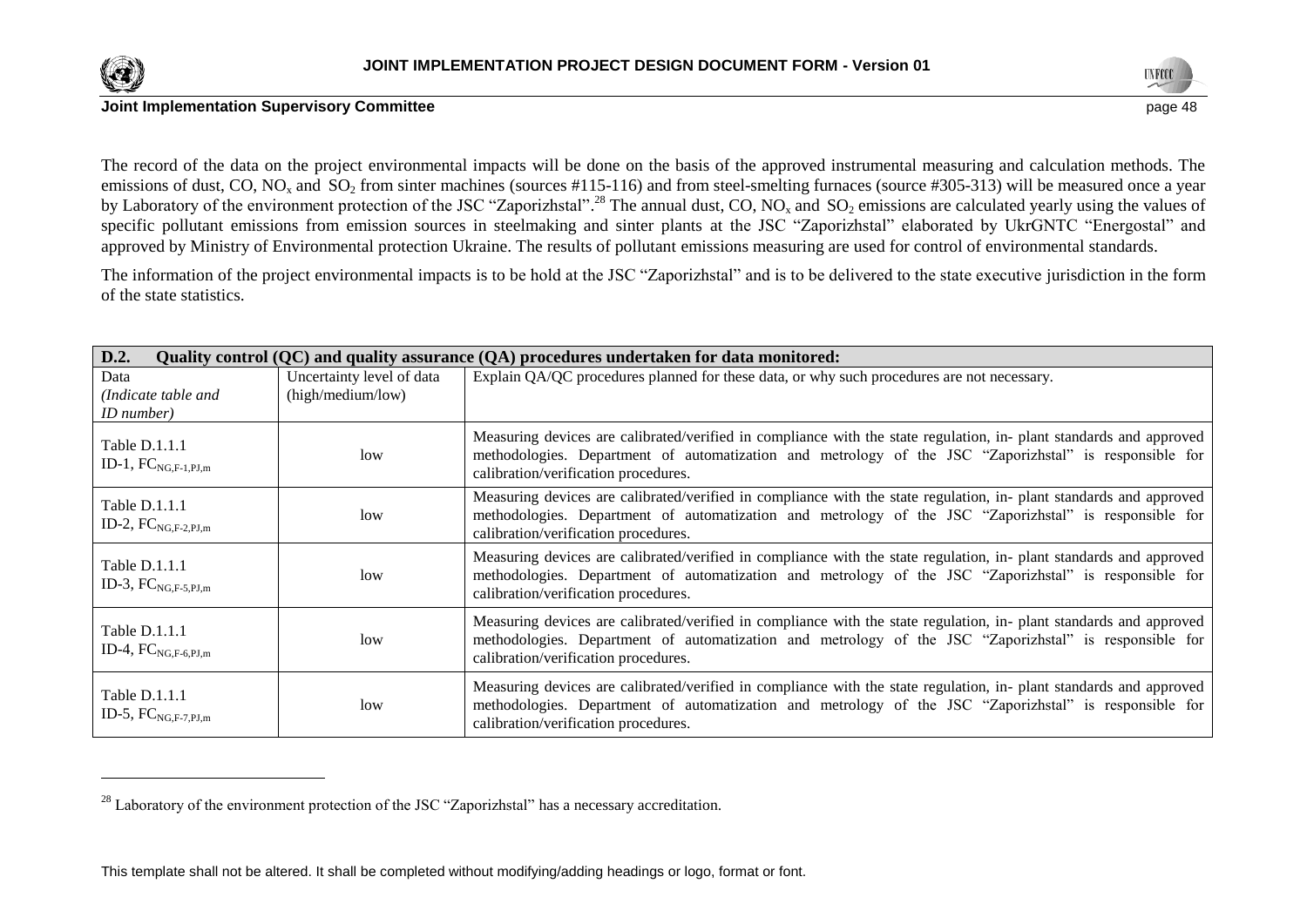

Table D.1.1.1 ID-6,  $FC_{NG,F-8,PJ,m}$ 

Table D.1.1.1 ID-7,  $FC_{NG,F-10,PJ,m}$ 

Table D.1.1.1 ID-8,  $FC_{NG.F-11.PJ,m}$ 

Table D.1.1.1 ID-9,  $FC_{NGF-12,PIm}$ 

Table D.1.1.1 ID-10,

FCNG,SINTERPLANT,PJ,m

Table D.1.1.1, D.1.1.3



#### **Joint Implementation Supervisory Committee** page 49

| low | Measuring devices are calibrated/verified in compliance with the state regulation, in- plant standards and approved<br>methodologies. Department of automatization and metrology of the JSC "Zaporizhstal" is responsible for<br>calibration/verification procedures. |
|-----|-----------------------------------------------------------------------------------------------------------------------------------------------------------------------------------------------------------------------------------------------------------------------|
| low | Measuring devices are calibrated/verified in compliance with the state regulation, in-plant standards and approved<br>methodologies. Department of automatization and metrology of the JSC "Zaporizhstal" is responsible for<br>calibration/verification procedures.  |
| low | Measuring devices are calibrated/verified in compliance with the state regulation, in- plant standards and approved<br>methodologies. Department of automatization and metrology of the JSC "Zaporizhstal" is responsible for<br>calibration/verification procedures. |
| low | Measuring devices are calibrated/verified in compliance with the state regulation, in- plant standards and approved<br>methodologies. Department of automatization and metrology of the JSC "Zaporizhstal" is responsible for<br>calibration/verification procedures. |
| low | Measuring devices are calibrated/verified in compliance with the state regulation, in- plant standards and approved<br>methodologies. Department of automatization and metrology of the JSC "Zaporizhstal" is responsible for                                         |

low The natural gas supplier provides certificates with physical-chemistry parameters of natural gas. Additional

| ID-11.1 $W_{i,NG,m}$                                       | $\cdots$ | procedures of quality control are not foreseen.                                                                                                                                                                                                                       |
|------------------------------------------------------------|----------|-----------------------------------------------------------------------------------------------------------------------------------------------------------------------------------------------------------------------------------------------------------------------|
| Table D.1.1.1, D.1.1.3<br>ID-11.2 NCV $_{\text{NGm}}$      | low      | The natural gas supplier provides certificates with physical-chemistry parameters of natural gas. Additional<br>procedures of quality control are not foreseen.                                                                                                       |
| Table D.1.1.3<br>ID-12, $P_{\text{STEEL},\text{F-i,PI,m}}$ | low      | Measuring devices are calibrated/verified in compliance with the state regulation, in- plant standards and approved<br>methodologies. Department of automatization and metrology of the JSC "Zaporizhstal" is responsible for<br>calibration/verification procedures. |
| Table $D.1.1.3$<br>ID-13, $P_{SINTER,PI,m}$                | low      | Measuring devices are calibrated/verified in compliance with the state regulation, in- plant standards and approved<br>methodologies. Department of automatization and metrology of the JSC "Zaporizhstal" is responsible for<br>calibration/verification procedures. |

calibration/verification procedures.

If the expected monitoring data are not available during the monitoring period because of measuring devices malfunction the monitoring data are to be calculated based on average data for previous period (for natural gas consumption, sinter production and natural gas chemical composition) and determined based on certificates of melting (for steel production).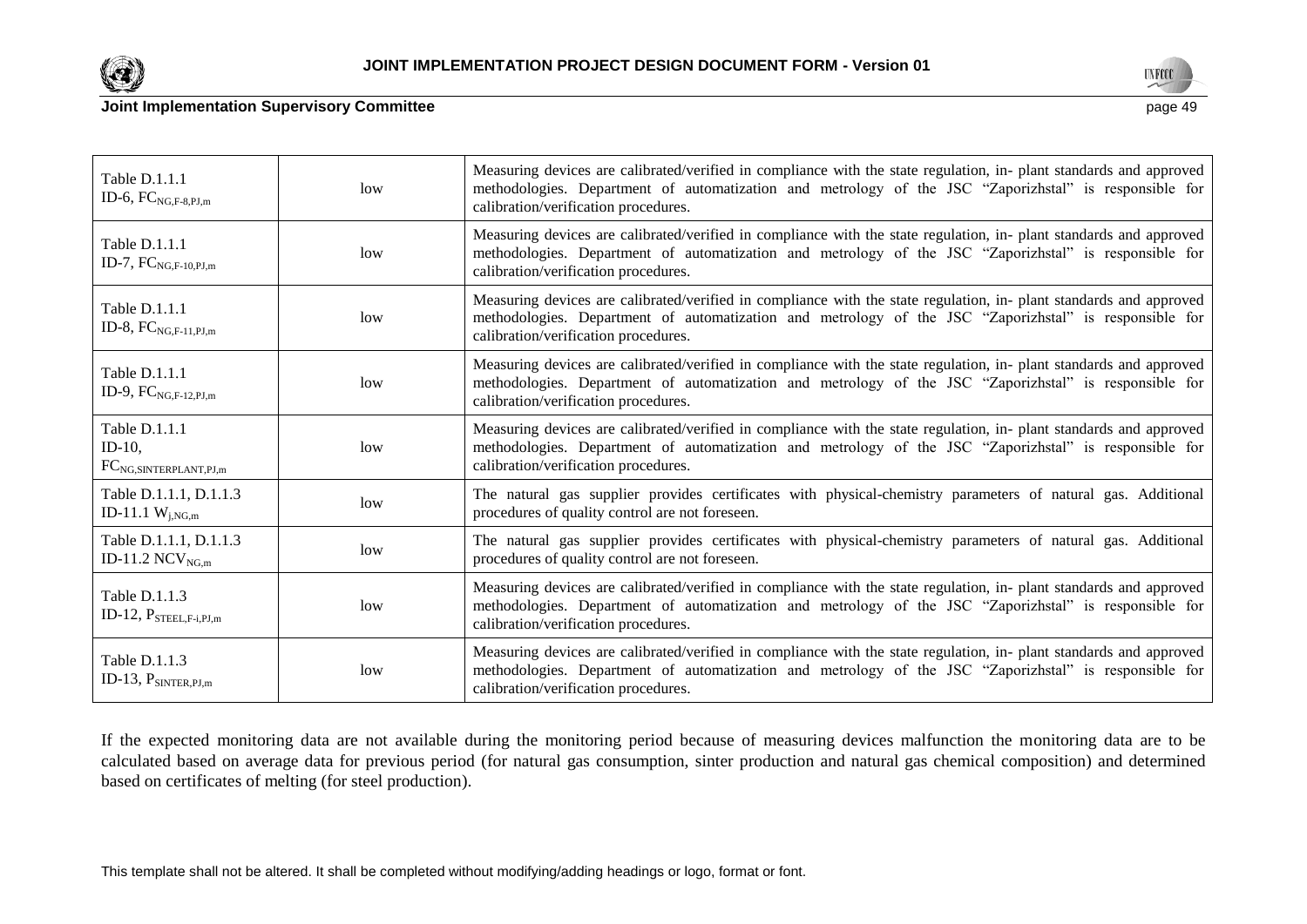



#### **D.3. Please describe the operational and management structure that the project operator will apply in implementing the monitoring plan:**

The initial data for calculation of GHG emission reductions (according to tables D.1.1.1 and D.1.1.3) will be prepared monthly by the chief power engineer department, open-hearth plant and sinter plant based on primary data collected by department of product-weighting systems (DPWS), control equipment and automatization (CEA) department and supplier of natural gas. The Laboratory for environmental protection of the JSC "Zaporizhstal" collects all monitoring data and calculates the GHG emission reductions. The detailed scheme of the monitoring data collection, delivery and processing is provided in the Fig. 3-1.

The monitoring data are recorded and archived in the following documents:

- − Technical reports of the open-hearth plant (measuring data of steel production in steel-smelting furnaces and calculated by central laboratory data of natural gas consumption in steel-smelting furnaces) – prepared by Open-hearth plant;
- − Technical reports of the sinter plant (measuring data of sinter production) prepared by Sinter plant;
- − Reports of gaseous department (measuring data of natural gas consumption in sinter plant) prepared by Chief power engineer department;
- − Certificates with physical-chemistry parameters of natural gas (measuring data of chemical composition of natural gas) prepared by Supplier of natural gas.

The calculation of the actual reduction of the GHG emissions will be provided monthly by the engineer of the Laboratory for environmental protection in compliance with the formulae given in the sections D.1.1.2 and D.1.1.4. To monitor the reduction of the GHG emissions a calculation model will be used, it is elaborated in Excel. The monitoring report will be prepared yearly by Laboratory for the environmental protection of JSC "Zaporizhstal" and CJSC "National Carbon Sequestration Foundation".

The procedures of the initial data collection for the reduction of the GHG emissions monitoring, the data delivering and processing, GHG reduction calculation and monitoring report preparation will be included to the existing reporting system of the JSC "Zaporizhstal" (Standard JSC "Zaporizhstal" STP 8.2-13-10 "GHG emissions reduction monitoring"). The initial data to calculate the reduction of the GHG emissions and the results of the calculations will be archived in the Laboratory for environmental protection during the crediting period and two years after this.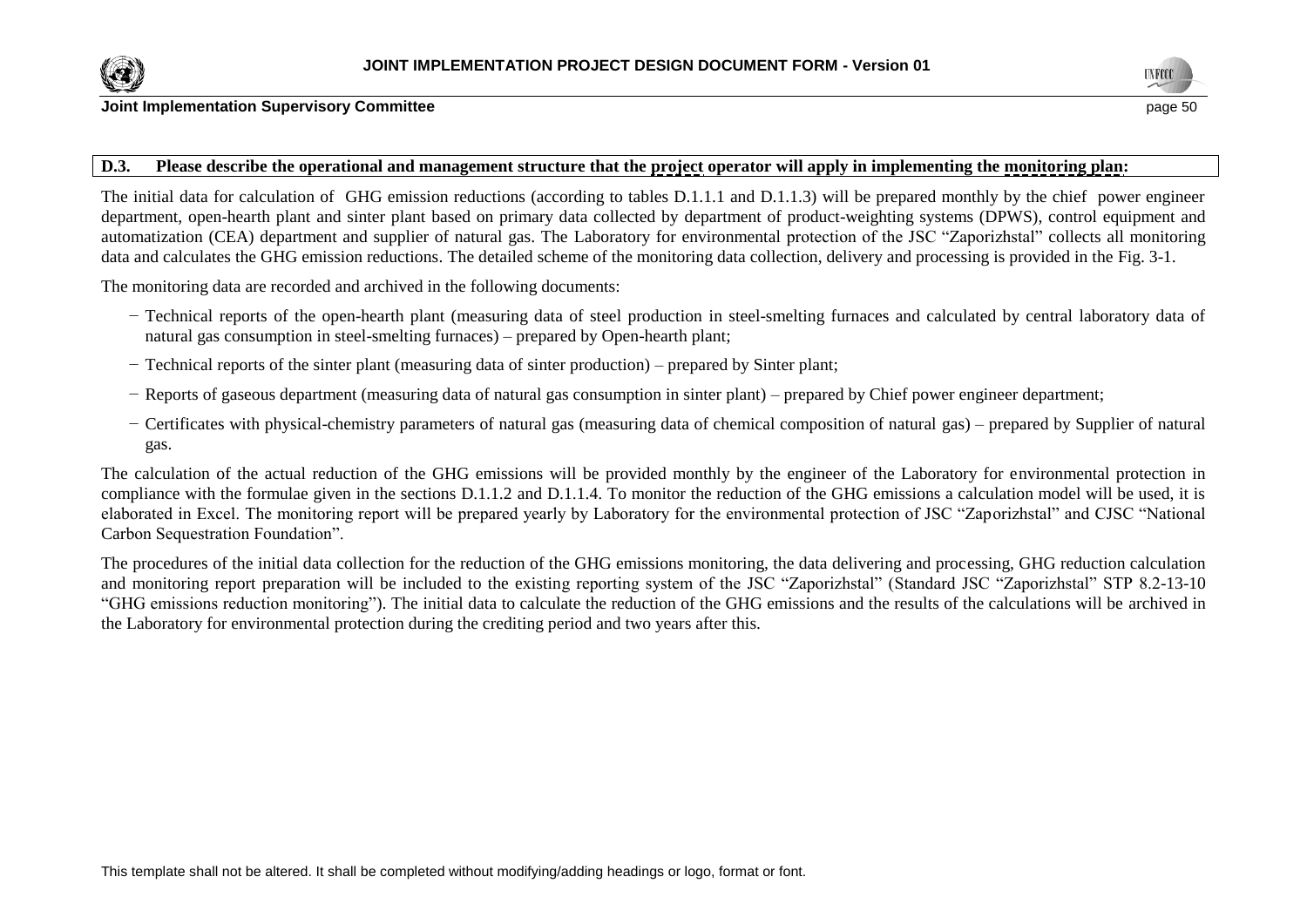

 $\overline{a}$ 







 $^{29}$  CEA – control equipment and automatization; Bureau of IHE and FER – bureau of industrial heat energy and fuel and energy recording; DPWS – Department of productweighting systems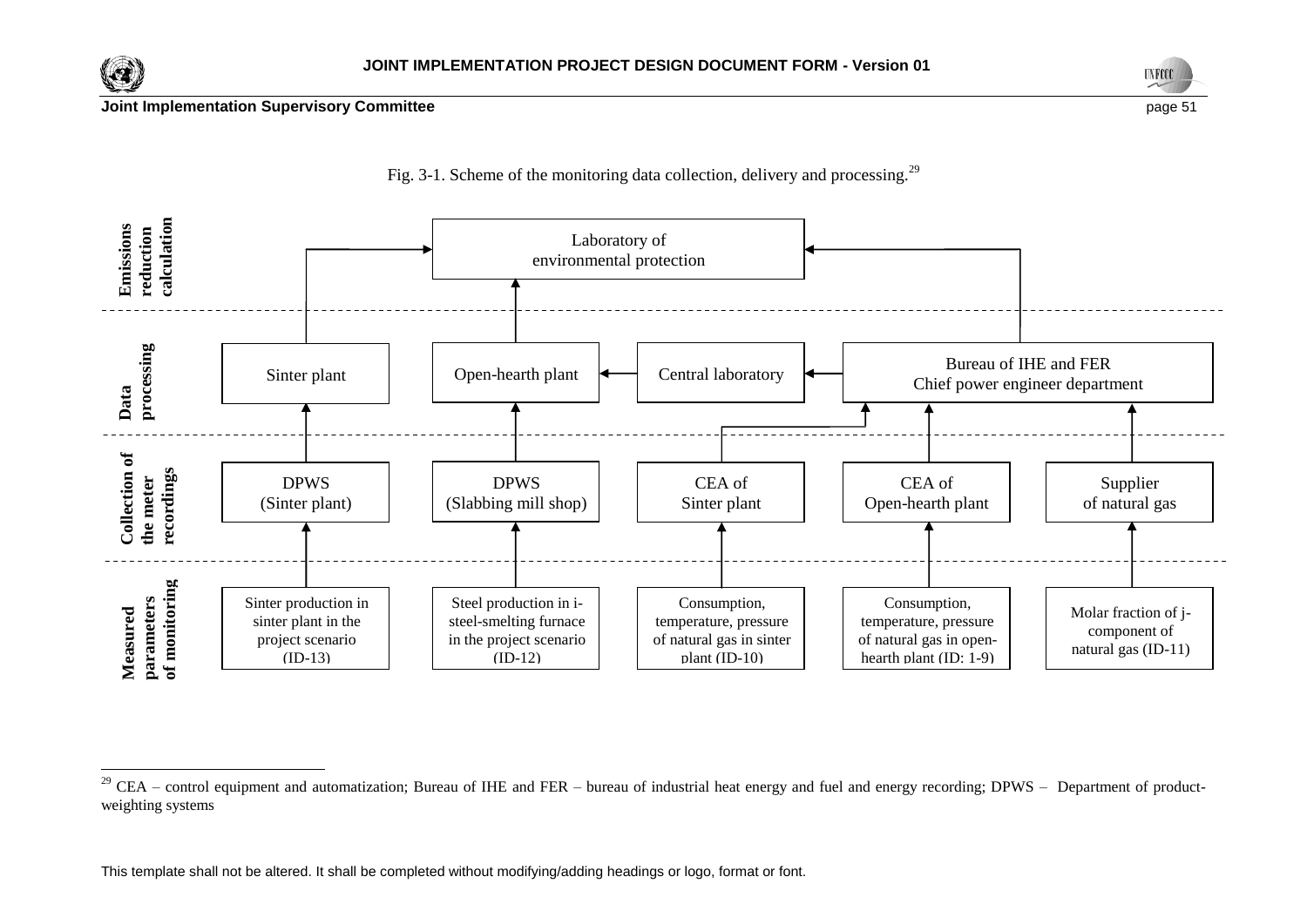



**D.4. Name of person(s)/entity(ies) establishing the monitoring plan:**

The monitoring plan has been developed by:

CJSC "National Carbon Sequestration Foundation"

Contact person: Mr. Roman Kazakov, principal specialist

Tel.: +7 499 788 78 35 ext. 113

Fax: +7 499 788 78 35 ext. 107

E-mail: [kazakovra@ncsf.ru](mailto:kazakovra@ncsf.ru)

CJSC "National Carbon Sequestration Foundation" is not a project participant.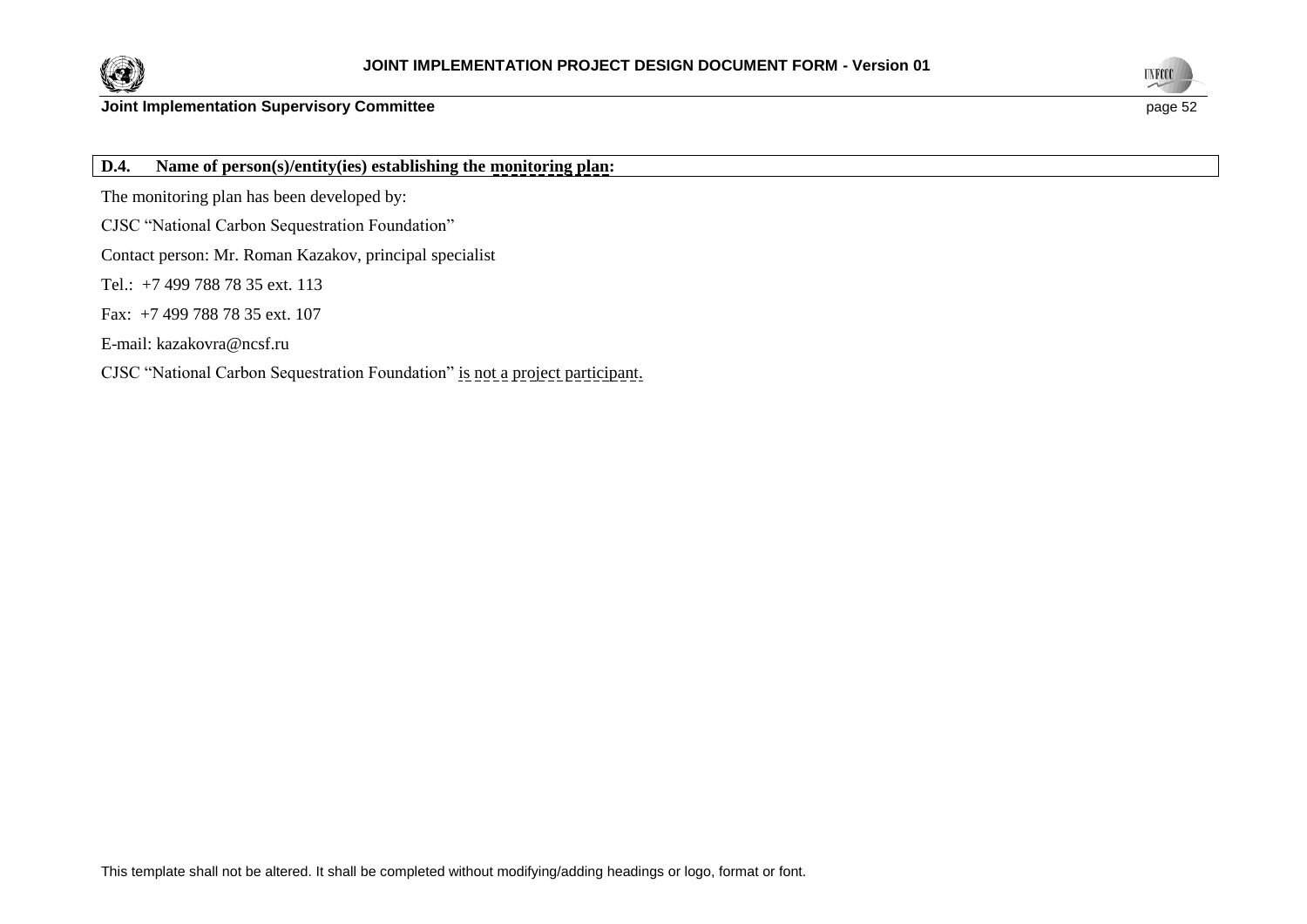**UNFOCO** 

#### **SECTION E. Estimation of greenhouse gas emission reductions**

Estimation of GHG emissions in project and baseline scenario and GHG emission reductions is made based on actual data for 2006-2009 and forecasted data for 2010-2016 using the formulae given in the section  $D^{30}$ 

#### **E.1. Estimated project emissions:**

#### Table E.1-1. Estimated project emissions before the first commitment period

| $N_2$ | Emission source         | Unit                           | 2006    | 2007    |
|-------|-------------------------|--------------------------------|---------|---------|
|       | Steelmaking plant       | tCO <sub>2</sub><br>equivalent | 473,327 | 458,255 |
|       | Sinter plant            | tCO <sub>2</sub><br>equivalent | 16,076  | 45,282  |
| 3.    | Total project emissions | tCO <sub>2</sub><br>equivalent | 489,403 | 503,537 |

#### Table E.1-2. Estimated project emissions during the first commitment period

| $N_2$ | Emission source         | Unit                           | 2008    | 2009    | 2010    | 2011    | 2012    |
|-------|-------------------------|--------------------------------|---------|---------|---------|---------|---------|
|       | Steelmaking plant       | tCO <sub>2</sub><br>equivalent | 423,739 | 313,131 | 355,365 | 374,428 | 404,446 |
|       | Sinter plant            | tCO <sub>2</sub><br>equivalent | 40,165  | 33,762  | 37,805  | 38,577  | 39,348  |
|       | Total project emissions | tCO <sub>2</sub><br>equivalent | 463,904 | 346,893 | 393,170 | 413,005 | 443,794 |

#### Table E.1-3. Estimated project emissions after the first commitment period

| $N_2$ | Emission source         | Unit                           | 2013    | 2014    | 2015    | 2016    |
|-------|-------------------------|--------------------------------|---------|---------|---------|---------|
| 1.    | Steelmaking plant       | tCO <sub>2</sub><br>equivalent | 411,819 | 411,819 | 411,819 | 411,819 |
| 2.    | Sinter plant            | tCO <sub>2</sub><br>equivalent | 39,348  | 39,348  | 39,348  | 39,348  |
| 3.    | Total project emissions | tCO <sub>2</sub><br>equivalent | 451,167 | 451,167 | 451,167 | 451,167 |

#### **E.2. Estimated leakage:**

l

The leakage is negligible. See the section B.3. of the PDD.

<sup>&</sup>lt;sup>30</sup> Calculation of GHG emission reductions including initial data is attached in excel file.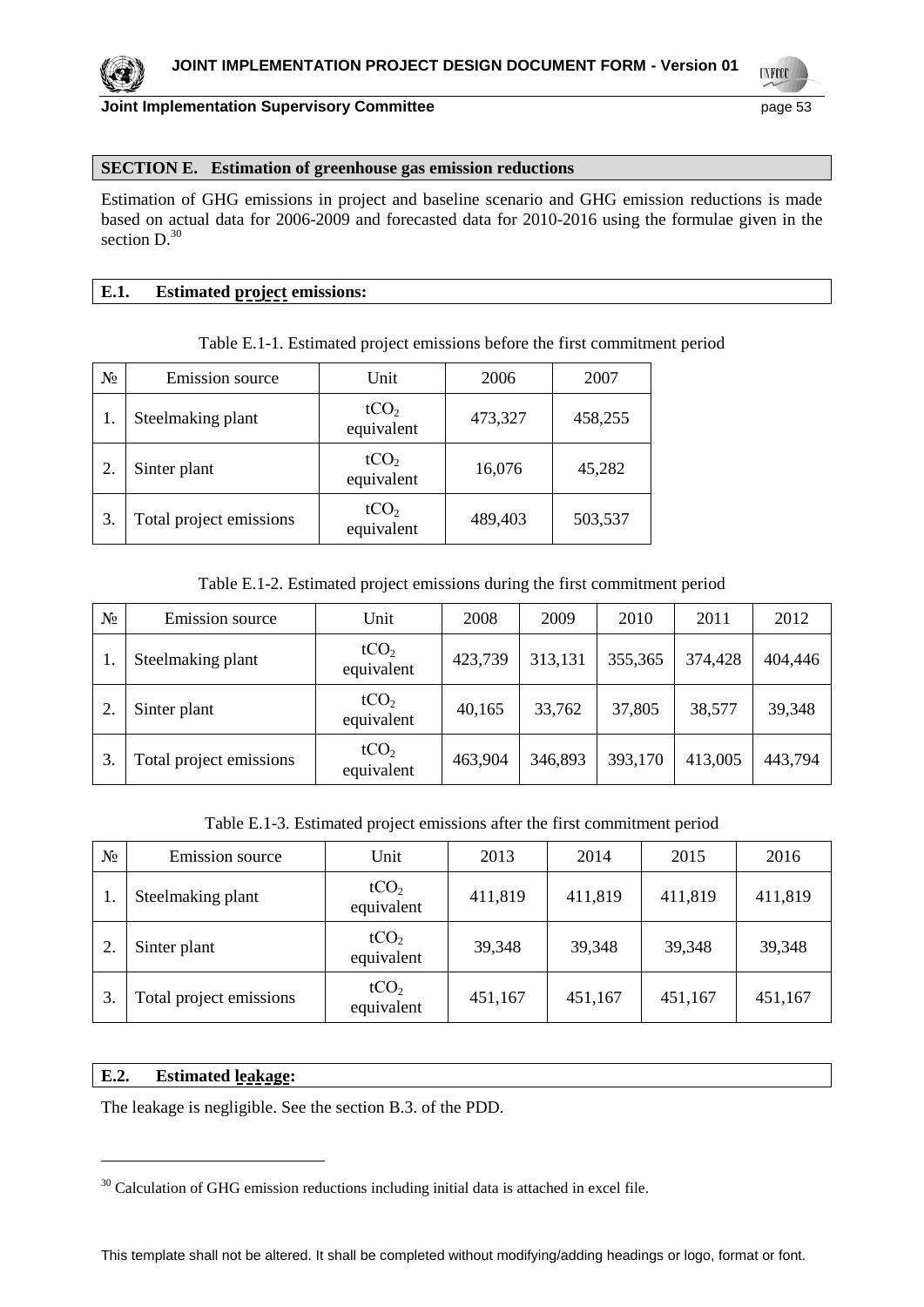**UNFCCC** 

#### **E.3. The sum of E.1. and E.2.:**

| Table E.3-1. Estimated project emissions and leakage before the first commitment period |        |      |      |  |
|-----------------------------------------------------------------------------------------|--------|------|------|--|
| Parameter                                                                               | I Init | 2006 | 2007 |  |

| $N_2$ | Parameter        | Unit                           | 2006    | 2007    |
|-------|------------------|--------------------------------|---------|---------|
| 1.    | Project scenario | tCO <sub>2</sub><br>equivalent | 489,403 | 503,537 |
| 2.    | Leakage          | tCO <sub>2</sub><br>equivalent |         |         |
| 3.    | Total emissions  | tCO <sub>2</sub><br>equivalent | 489,403 | 503,537 |

Table E.3-2. Estimated project emissions and leakage during the first commitment period

| $N_2$ | Parameter        | Unit                           | 2008    | 2009    | 2010    | 2011    | 2012    |
|-------|------------------|--------------------------------|---------|---------|---------|---------|---------|
| 1.    | Project scenario | tCO <sub>2</sub><br>equivalent | 463,904 | 346,893 | 393,170 | 413,005 | 443,794 |
| 2.    | Leakage          | tCO <sub>2</sub><br>equivalent |         |         |         |         |         |
| 3.    | Total emissions  | tCO <sub>2</sub><br>equivalent | 463,904 | 346,893 | 393,170 | 413,005 | 443,794 |

#### Table E.3-3. Estimated project emissions and leakage after the first commitment period

| $N_2$ | Parameter        | Unit                           | 2013    | 2014    | 2015    | 2016    |
|-------|------------------|--------------------------------|---------|---------|---------|---------|
| 1.    | Project scenario | tCO <sub>2</sub><br>equivalent | 451,167 | 451,167 | 451,167 | 451,167 |
| 2.    | Leakage          | tCO <sub>2</sub><br>equivalent |         |         |         |         |
| 3.    | Total emissions  | tCO <sub>2</sub><br>equivalent | 451,167 | 451,167 | 451,167 | 451,167 |

# **E.4. Estimated baseline emissions:**

|  |  |  | Table E.4-1. Estimated baseline emissions before the first commitment period |  |
|--|--|--|------------------------------------------------------------------------------|--|
|  |  |  |                                                                              |  |

| $N_2$ | <b>Emission</b> source   | Unit                           | 2006    | 2007    |
|-------|--------------------------|--------------------------------|---------|---------|
|       | Steelmaking plant        | tCO <sub>2</sub><br>equivalent | 569,808 | 578,155 |
|       | Sinter plant             | tCO <sub>2</sub><br>equivalent | 18,078  | 52,638  |
| 3.    | Total baseline emissions | tCO <sub>2</sub><br>equivalent | 587,886 | 630,793 |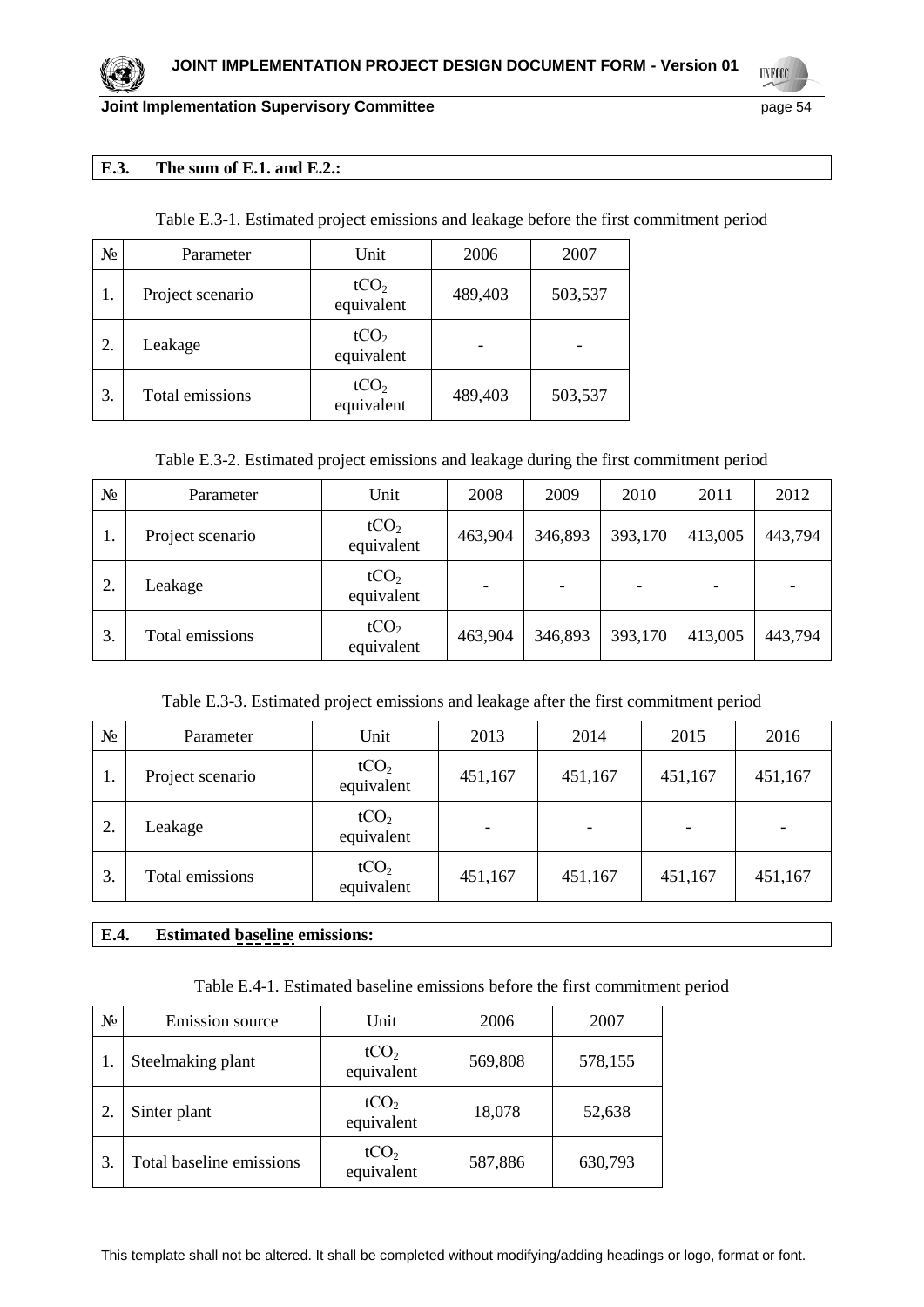

**Joint Implementation Supervisory Committee Access 2018 12:33 Page 55** page 55

**UNFOCO** 

| No | Emission source          | Unit                           | 2008    | 2009    | 2010    | 2011    | 2012    |
|----|--------------------------|--------------------------------|---------|---------|---------|---------|---------|
|    | Steelmaking plant        | tCO <sub>2</sub><br>equivalent | 503,739 | 402,302 | 432,543 | 455,747 | 492,284 |
|    | Sinter plant             | tCO <sub>2</sub><br>equivalent | 50,943  | 44,388  | 45,772  | 46,707  | 47,641  |
|    | Total baseline emissions | tCO <sub>2</sub><br>equivalent | 554,682 | 446,690 | 478,315 | 502,454 | 539,925 |

Table E.4-2. Estimated baseline emissions during the first commitment period

Table E.4-3. Estimated baseline emissions after the first commitment period

| N∘ | Emission source          | Unit                           | 2013    | 2014    | 2015    | 2016    |
|----|--------------------------|--------------------------------|---------|---------|---------|---------|
|    | Steelmaking plant        | tCO <sub>2</sub><br>equivalent | 501,258 | 501,258 | 501,258 | 501,258 |
|    | Sinter plant             | tCO <sub>2</sub><br>equivalent | 47,641  | 47,641  | 47,641  | 47,641  |
|    | Total baseline emissions | tCO <sub>2</sub><br>equivalent | 548,899 | 548,899 | 548,899 | 548,899 |

# **E.5. Difference between E.4. and E.3. representing the emission reductions of the project:**

Table E.5-1. Estimated emission reductions before the first commitment period

| N <sub>0</sub> | Parameter                                                                                     | Unit                           | 2006   | 2007    |
|----------------|-----------------------------------------------------------------------------------------------|--------------------------------|--------|---------|
|                | Difference between E.4.<br>and E.3. representing the<br>emission reductions of the<br>project | tCO <sub>2</sub><br>equivalent | 98,483 | 127,256 |

Table E.5-2. Estimated emission reductions during the first commitment period

| $N_{2}$ | Parameter                                                                                     | Unit                           | 2008   | 2009   | 2010   | 2011   | 2012   |
|---------|-----------------------------------------------------------------------------------------------|--------------------------------|--------|--------|--------|--------|--------|
|         | Difference between E.4.<br>and E.3. representing the<br>emission reductions of the<br>project | tCO <sub>2</sub><br>equivalent | 90,778 | 99,797 | 85,145 | 89,449 | 96,131 |

Table E.5-3. Estimated emission reductions after the first commitment period

| $N_{2}$ | Parameter                                                                                     | Unit                           | 2013   | 2014   | 2015   | 2016   |
|---------|-----------------------------------------------------------------------------------------------|--------------------------------|--------|--------|--------|--------|
|         | Difference between E.4.<br>and E.3. representing the<br>emission reductions of the<br>project | tCO <sub>2</sub><br>equivalent | 97,732 | 97,732 | 97,732 | 97,732 |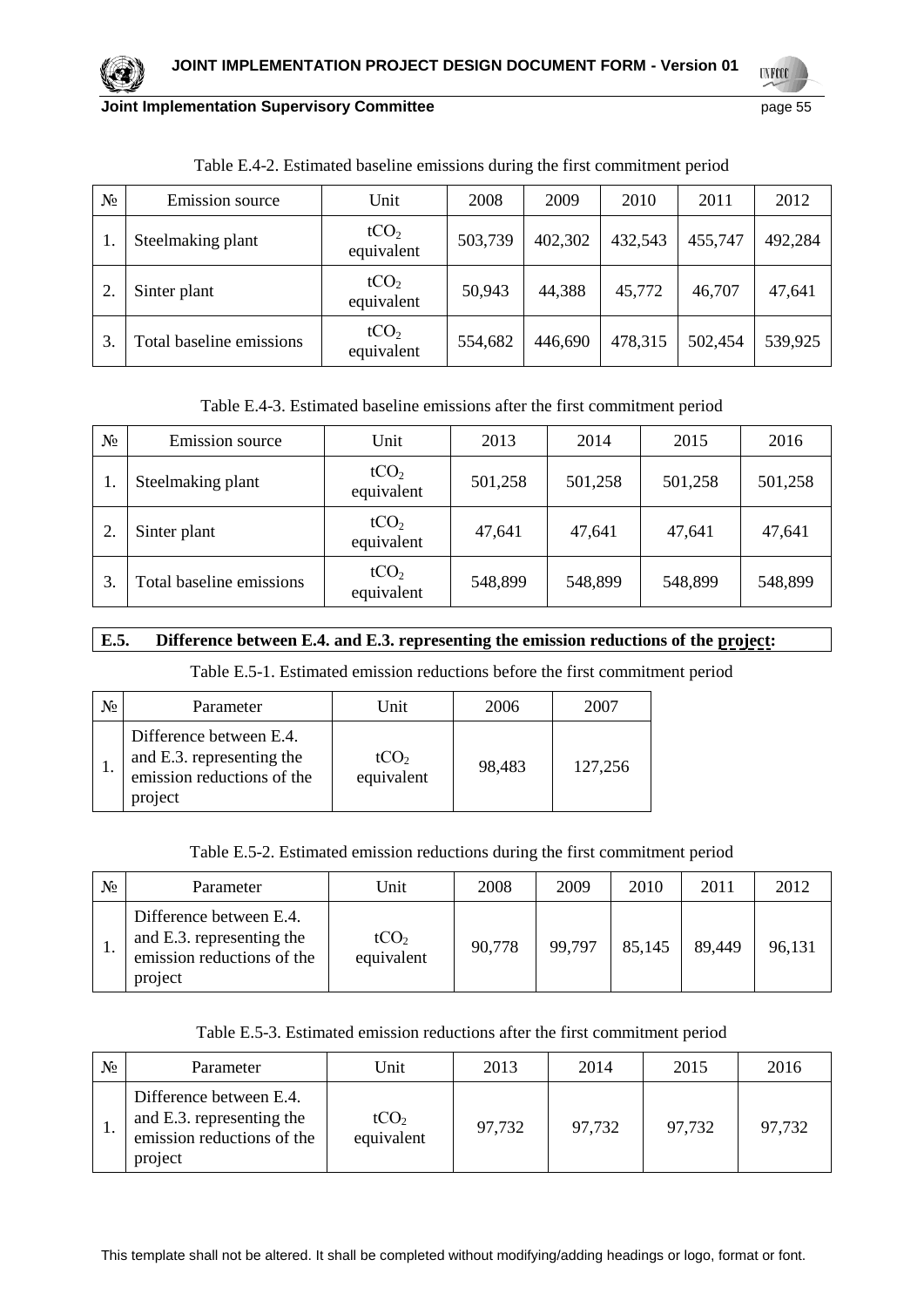**UNFCCC** 

### **E.6. Table providing values obtained when applying formulae above:**

| Table E.6-1. Table containing results of emission reductions estimation before the first commitment |  |  |  |  |  |  |  |  |
|-----------------------------------------------------------------------------------------------------|--|--|--|--|--|--|--|--|
| period                                                                                              |  |  |  |  |  |  |  |  |
|                                                                                                     |  |  |  |  |  |  |  |  |

| Year                                                  | Estimated<br>project<br>emissions<br>(tonnes of<br>CO <sub>2</sub><br>equivalent) | Estimated<br>leakage<br>(tonnes of<br>CO <sub>2</sub><br>equivalent) | Estimated<br>baseline<br>emissions<br>(tonnes of<br>CO <sub>2</sub><br>equivalent) | Estimated<br>emission<br>reductions<br>(tonnes of<br>CO <sub>2</sub><br>equivalent) |
|-------------------------------------------------------|-----------------------------------------------------------------------------------|----------------------------------------------------------------------|------------------------------------------------------------------------------------|-------------------------------------------------------------------------------------|
| 2006                                                  | 489,403                                                                           |                                                                      | 587,886                                                                            | 98,483                                                                              |
| 2007                                                  | 503,537                                                                           |                                                                      | 630,793                                                                            | 127,256                                                                             |
| Total<br>(tonnes of<br>CO <sub>2</sub><br>equivalent) | 992,940                                                                           |                                                                      | 1,218,679                                                                          | 225,739                                                                             |

Table E.6-2. Table containing results of emission reductions estimation during the first commitment period

| Year                                                  | Estimated<br>project<br>emissions<br>(tonnes of<br>CO <sub>2</sub><br>equivalent) | Estimated<br>leakage<br>(tonnes of<br>CO <sub>2</sub><br>equivalent) | Estimated<br>baseline<br>emissions<br>(tonnes of<br>CO <sub>2</sub><br>equivalent) | Estimated<br>emission<br>reductions<br>(tonnes of<br>CO <sub>2</sub><br>equivalent) |
|-------------------------------------------------------|-----------------------------------------------------------------------------------|----------------------------------------------------------------------|------------------------------------------------------------------------------------|-------------------------------------------------------------------------------------|
| 2008                                                  | 463,904                                                                           |                                                                      | 554,682                                                                            | 90,778                                                                              |
| 2009                                                  | 346,893                                                                           |                                                                      | 446,690                                                                            | 99,797                                                                              |
| 2010                                                  | 393,170                                                                           |                                                                      | 478,315                                                                            | 85,145                                                                              |
| 2011                                                  | 413,005                                                                           |                                                                      | 502,454                                                                            | 89,449                                                                              |
| 2012                                                  | 443,794                                                                           |                                                                      | 539,925                                                                            | 96,131                                                                              |
| Total<br>(tonnes of<br>CO <sub>2</sub><br>equivalent) | 2,060,766                                                                         |                                                                      | 2,522,066                                                                          | 461,300                                                                             |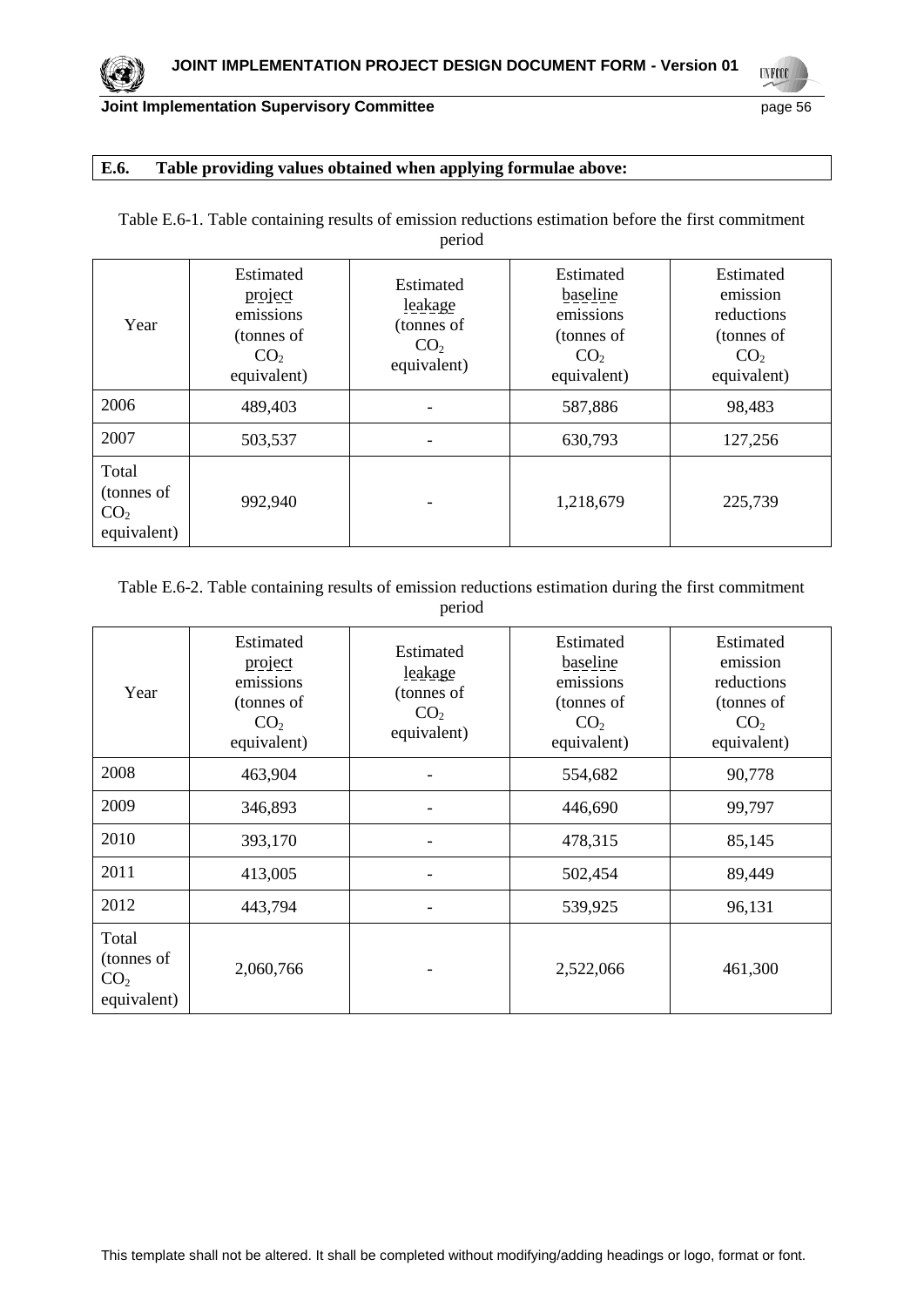

**UNFCCC** 

| Year                                                  | Estimated<br>project<br>emissions<br>(tonnes of<br>CO <sub>2</sub><br>equivalent) | Estimated<br>leakage<br>(tonnes of<br>CO <sub>2</sub><br>equivalent) | Estimated<br>baseline<br>emissions<br>(tonnes of<br>CO <sub>2</sub><br>equivalent) | Estimated<br>emission<br>reductions<br>(tonnes of<br>CO <sub>2</sub><br>equivalent) |
|-------------------------------------------------------|-----------------------------------------------------------------------------------|----------------------------------------------------------------------|------------------------------------------------------------------------------------|-------------------------------------------------------------------------------------|
| 2013                                                  | 451,167                                                                           |                                                                      | 548,899                                                                            | 97,732                                                                              |
| 2014                                                  | 451,167                                                                           |                                                                      | 548,899                                                                            | 97,732                                                                              |
| 2015                                                  | 451,167                                                                           |                                                                      | 548,899                                                                            | 97,732                                                                              |
| 2016                                                  | 451,167                                                                           | -                                                                    | 548,899                                                                            | 97,732                                                                              |
| Total<br>(tonnes of<br>CO <sub>2</sub><br>equivalent) | 1,804,668                                                                         |                                                                      | 2,195,596                                                                          | 390,928                                                                             |

# Table E.6-3. Table containing results of emission reductions estimation after the first commitment period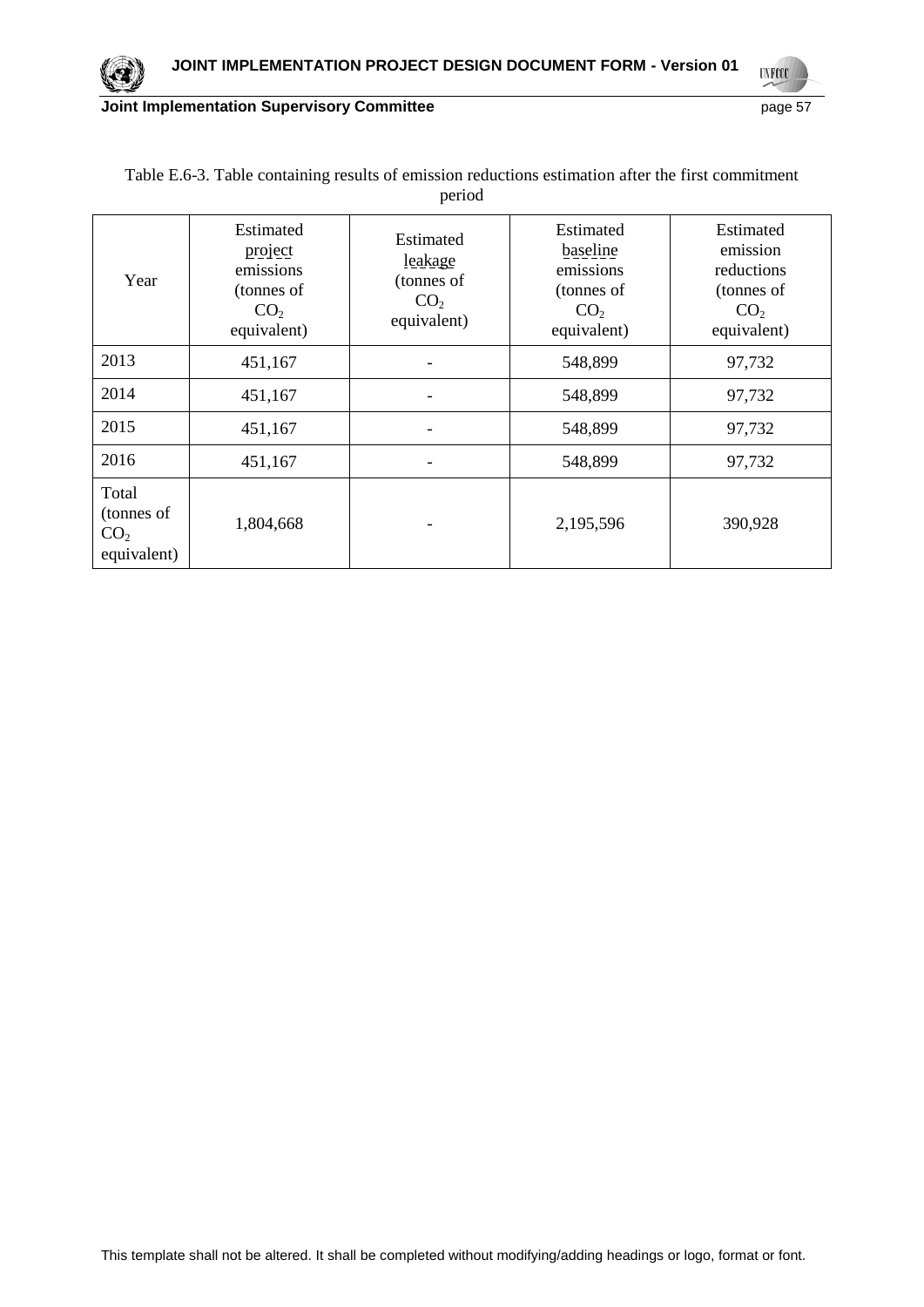**Joint Implementation Supervisory Committee According to the Control of the Control of the Control of the Control of the Page 58** 

**UNFOCO** 

#### **SECTION F. Environmental impacts**

#### F.1. Documentation on the analysis of the environmental impacts of the project, including **transboundary impacts, in accordance with procedures as determined by the host Party:**

In accordance with state regulations $31$  the environmental impact assessment is to be provided before construction, expansion and reconstruction of industrial or civil objects. The considered project of the JSC "Zaporizhstal" is not complying with mentioned area of an environmental impact assessment therefore the environmental impact assessment was not undertaken.

The project implementation provides to the decrease of negative environmental impact because of pollutant emission reductions from fuel combustion (table F.1-1). There are not other environmental impacts factors by project implementation as waste water, industrial waste, electro-magnetic and ionizing radiation, etc.

Table F.1-1. Average pollutant emissions before (2004-2005) and after (2006-2007) project implementation in open-hearth plant JSC "Zaporizhstal", t/year<sup>32</sup>

| N₫ | Pollutant       | 2004-2005 | 2006-2007 | Change       |
|----|-----------------|-----------|-----------|--------------|
|    | $NO_{x}$        | 3,080.721 | 1,247.215 | $-1,833.506$ |
|    | SO <sub>2</sub> | 130.517   | 13.563    | $-116.954$   |
| 2  | CO.             | 1,966.083 | 278.706   | $-1,687.377$ |
| 4  | Total           | 5,177.320 | 1,539.483 | $-3,637.837$ |

The above provided data show that the project does not lead to negative impacts on the environment and transboundary effect.

The following actions are undertaken for environment protection in steel and sinter plants JSC "Zaporizhstal":

− Atmosphere:

 $\overline{a}$ 

Sinter machine #1 is equipped with a two-stage gas treatment unit consisting of dry inertial dust collector (1 stage) and 2 MP-VTI scrubbers (2 stage), preceded by a dusting of the steel lattice plates irrigated water;

Sinter machine # 2-4 are equipped with a two-stage gas treatment unit consisting of 5 operating in parallel Venturi tubes (1 stage) and 2 MP-VTI scrubbers (2 stage) with irrigated walls;

Sinter machine # 5-6 are equipped with a gas treatment unit consisting of 6 cyclones CN-15, 2 horizontal slotted Venturi tubes and scrubbers - spray catcher 8-SKU 1,2;

Open-hearth furnaces and two-bath steel melting aggregate are equipped with a two-stage gas treatment unit consisting of 10 operating in parallel Venturi tubes and spray catcher system (two cyclones - spray catcher, tank, mud sump).

<sup>&</sup>lt;sup>31</sup> DBN A.2.2-1-2003 "Project making. Containing of environmental impact assessment (EIA) while project and construction of factories, buildings and facilities" approved by order of Gosstroy of Ukraine from 15.12.2003 # 214 and implemented since 01.04.2004.

 $32$  Air pollutant emissions in sinter plant and dust emissions from steel-smelting furnaces were not changed. Data source: Reports on air protection for 2004-2007. Form № 2-TP Air (annual).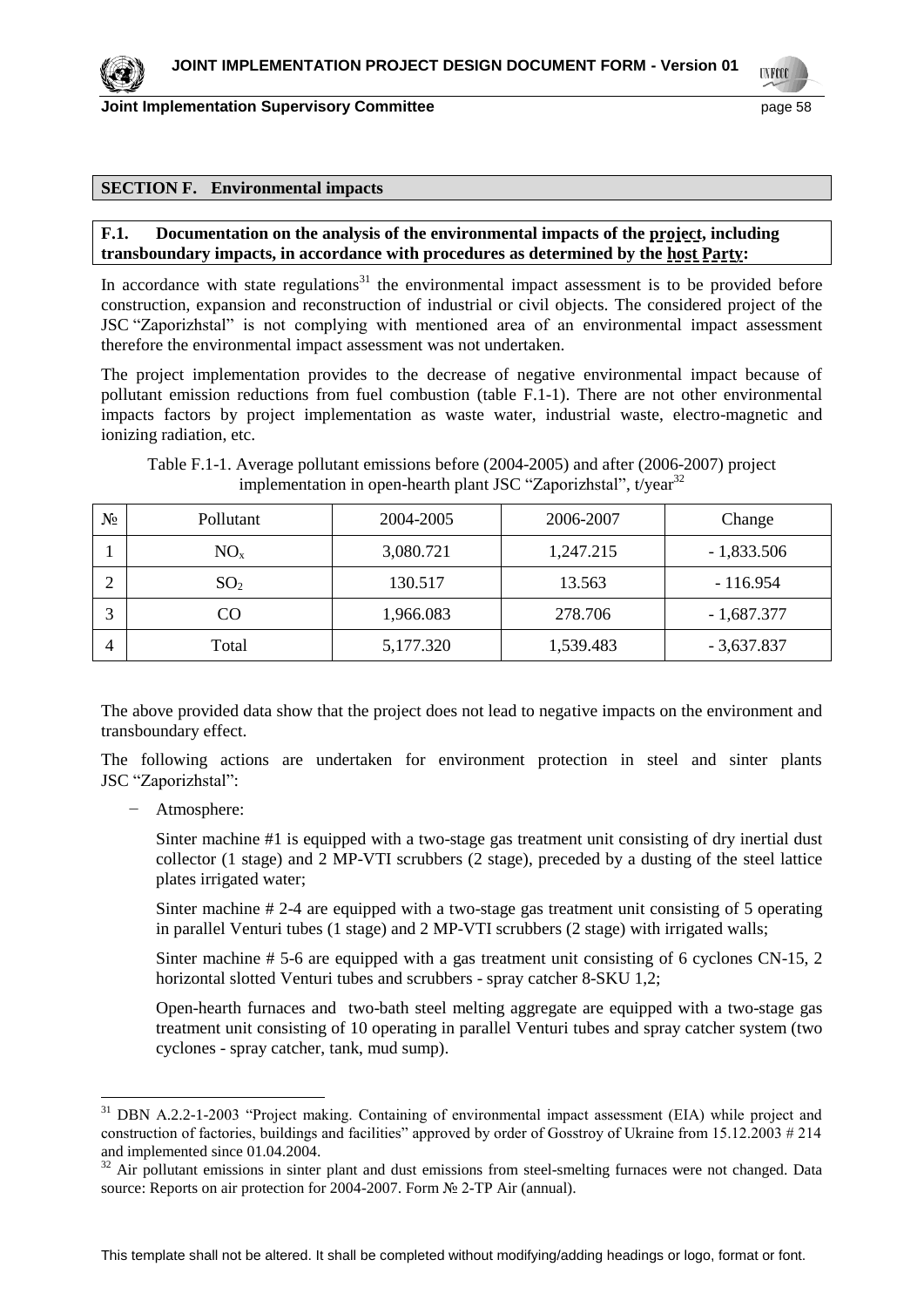

#### **Joint Implementation Supervisory Committee Access 20 and 20 and 20 and 20 and 20 and 20 and 20 and 20 and 20 and 20 and 20 and 20 and 20 and 20 and 20 and 20 and 20 and 20 and 20 and 20 and 20 and 20 and 20 and 20 and 20**



− Water:

l

Organization of water-supply with water recycling system.

− Industrial waste:

Industrial metal waste is returned to production, and other waste is to be disposed in accordance with applicable licenses and permits.

JSC "Zaporizhstal" has necessary permissions in area of environmental impact of the project activity. The actual permission for air pollutant emissions:

− Permission # 2310136600-39 for air pollutant emissions for a period 30.12.2009 – 29.12.2019, given by Ministry for Environmental Protection of Ukraine on 30.12.2009.

**F.2. If environmental impacts are considered significant by the project participants or the host Party, please provide conclusions and all references to supporting documentation of an environmental impact assessment undertaken in accordance with the procedures as required by the host Party:**

As described in the section F.1. the project implementation provides to the decrease of negative environmental impact and does not fall under current legislation in terms of EIA. In this regard, the environmental expertise of the project was not conducted in accordance with the requirements of Ukrainian legislation in area of environmental expertise objects.<sup>33</sup>

The JSC "Zaporizhstal" has all the necessary permissions for the sources of the pollution emissions (presented in the section F.1).

<sup>&</sup>lt;sup>33</sup> The law of Ukraine "About environmental expertise" № 45/95-BP dated on 09.02.1995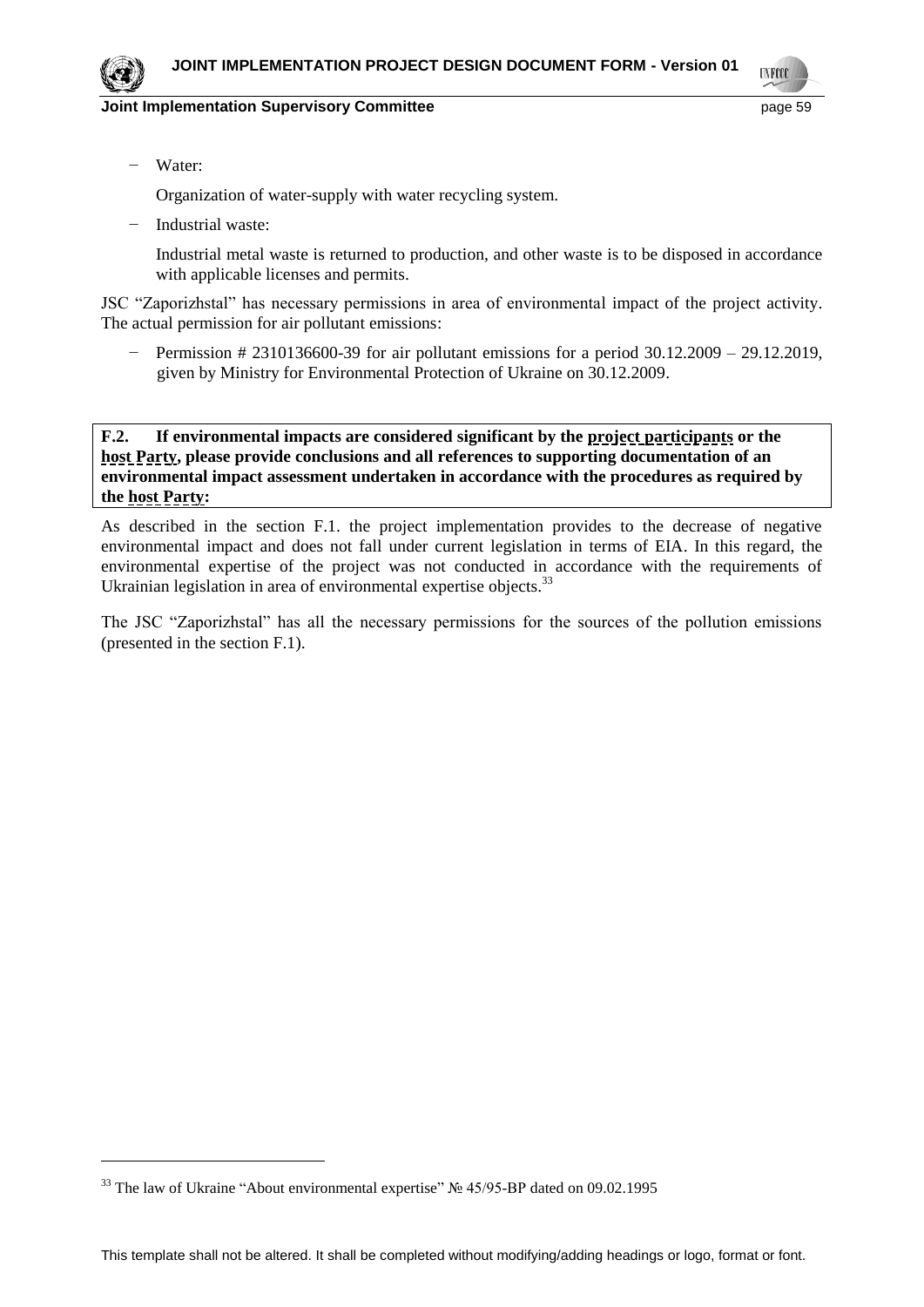

**Joint Implementation Supervisory Committee Access 2008 2012 12:30 Page 60** 



#### **SECTION G. Stakeholders' comments**

#### **G.1. Information on stakeholders' comments on the project, as appropriate:**

The stakeholder' comments on the project at the JSC "Zaporizhstal" were not held on the basis of the requirements of the Ukrainian legislation about the stakeholder' comments:

- 1. The order of the Ministry for Environmental Protection of Ukraine "About the participation of the public in taking decisions in the sphere of the environment protection" №168, as of 18.12.2003, Official report of Ukraine, 2004, №6, p.357
- 2. State building norms А.2.2-1-2003 "Design. Composition and content of the materials of assessment of the impacts on the environment during designing and constructing the enterprises, buildings and structures". Approved by the order of the state construction jurisdiction of Ukraine as of 15.12.2003, № 214 put into operation from 01.04.2004.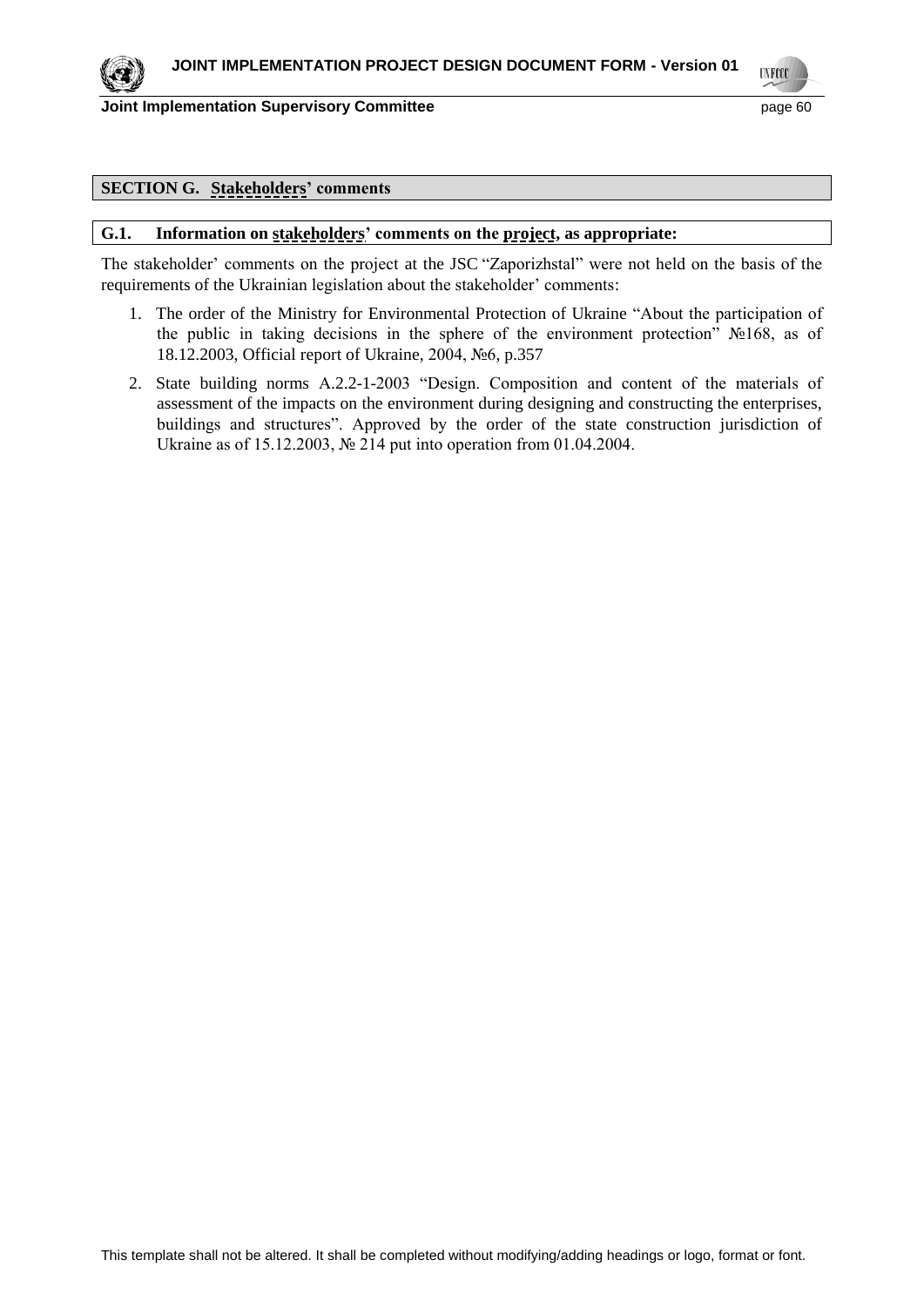# Annex 1

# **CONTACT INFORMATION ON PROJECT PARTICIPANTS**

| Organisation:    | JSC "Zaporizhstal"                     |
|------------------|----------------------------------------|
| Street/P.O.Box:  | Pivdenne shosse                        |
| Building:        | 72                                     |
| City:            | Zaporizhia                             |
| State/Region:    | Zaporizhia oblast (region)             |
| Postal code:     | 69008                                  |
| Country:         | Ukraine                                |
| Phone:           | $+38(061)218-33-01, +38(061)218-34-14$ |
| Fax:             | $+38(061)$ 213-18-58                   |
| E-mail:          | zstal@zaporizhstal.com                 |
| URL:             | http://www.zaporizhstal.com/           |
| Represented by:  | Lykov Aleksandr Abramovych             |
| Title:           | Deputy Director Technical              |
| Salutation:      | Mr.                                    |
| Last name:       | Lykov                                  |
| Middle name:     | Abramovych                             |
| First name:      | Aleksandr                              |
| Department:      | Head power engineer department         |
| Phone (direct):  | $+38(061)$ 218-33-00                   |
| Fax (direct):    | $\overline{\phantom{a}}$               |
| Mobile:          | $\blacksquare$                         |
| Personal e-mail: | Lykov@zaporizhstal.com                 |



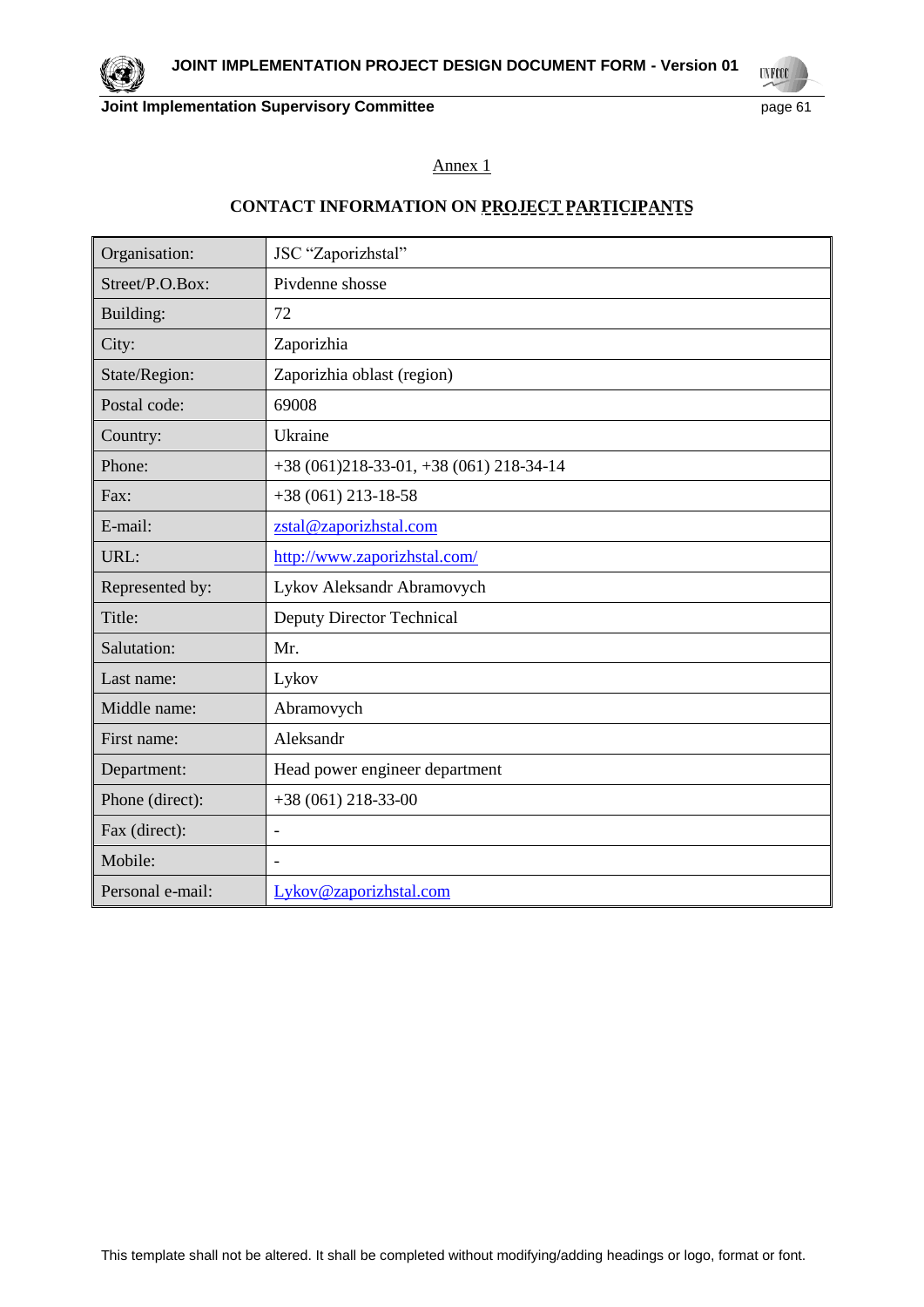

Annex 2

# **BASELINE INFORMATION**

The additional baseline information is as follows:

 $\overline{a}$ 

- − Table containing the key elements of the baseline (including variables, parameters and data sources);
- − Parameters of the steelmaking and sinter plants JSC "Zaporizhstal" operation in 2004-2009 and forecast until 2016.

| N <sub>2</sub> | Parameter                     | Description                                                                                                             | Source                                                                                                                                                                                                                                                                                                                                                                         |
|----------------|-------------------------------|-------------------------------------------------------------------------------------------------------------------------|--------------------------------------------------------------------------------------------------------------------------------------------------------------------------------------------------------------------------------------------------------------------------------------------------------------------------------------------------------------------------------|
| 1.             | $P_{\text{STEEL},F-i,y}$      | steel production in i-<br>steel-smelting furnace                                                                        | For 2006-2009:<br>monthly technical reports of<br>steelmaking plant JSC "Zaporizhstal".<br>For 2010-2016: calculated based on forecast of<br>steel production prepared by Planning and<br>economic department of JSC "Zaporizhstal"<br>taking into account part of steel production in<br>each furnace in 2005-2009.                                                           |
| 2.             | $P_{SINTER,y}$                | sinter production in sinter<br>plant                                                                                    | For 2006-2009: monthly technical reports of<br>sinter plant JSC "Zaporizhstal".<br>For 2010-2016: forecast of sinter production<br>prepared by Planning and economic department<br>of JSC "Zaporizhstal".                                                                                                                                                                      |
| 3.             | $W_{j,NG,y}$                  | molar fraction of j-<br>component of natural gas                                                                        | For 2006-2009: certificates of physical and<br>chemical parameters of natural gas provided by<br>gas supplier.<br>For 2010-2016: calculated as average value for<br>2006-2009.                                                                                                                                                                                                 |
| 4.             | $SFCNG,F-i, BL$               | specific natural gas<br>consumption for steel<br>production in i-steel-<br>smelting furnace in the<br>baseline scenario | Calculated as average value of specific natural<br>gas consumption for steel production in i- steel-<br>smelting furnace for period 24 months before gas<br>burners replacement. Initial data for calculation<br>provided<br>is<br>by<br>Central<br>laboratory<br>JSC "Zaporizhstal" based on technical reports of<br>steelmaking plant for September 2003 – February<br>2006. |
| 5.             | SFC <sub>NG, SINTER, BL</sub> | specific natural gas<br>consumption for firing of<br>sinter charge in sinter<br>plant in the baseline<br>scenario       | Calculated as average value of specific natural<br>gas consumption for firing of sinter charge in<br>sinter plant for period 24 months before gas<br>burners replacement. Initial data for calculation<br>is provided by Central laboratory<br>JSC "Zaporizhstal" based on technical reports of<br>sinter plant for August $2004 - \text{July } 2006$ .                        |

# Table containing the key elements of the baseline<sup>34</sup>

 $34$  Detailed information about choice and justification of key elements is provided in the section B.1 of the PDD.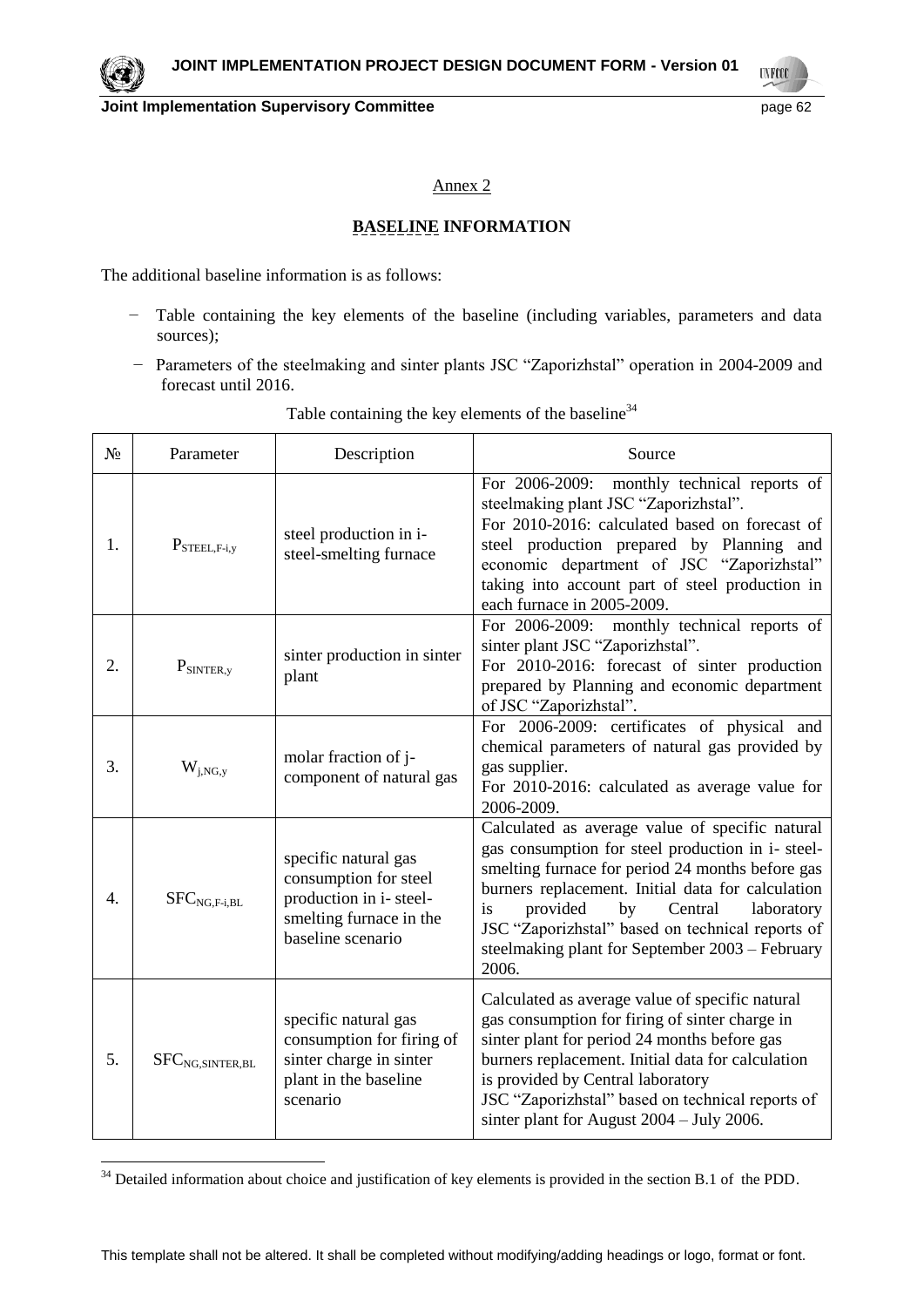**UNFCCC** 

| Furnace<br>number | 2003      | 2004      | 2005      | 2006      | 2007      | 2008      | 2009      |
|-------------------|-----------|-----------|-----------|-----------|-----------|-----------|-----------|
| $\bf{I}$          | 1,065,741 | 1,109,738 | 1,107,921 | 1,053,882 | 1,110,078 | 1,066,342 | 998,527   |
| 2                 | 402,435   | 403,218   | 313,032   | 410,291   | 415,999   | 386,818   | 393,988   |
| 5                 | 422,397   | 435,493   | 426,406   | 433,757   | 439,335   | 372,357   | 377,948   |
| 6                 | 434,335   | 413,399   | 434,105   | 433,167   | 445,280   | 383,027   | 268,898   |
| 7                 | 413,736   | 408,179   | 409,488   | 426,957   | 442,602   | 395,769   | 362,355   |
| 8                 | 415,514   | 435,209   | 432,935   | 432,548   | 442,216   | 372,759   | 394,590   |
| 10                | 395,298   | 417,049   | 410,019   | 411,160   | 419,456   | 387,222   | 102,306   |
| 11                | 369,897   | 400,834   | 402,553   | 386,464   | 286,941   | 216,507   | 57,046    |
| 12                | 421,535   | 421,328   | 433,944   | 401,366   | 444,827   | 353,696   | 314,727   |
| Total             | 4,340,888 | 4,444,447 | 4,370,403 | 4,389,592 | 4,446,734 | 3,934,497 | 3,270,385 |

Steel production in steel-smelting furnaces in steelmaking plant JSC "Zaporizhstal" (PSTEEL,F-i,y) in 2003-2009, t/year

# Forecast of steel production in steel-smelting furnaces in steelmaking plant JSC "Zaporizhstal" ( $P<sub>STEEL,F-i,y</sub>$ ) in 2010-2016, t/year

| Furnace<br>number | 2010      | 2011      | 2012      | 2013      | 2014      | 2015      | 2016      |
|-------------------|-----------|-----------|-----------|-----------|-----------|-----------|-----------|
|                   | 890,399   | 938,165   | 1,013,376 | 1,031,849 | 1,031,849 | 1,031,849 | 1,031,849 |
| 2                 | 322,217   | 339,503   | 366,720   | 373,405   | 373,405   | 373,405   | 373,405   |
| 5                 | 341,111   | 359,411   | 388,224   | 395,301   | 395,301   | 395,301   | 395,301   |
| 6                 | 322,217   | 339,503   | 366,720   | 373,405   | 373,405   | 373,405   | 373,405   |
| 7                 | 338,750   | 356,922   | 385,536   | 392,564   | 392,564   | 392,564   | 392,564   |
| 8                 | 345,835   | 364,388   | 393,600   | 400,775   | 400,775   | 400,775   | 400,775   |
| 10                | 277,680   | 292,577   | 316,032   | 321,793   | 321,793   | 321,793   | 321,793   |
| 11                | 213,912   | 225,387   | 243,456   | 247,894   | 247,894   | 247,894   | 247,894   |
| 12                | 321,880   | 339,147   | 366,336   | 373,014   | 373,014   | 373,014   | 373,014   |
| Total             | 3,374,000 | 3,555,000 | 3,840,000 | 3,910,000 | 3,910,000 | 3,910,000 | 3,910,000 |

Sinter production in sinter plant JSC "Zaporizhstal" ( $P_{SINTER,V}$ ) in 2004-2009, t/year

| Parameter         | 2004      | 2005      | $2006^{35}$              | 2007      | 2008      | 2009      |
|-------------------|-----------|-----------|--------------------------|-----------|-----------|-----------|
| Sinter production | 5,271,529 | 5,658,876 | 5,654,074<br>(1,947,537) | 5,626,020 | 5,419,251 | 4,759,337 |

 $\overline{a}$ <sup>35</sup> The provided values of sinter production in 2006 are 5,654,074 t – total sinter production in 2006 (January-December) and  $1,947,537$  t – sinter production in 2006 for the period after the replacement of gas burners (September-December).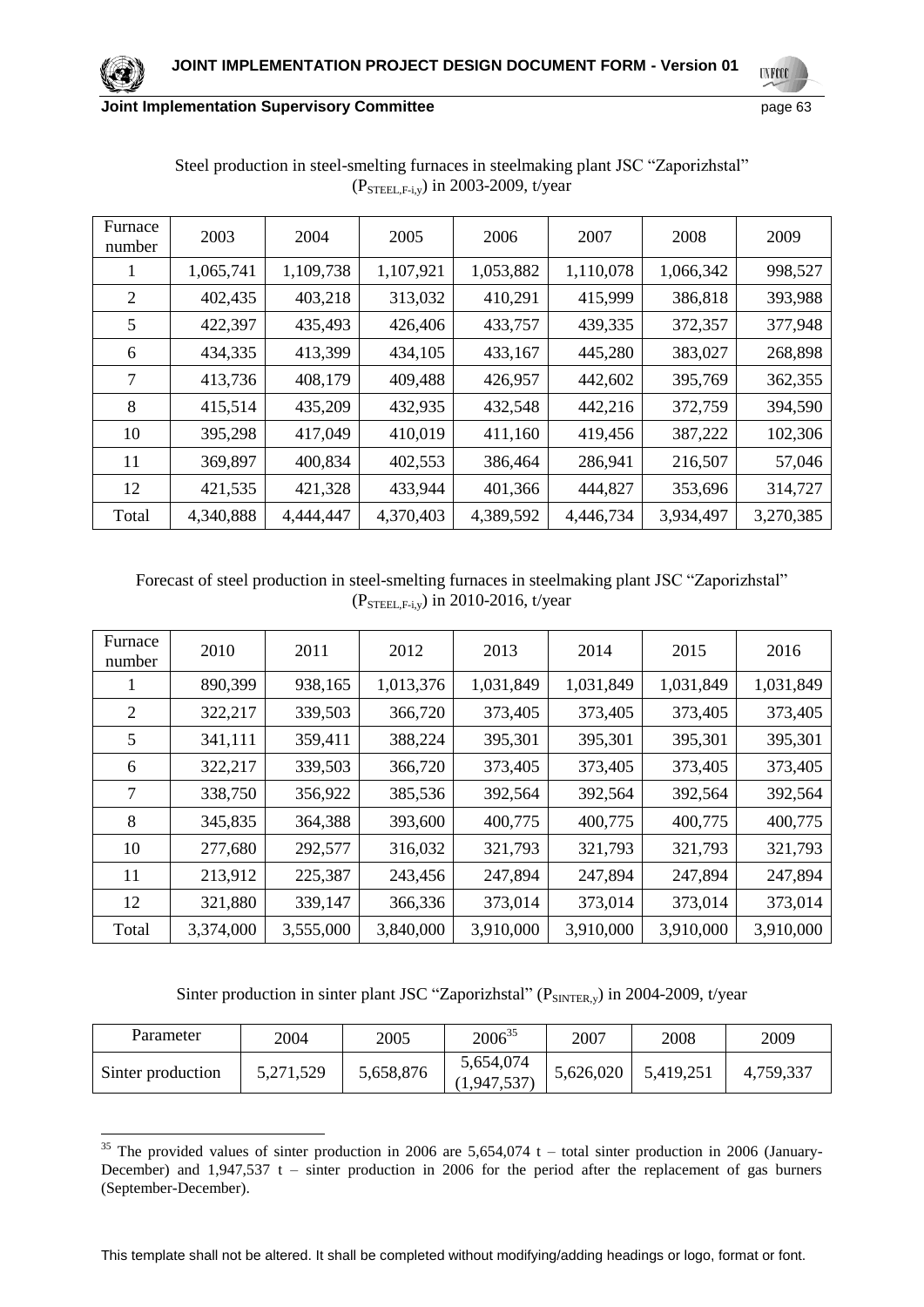

**UNFCCC** 

| Parameter            | 2010      | 2011      | 2012      | 2013      | 2014      | 2015      | 2016      |
|----------------------|-----------|-----------|-----------|-----------|-----------|-----------|-----------|
| Sinter<br>production | 4,900,000 | 5,000,000 | 5,100,000 | 5,100,000 | 5,100,000 | 5,100,000 | 5,100,000 |

Forecast of sinter production in sinter plant JSC "Zaporizhstal" (PSINTER,y) in 2010-2016, t/year

Chemical composition of natural gas used in JSC "Zaporizhstal" ( $W<sub>j,NG,y</sub>$ ) in 2006-2009, %

| Component       | 2006   | 2007   | 2008   | 2009   | Average value |
|-----------------|--------|--------|--------|--------|---------------|
| CH <sub>4</sub> | 94.664 | 93.621 | 93.377 | 94.051 | 93.928        |
| $C_2H_6$        | 2.561  | 3.162  | 3.296  | 2.773  | 2.948         |
| $C_3H_8$        | 0.555  | 0.660  | 0.726  | 0.756  | 0.674         |
| $C_4H_{10}$     | 0.159  | 0.189  | 0.225  | 0.219  | 0.198         |
| $C_5H_{12}$     | 0.046  | 0.055  | 0.066  | 0.048  | 0.054         |
| $C_6H_{14}$     | 0.041  | 0.048  | 0.057  | 0.019  | 0.041         |
| CO <sub>2</sub> | 0.453  | 0.581  | 0.580  | 0.383  | 0.499         |
| $N_2$           | 1.519  | 1.682  | 1.673  | 1.747  | 1.655         |
| O <sub>2</sub>  | 0.005  | 0.002  | 0.001  | 0.004  | 0.003         |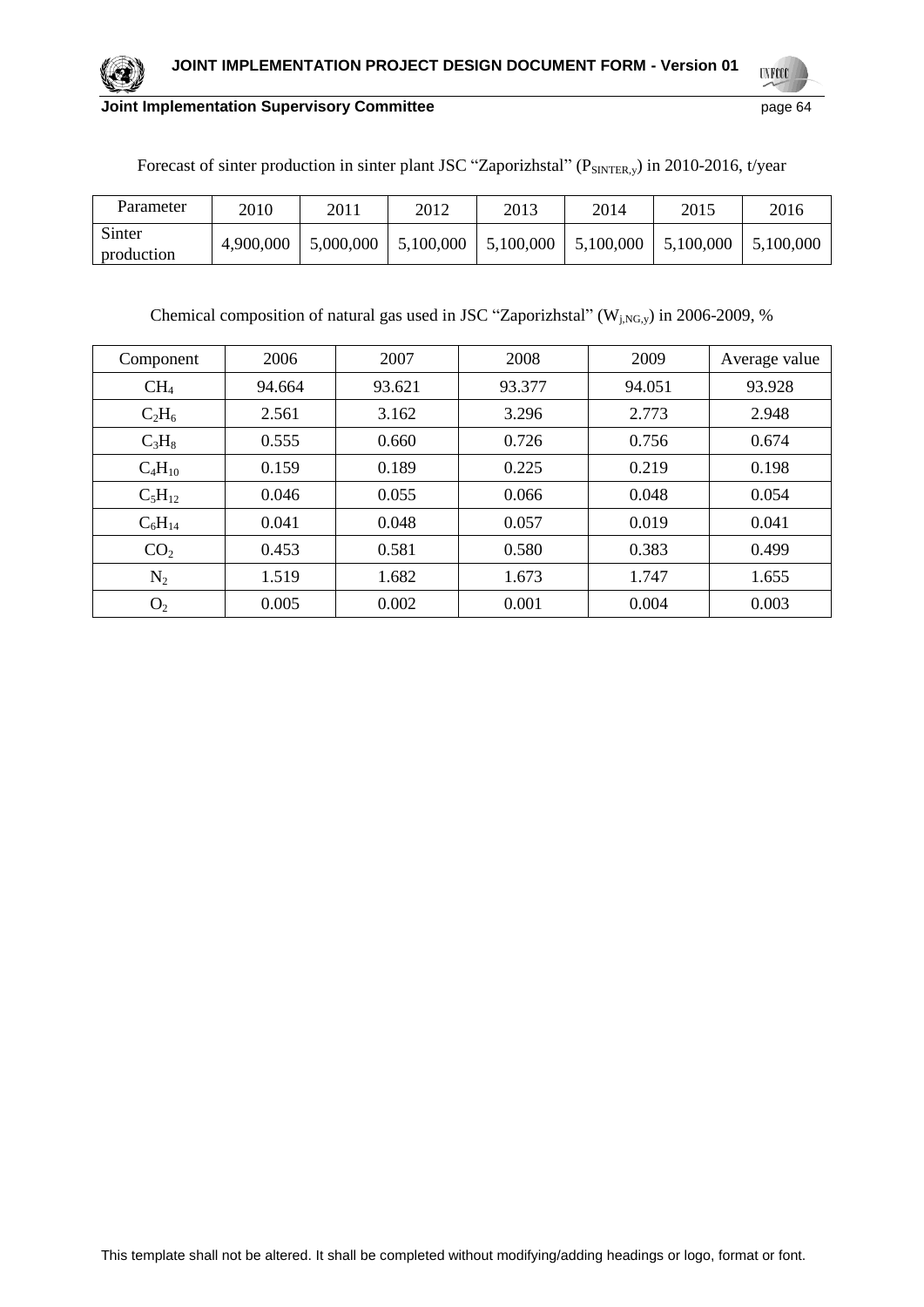

**UNFCC** 

## Annex 3

# **MONITORING PLAN**

Parameters which are determined once and are taken as constants for the whole monitoring period and are available at the stage of determination.

| Data / parameter                                                                                                  | $SFC_{NG,F-i,BL}$                                                                                                                                                                                                                                                                                                                                                                                                                                                                                                                                                                                                                                                                                                                                                                                                                                                                                                                                                                                                                                                                                                                                                                                                                          |  |  |  |  |
|-------------------------------------------------------------------------------------------------------------------|--------------------------------------------------------------------------------------------------------------------------------------------------------------------------------------------------------------------------------------------------------------------------------------------------------------------------------------------------------------------------------------------------------------------------------------------------------------------------------------------------------------------------------------------------------------------------------------------------------------------------------------------------------------------------------------------------------------------------------------------------------------------------------------------------------------------------------------------------------------------------------------------------------------------------------------------------------------------------------------------------------------------------------------------------------------------------------------------------------------------------------------------------------------------------------------------------------------------------------------------|--|--|--|--|
| Data unit                                                                                                         | kg of standard fuel / t                                                                                                                                                                                                                                                                                                                                                                                                                                                                                                                                                                                                                                                                                                                                                                                                                                                                                                                                                                                                                                                                                                                                                                                                                    |  |  |  |  |
| Description                                                                                                       | Specific natural gas consumption for steel<br>production in i-steel-smelting furnace in the<br>baseline scenario                                                                                                                                                                                                                                                                                                                                                                                                                                                                                                                                                                                                                                                                                                                                                                                                                                                                                                                                                                                                                                                                                                                           |  |  |  |  |
| Time of determination/monitoring                                                                                  | Determined ex ante                                                                                                                                                                                                                                                                                                                                                                                                                                                                                                                                                                                                                                                                                                                                                                                                                                                                                                                                                                                                                                                                                                                                                                                                                         |  |  |  |  |
| Source of data (to be) used                                                                                       | Calculated                                                                                                                                                                                                                                                                                                                                                                                                                                                                                                                                                                                                                                                                                                                                                                                                                                                                                                                                                                                                                                                                                                                                                                                                                                 |  |  |  |  |
| Value of data<br>(for ex ante<br>calculations/determinations)                                                     | Furnace number<br>$SFC_{NG,F-i,BL}$<br>21.32<br>$\overline{2}$<br>99.71<br>5<br>100.79<br>6<br>99.87<br>7<br>92.48<br>8<br>97.24<br>10<br>100.56<br>88.32<br>11<br>12<br>99.81                                                                                                                                                                                                                                                                                                                                                                                                                                                                                                                                                                                                                                                                                                                                                                                                                                                                                                                                                                                                                                                             |  |  |  |  |
| Justification of the choice of<br>data or description of<br>measurement methods and<br>procedures (to be) applied | Specific natural gas consumption for steel<br>production in i-steel-smelting furnace in the<br>baseline scenario ( $SFC_{NG,F-i,BL}$ ) is calculated by<br>the formulae:<br>$\begin{array}{l} SFC_{NG,F-i,BL} = [\Sigma(FC_{NG,F-i,BL,m}) \ / \\ \Sigma(P_{STEEL,F-i,BL,m})] \ * \ 10^3 \end{array}$<br>$SFC_{NG,F-i, BL}$ - specific natural gas consumption for<br>steel production in i- steel-smelting furnace in the<br>baseline scenario, kg of standard fuel / t;<br>$FC_{NG,F-i,BL,m}$ - natural gas consumption for steel<br>production in i- steel-smelting furnace in the<br>baseline scenario, t of standard fuel;<br>$P_{\text{STEEL}, F-i, BL,m}$ - steel production in i- steel-smelting<br>furnace in the baseline scenario, t;<br>m - month.<br>The calculation is provided for period 24 months<br>before gas burners replacement. Initial data for<br>calculation is provided by Central laboratory<br>JSC "Zaporizhstal" based on technical reports of<br>steelmaking plant for September 2003 – February<br>2006. The monthly calculation of specific natural<br>gas consumption for the long period (2 years)<br>reflects the possible change of the furnace charge<br>in open-hearth plant and steel grade. For the |  |  |  |  |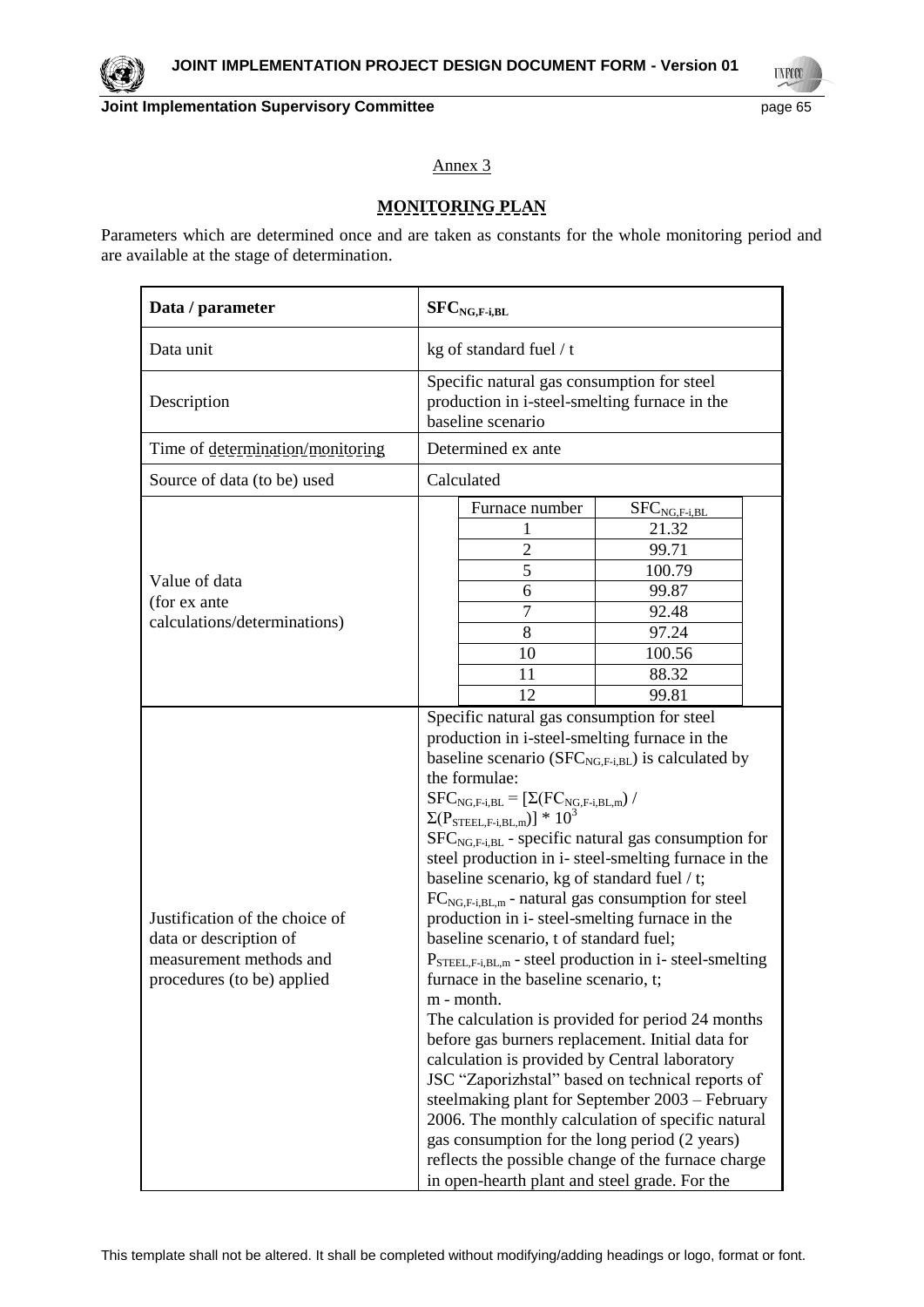

|                          | conservative assumption of baseline emissions is    |
|--------------------------|-----------------------------------------------------|
|                          | used the lower boundary of 95-% confidential        |
|                          | interval of specific natural gas consumption for    |
|                          | steel production in i-steel-smelting furnace in the |
|                          | baseline scenario (the calculation is attached in   |
|                          | excel file).                                        |
|                          | Measuring devices for natural gas consumption       |
| QA/QC procedures (to be) | and steel production are calibrated/verified in     |
| applied                  | compliance with the state regulation, in-plant      |
|                          | standards and approved methodologies.               |
|                          | Specific natural gas consumption for steel          |
|                          | production in steel-smelting furnace #1 is more     |
|                          | less than in other steel-smelting furnaces as the   |
|                          | furnace #1 is a two-bath steel melting              |
|                          | aggregate that is more effectiveness that other     |
| Any comment              | open-hearth furnaces (2, 5, 6, 7, 8, 10, 11, 12).   |
|                          | This is confirmed by relevant studies, e.g.         |
|                          | Voskobojnikov V.G., Kudrin V.A.,                    |
|                          | Yakushev A.M. General metallurgy. -                 |
|                          | Moscow: IKC "Akademkniga", 2005 - 768 p.            |

| Data / parameter                                                                                                  | SFC <sub>NG,SINTER,BL</sub>                                                                                                                                                                                                                                                                                                                                                                                                                                                                                                                                                                                                                                                                                                                                                                                       |
|-------------------------------------------------------------------------------------------------------------------|-------------------------------------------------------------------------------------------------------------------------------------------------------------------------------------------------------------------------------------------------------------------------------------------------------------------------------------------------------------------------------------------------------------------------------------------------------------------------------------------------------------------------------------------------------------------------------------------------------------------------------------------------------------------------------------------------------------------------------------------------------------------------------------------------------------------|
| Data unit                                                                                                         | kg of standard fuel / t                                                                                                                                                                                                                                                                                                                                                                                                                                                                                                                                                                                                                                                                                                                                                                                           |
| Description                                                                                                       | Specific natural gas consumption for firing of<br>sinter charge in sinter plant in the baseline<br>scenario                                                                                                                                                                                                                                                                                                                                                                                                                                                                                                                                                                                                                                                                                                       |
| Time of determination/monitoring                                                                                  | Determined ex ante                                                                                                                                                                                                                                                                                                                                                                                                                                                                                                                                                                                                                                                                                                                                                                                                |
| Source of data (to be) used                                                                                       | Calculated                                                                                                                                                                                                                                                                                                                                                                                                                                                                                                                                                                                                                                                                                                                                                                                                        |
| Value of data<br>(for ex ante<br>calculations/determinations)                                                     | 5.66                                                                                                                                                                                                                                                                                                                                                                                                                                                                                                                                                                                                                                                                                                                                                                                                              |
| Justification of the choice of<br>data or description of<br>measurement methods and<br>procedures (to be) applied | Specific natural gas consumption for firing of<br>sinter charge in sinter plant in the baseline<br>scenario ( $SFC_{NG, SINTER, BL}$ ) is calculated the<br>formulae:<br>$\begin{array}{l} SFC_{\rm NG, SINTER, BL} = [\Sigma(FC_{\rm NG, SINTERPLANT, BL, m}) \; / \\ \Sigma(P_{\rm SINTER, BL, m}) * k_{\rm NG}] * 10^3 \end{array}$<br>$SFCNG, SINTER, BL$ - specific natural gas consumption<br>for firing of sinter charge in sinter plant in the<br>baseline scenario, kg of standard fuel / t;<br>FC <sub>NG,SINTERPLANT,BL,m</sub> - natural gas consumption for<br>firing of sinter charge in sinter plant in the<br>baseline scenario, th. $m^3$ ;<br>$P_{\text{SINTER, BL,m}}$ - sinter production in sinter plant in the<br>baseline scenario, t;<br>$k_{NG}$ - conversion factor of natural gas into |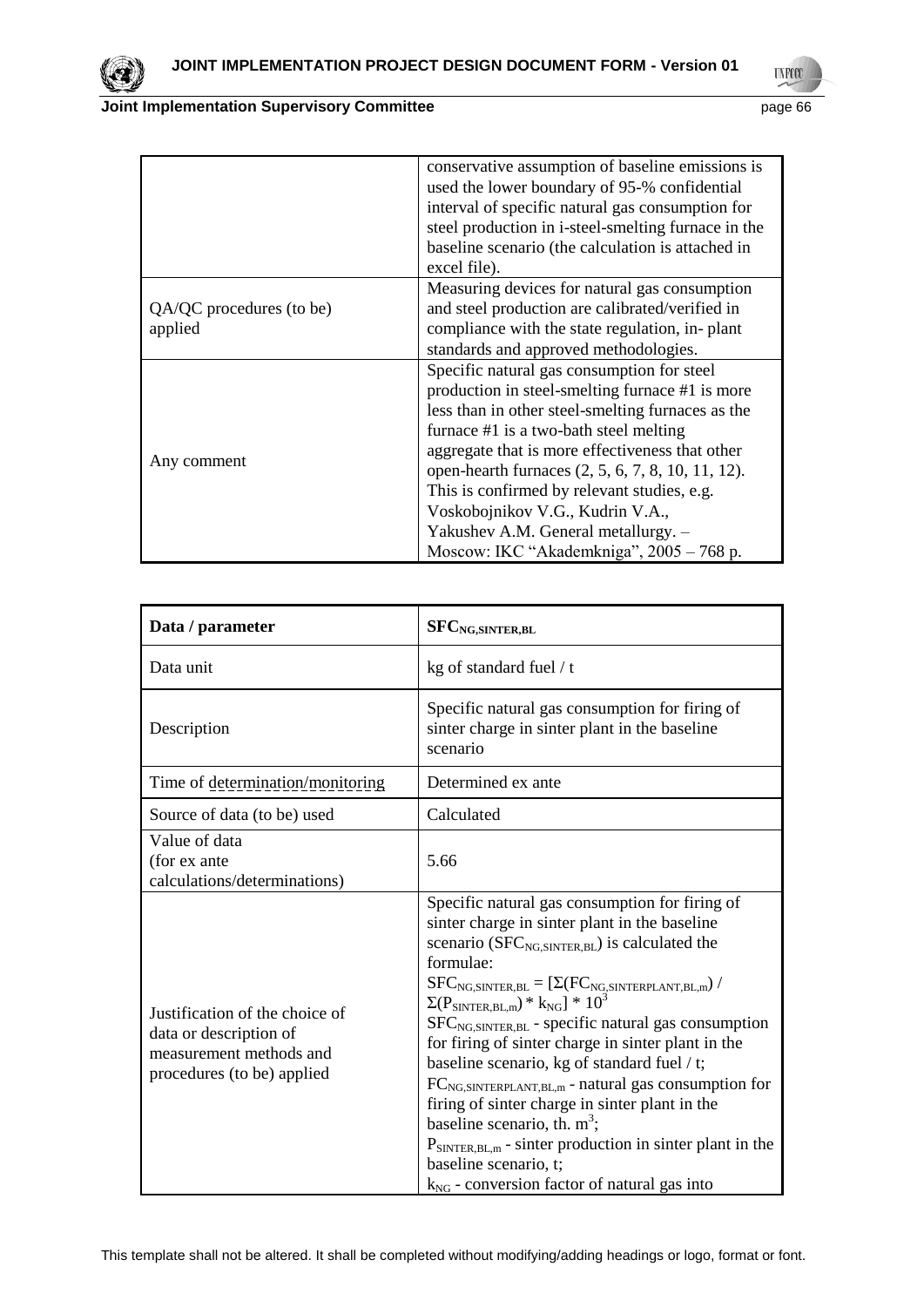

**UNFCCC** 

|                          | standard fuel, t of standard fuel/thousand m <sup>3</sup> |
|--------------------------|-----------------------------------------------------------|
|                          | m - month.                                                |
|                          | The calculation is provided for period 24 months          |
|                          | before gas burners replacement. Initial data for          |
|                          | calculation are provided by Central laboratory            |
|                          | JSC "Zaporizhstal" based on technical reports of          |
|                          | sinter plant for August $2004 - \text{July } 2006$ . The  |
|                          | calculation is attached in excel file.                    |
|                          | Measuring devices for natural gas consumption             |
| QA/QC procedures (to be) | and sinter production are calibrated/verified in          |
| applied                  | compliance with the state regulation, in-plant            |
|                          | standards and approved methodologies.                     |
|                          | The value of conversion factor of natural gas into        |
|                          | standard fuel is taken 1.15 t of standard                 |
|                          | fuel/thousand $m3$ according to the Instruction for       |
|                          | order of enterprise's fuel and energy balance             |
|                          | compilation, Moscow, $1985 - p. 63-65$ .                  |
| Any comment              | This assumption is conservative as the average            |
|                          | value of conversion factor $(k_{NG})$ calculated based    |
|                          | on actual data (natural gas certificates for period       |
|                          | $2004-2006$ ) is not less than 1.15 t of standard         |
|                          | fuel/thousand $m^3$ .                                     |

| Data / parameter                    | $n_{C,i}$                                                                                                                             |
|-------------------------------------|---------------------------------------------------------------------------------------------------------------------------------------|
| Data unit                           |                                                                                                                                       |
| Description                         | Number of the carbon moles per mole of natural<br>gas j-component                                                                     |
| Time of<br>determination/monitoring | Determined ex ante                                                                                                                    |
| Source of data (to be) used         | <b>IPCC</b> Guidelines for National Greenhouse Gas<br>Inventories, 2006 – Volume 2: Energy, Chapter<br>4: Fugitive Emissions, p. 4.45 |
| Value of data                       | $n_{C,CH4} = 1$ ; $n_{C,C2H6} = 2$ ; $n_{C,C3H8} = 3$ ; $n_{C,C4H10} = 4$ ;                                                           |
| (for ex ante                        | $n_{C, \text{CSH12}} = 5$ ; $n_{C, \text{CGH14}} = 6$ ; $n_{C, \text{CO2}} = 1$ ; $n_{C,N2} = 0$ ;                                    |
| calculations/determinations)        | $n_{C, O2} = 0.$                                                                                                                      |
| Justification of the choice of      |                                                                                                                                       |
| data or description of              |                                                                                                                                       |
| measurement methods and             |                                                                                                                                       |
| procedures (to be) applied          |                                                                                                                                       |
| QA/QC procedures (to be)            |                                                                                                                                       |
| applied                             |                                                                                                                                       |
| Any comment                         |                                                                                                                                       |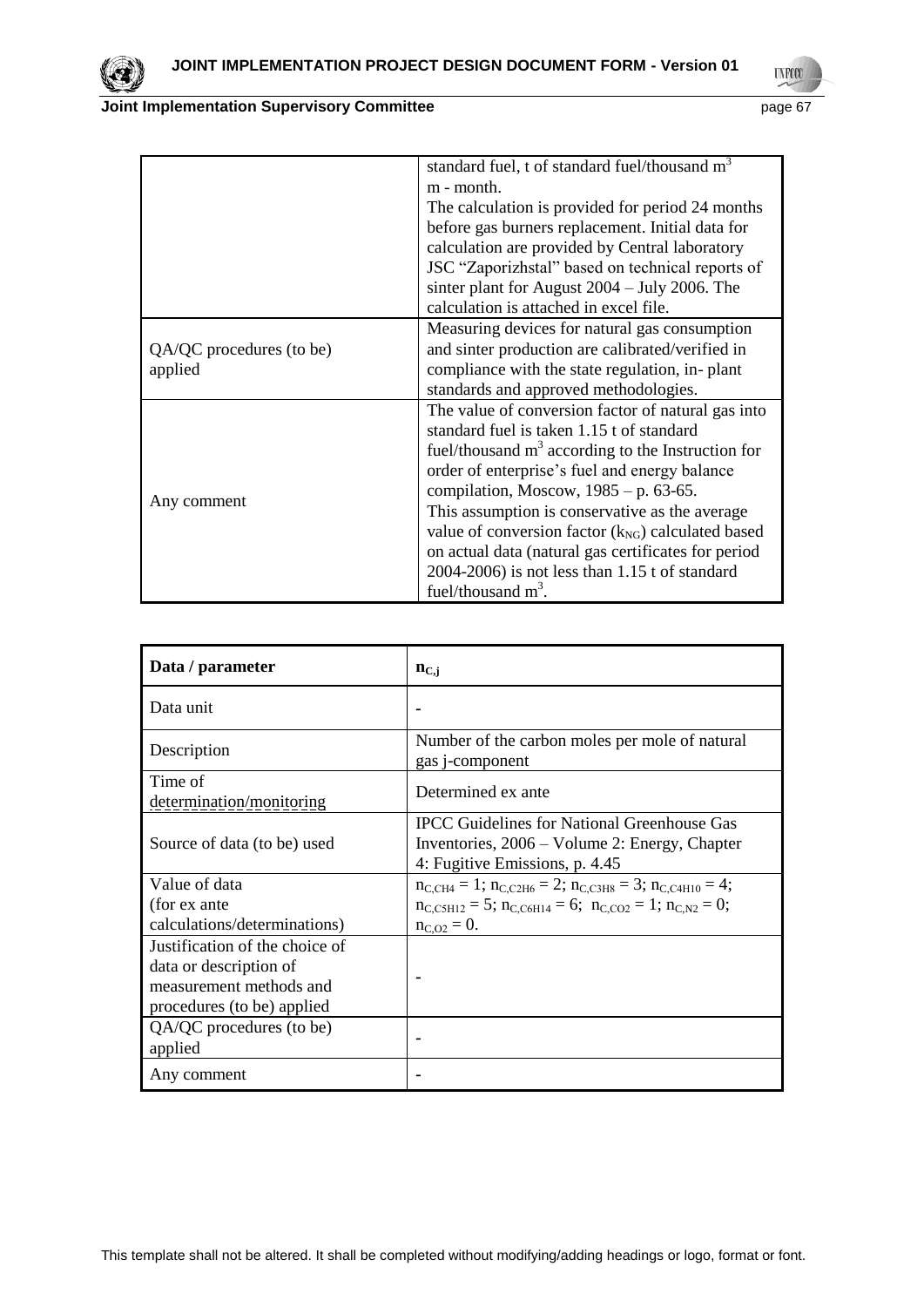

**UNFCCC** 

| Data / parameter                                                                                                  | $\rho_{CO2}$                                                                                                                                                               |
|-------------------------------------------------------------------------------------------------------------------|----------------------------------------------------------------------------------------------------------------------------------------------------------------------------|
| Data unit                                                                                                         | $kg/m^3$                                                                                                                                                                   |
| Description                                                                                                       | $CO2$ density under the standard conditions<br>(293 K, 101.3 kPa)                                                                                                          |
| Time of<br>determination/monitoring                                                                               | Determined ex ante                                                                                                                                                         |
| Source of data (to be) used                                                                                       | Methodology of the calculation of the pollution<br>emissions into the atmosphere during the<br>associated petroleum gas flaring, Research<br>institute "Atmosphere", 1998. |
| Value of data<br>(for ex ante<br>calculations/determinations)                                                     | 1.831                                                                                                                                                                      |
| Justification of the choice of<br>data or description of<br>measurement methods and<br>procedures (to be) applied |                                                                                                                                                                            |
| QA/QC procedures (to be)<br>applied                                                                               |                                                                                                                                                                            |
| Any comment                                                                                                       |                                                                                                                                                                            |

| Data / parameter                                                                                                  | $k_{\rm NG}$                                                                                                                                                                                                                                                                                                                                                                                                                                                      |
|-------------------------------------------------------------------------------------------------------------------|-------------------------------------------------------------------------------------------------------------------------------------------------------------------------------------------------------------------------------------------------------------------------------------------------------------------------------------------------------------------------------------------------------------------------------------------------------------------|
| Data unit                                                                                                         | t of standard fuel/thousand $m3$                                                                                                                                                                                                                                                                                                                                                                                                                                  |
| Description                                                                                                       | Conversion factor of natural gas into standard fuel                                                                                                                                                                                                                                                                                                                                                                                                               |
| Time of determination/monitoring                                                                                  | Determined ex ante                                                                                                                                                                                                                                                                                                                                                                                                                                                |
| Source of data (to be) used                                                                                       | Instruction for order of enterprise's fuel and<br>energy balance compilation, Moscow, 1985 -<br>p. 63-65.                                                                                                                                                                                                                                                                                                                                                         |
| Value of data<br>(for ex ante<br>calculations/determinations)                                                     | 1.150                                                                                                                                                                                                                                                                                                                                                                                                                                                             |
| Justification of the choice of<br>data or description of<br>measurement methods and<br>procedures (to be) applied | Actual net calorific value of natural gas used at<br>JSC "Zaporizhstal" is in rate $8,030 - 8,240$<br>$kcal/m3$ (according to the natural gas certificates<br>for 2006 - 2010).<br>The conversion factor of natural gas into standard<br>fuel calculated as actual net calorific value<br>divided into 7,000 kcal/kg of standard fuel is in<br>rate of 1.147-1.171 t of standard fuel/thousand m <sup>3</sup> .<br>That corresponds good to the determined value. |
| QA/QC procedures (to be)<br>applied                                                                               |                                                                                                                                                                                                                                                                                                                                                                                                                                                                   |